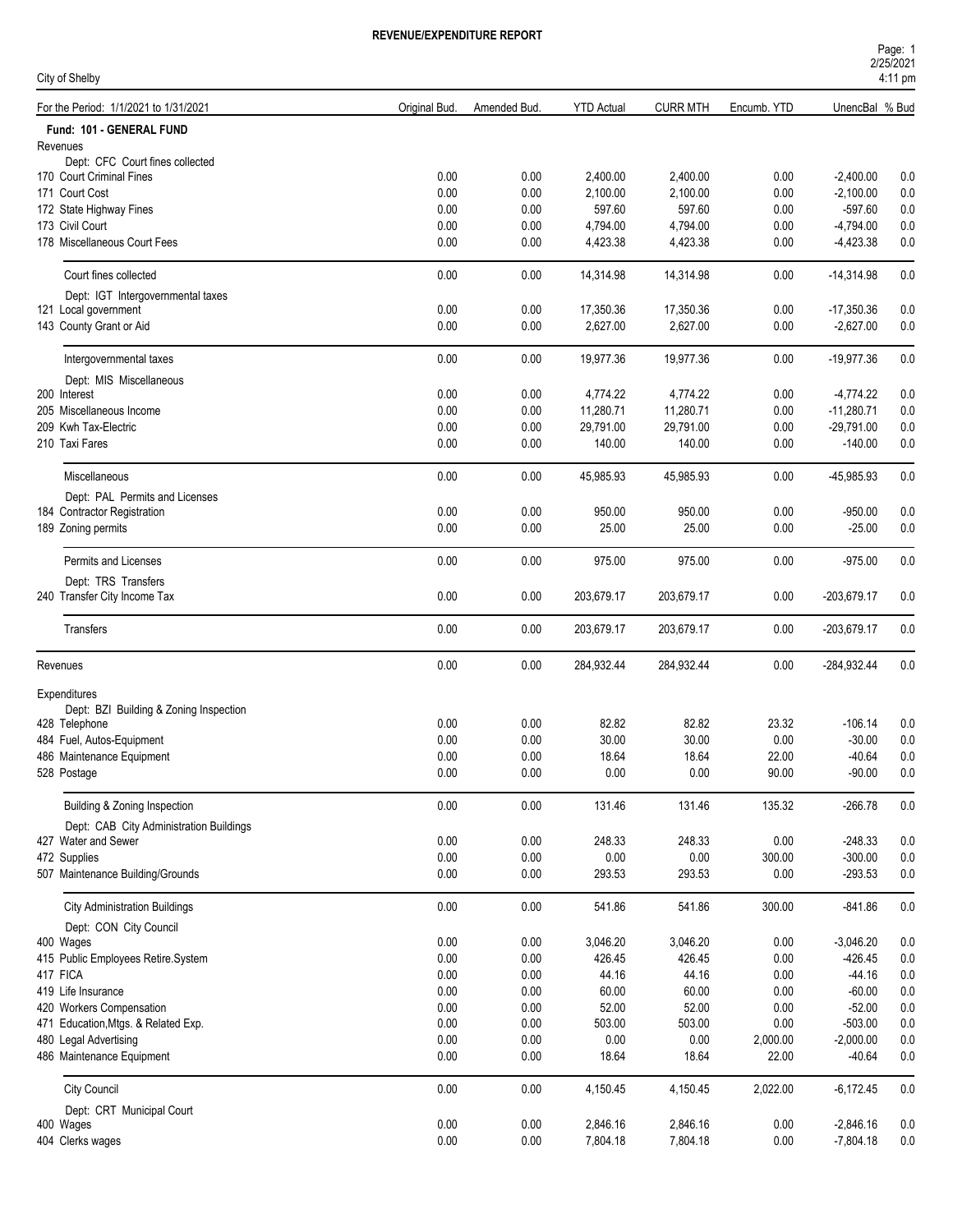| Page: 2           |  |
|-------------------|--|
| 2/25/2021         |  |
| $4:11 \text{ pm}$ |  |

| City of Shelby                        |               |              |                   |                 |             |                | 4:11 pm |
|---------------------------------------|---------------|--------------|-------------------|-----------------|-------------|----------------|---------|
| For the Period: 1/1/2021 to 1/31/2021 | Original Bud. | Amended Bud. | <b>YTD Actual</b> | <b>CURR MTH</b> | Encumb. YTD | UnencBal % Bud |         |
| Fund: 101 - GENERAL FUND              |               |              |                   |                 |             |                |         |
| Expenditures                          |               |              |                   |                 |             |                |         |
| Dept: CRT Municipal Court             |               |              |                   |                 |             |                |         |
| 405 Court Officers Wages              | 0.00          | 0.00         | 717.74            | 717.74          | 0.00        | $-717.74$      | 0.0     |
| 415 Public Employees Retire.System    | 0.00          | 0.00         | 1,625.17          | 1,625.17        | 0.00        | $-1,625.17$    | 0.0     |
| 417 FICA                              | 0.00          | 0.00         | 164.84            | 164.84          | 0.00        | $-164.84$      | 0.0     |
| 418 Hospitalization                   | 0.00          | 0.00         | 5,973.39          | 5,973.39        | 5,973.39    | $-11,946.78$   | 0.0     |
| 419 Life Insurance                    | 0.00          | 0.00         | 48.00             | 48.00           | 0.00        | -48.00         | 0.0     |
| 420 Workers Compensation              | 0.00          | 0.00         | 236.00            | 236.00          | -0.01       | $-235.99$      | 0.0     |
| 425 Natural Gas                       | 0.00          | 0.00         | 534.55            | 534.55          | 0.00        | $-534.55$      | 0.0     |
| 428 Telephone                         | 0.00          | 0.00         | 370.92            | 370.92          | 0.00        | $-370.92$      | 0.0     |
| 471 Education, Mtgs. & Related Exp.   | 0.00          | 0.00         | 912.50            | 912.50          | 0.00        | $-912.50$      | 0.0     |
| 472 Supplies                          | 0.00          | 0.00         | 12.28             | 12.28           | 0.00        | $-12.28$       | 0.0     |
| 473 Office Supplies                   | 0.00          | 0.00         | 416.89            | 416.89          | 0.00        | -416.89        | 0.0     |
| 475 Law Books                         | 0.00          | 0.00         | 0.00              | 0.00            | $-0.01$     | 0.01           | 0.0     |
| 476 Law Library Fees                  | 0.00          | 0.00         | 4,832.30          | 4,832.30        | 0.00        | $-4,832.30$    | 0.0     |
| 478 Court appointed attorneys         | 0.00          | 0.00         | 494.00            | 494.00          | 0.00        | $-494.00$      | 0.0     |
| 486 Maintenance Equipment             | 0.00          | 0.00         | 95.22             | 95.22           | 0.00        | $-95.22$       | $0.0\,$ |
| 501 Computer support                  | 0.00          | 0.00         | 0.00              | 0.00            | 3,831.90    | $-3,831.90$    | $0.0\,$ |
| 528 Postage                           | 0.00          | 0.00         | 0.00              | 0.00            | 1,000.00    | $-1,000.00$    | 0.0     |
| 531 Miscellaneous                     | 0.00          | 0.00         | 303.47            | 303.47          | 352.50      | $-655.97$      | 0.0     |
| <b>Municipal Court</b>                | 0.00          | 0.00         | 27,387.61         | 27,387.61       | 11,157.77   | $-38,545.38$   | 0.0     |
| Dept: DOF DIRECTOR OF FINANCE         |               |              |                   |                 |             |                |         |
| 400 Wages                             | 0.00          | 0.00         | 4,544.37          | 4,544.37        | 0.00        | $-4,544.37$    | 0.0     |
| 401 Assist. Dir. of Finance Wages     | 0.00          | 0.00         | 4,747.70          | 4,747.70        | 0.00        | $-4,747.70$    | 0.0     |
|                                       | 0.00          | 0.00         | 826.20            | 826.20          | 0.00        | $-826.20$      | 0.0     |
| 404 Clerks wages                      | 0.00          |              |                   |                 |             |                |         |
| 415 Public Employees Retire.System    |               | 0.00         | 1,396.32          | 1,396.32        | 0.00        | $-1,396.32$    | 0.0     |
| 417 FICA                              | 0.00          | 0.00         | 146.72            | 146.72          | 0.00        | $-146.72$      | 0.0     |
| 418 Hospitalization                   | 0.00          | 0.00         | 2,514.65          | 2,514.65        | 2,514.65    | -5,029.30      | 0.0     |
| 419 Life Insurance                    | 0.00          | 0.00         | 24.00             | 24.00           | 0.00        | $-24.00$       | 0.0     |
| 420 Workers Compensation              | 0.00          | 0.00         | 162.00            | 162.00          | 0.00        | $-162.00$      | 0.0     |
| 428 Telephone                         | 0.00          | 0.00         | 95.32             | 95.32           | 23.31       | $-118.63$      | 0.0     |
| 471 Education, Mtgs. & Related Exp.   | 0.00          | 0.00         | 503.00            | 503.00          | 0.00        | $-503.00$      | 0.0     |
| 473 Office Supplies                   | 0.00          | 0.00         | 57.76             | 57.76           | 778.49      | $-836.25$      | 0.0     |
| 486 Maintenance Equipment             | 0.00          | 0.00         | 22.00             | 22.00           | 22.00       | $-44.00$       | 0.0     |
| 501 Computer support                  | 0.00          | 0.00         | 0.00              | 0.00            | 453.00      | $-453.00$      | 0.0     |
| 528 Postage                           | 0.00          | 0.00         | 0.00              | 0.00            | 45.00       | $-45.00$       | 0.0     |
| 531 Miscellaneous                     | 0.00          | 0.00         | 300.00            | 300.00          | 0.00        | $-300.00$      | 0.0     |
| DIRECTOR OF FINANCE                   | 0.00          | 0.00         | 15,340.04         | 15,340.04       | 3,836.45    | $-19,176.49$   | 0.0     |
| Dept: DOL DIRECTOR OF LAW             |               |              |                   |                 |             |                |         |
| 400 Wages                             | 0.00          | 0.00         | 3,723.39          | 3,723.39        | 0.00        | $-3,723.39$    | 0.0     |
| 402 Secretary Wages                   | 0.00          | 0.00         | 1,401.20          | 1,401.20        | 0.00        | $-1,401.20$    | 0.0     |
| 415 Public Employees Retire.System    | 0.00          | 0.00         | 709.59            | 709.59          | 0.00        | $-709.59$      | $0.0\,$ |
| 417 FICA                              | 0.00          | 0.00         | 68.61             | 68.61           | 0.00        | $-68.61$       | 0.0     |
| 418 Hospitalization                   | 0.00          | 0.00         | 2,122.01          | 2,122.01        | 2,122.01    | $-4,244.02$    | 0.0     |
| 419 Life Insurance                    | 0.00          | 0.00         | 12.00             | 12.00           | 0.00        | $-12.00$       | 0.0     |
| 420 Workers Compensation              | 0.00          | 0.00         | 84.00             | 84.00           | 0.00        | $-84.00$       | $0.0\,$ |
| 474 Special Counsel                   | 0.00          | 0.00         | 805.90            | 805.90          | 0.00        | $-805.90$      | $0.0\,$ |
| 606 Office Expense                    | 0.00          | 0.00         | 1,500.00          | 1,500.00        | 16,500.00   | $-18,000.00$   | 0.0     |
| <b>DIRECTOR OF LAW</b>                | 0.00          | 0.00         | 10,426.70         | 10,426.70       | 18,622.01   | $-29,048.71$   | 0.0     |
| Dept: ECD Economic Development        |               |              |                   |                 |             |                |         |
| 546 Economic Development              | 0.00          | 0.00         | 17,750.00         | 17,750.00       | 0.00        | $-17,750.00$   | 0.0     |
| Economic Development                  | 0.00          | 0.00         | 17,750.00         | 17,750.00       | 0.00        | $-17,750.00$   | 0.0     |
| Dept: ENG Engineering                 |               |              |                   |                 |             |                |         |
| 400 Wages                             | 0.00          | 0.00         | 4,866.60          | 4,866.60        | 0.00        | $-4,866.60$    | 0.0     |
| 415 Public Employees Retire.System    | 0.00          | 0.00         | 787.88            | 787.88          | 0.00        | $-787.88$      | 0.0     |
| 417 FICA                              | 0.00          | 0.00         | 70.57             | 70.57           | 0.00        | $-70.57$       | 0.0     |
| 418 Hospitalization                   | 0.00          | 0.00         | 1,729.37          | 1,729.37        | 1,729.37    | $-3,458.74$    | 0.0     |
|                                       |               |              |                   |                 |             |                |         |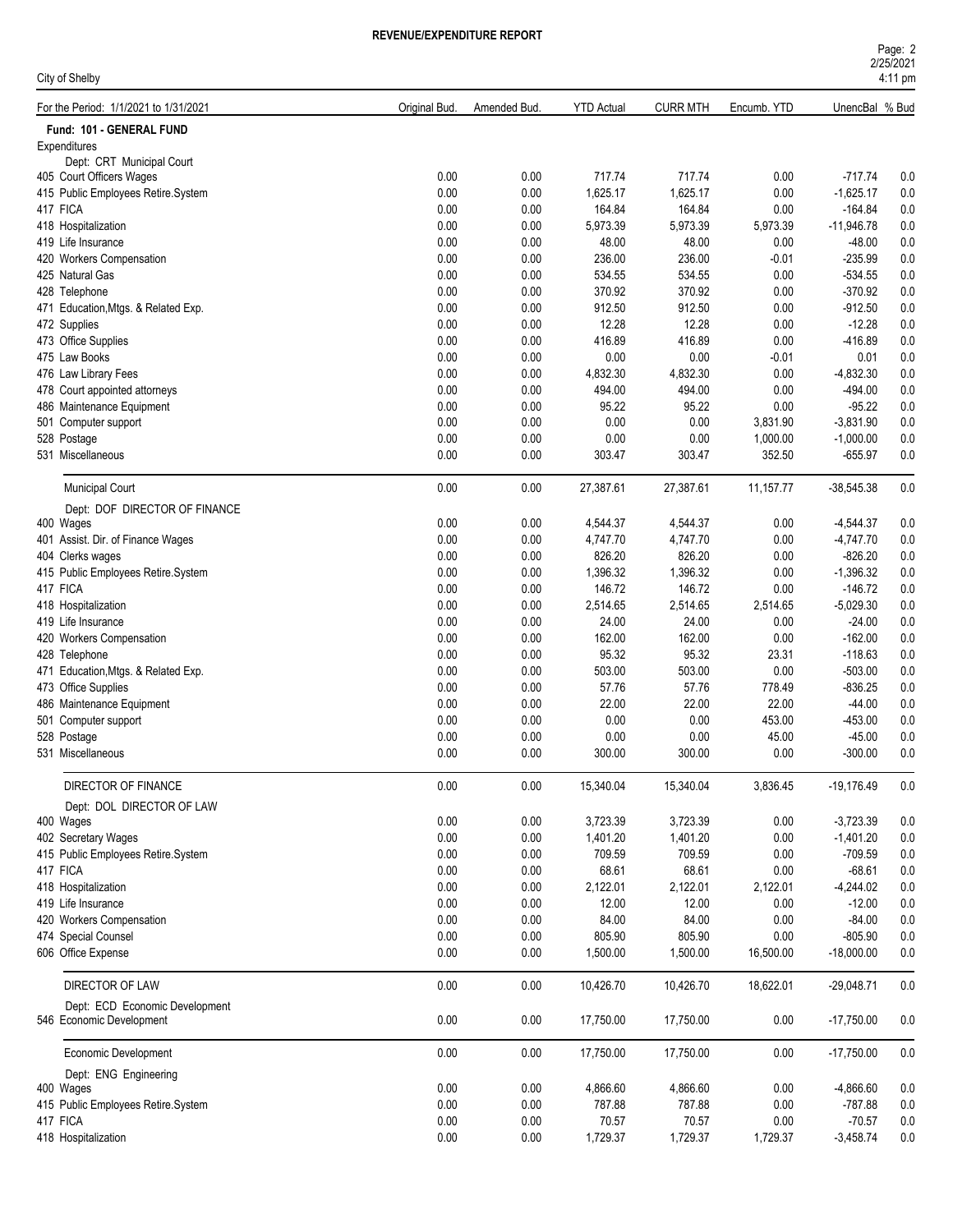### **REVEN**

|                                       |               | REVENUE/EXPENDITURE REPORT |                   |                 |             |                |                |  |
|---------------------------------------|---------------|----------------------------|-------------------|-----------------|-------------|----------------|----------------|--|
| City of Shelby                        |               |                            |                   |                 |             |                |                |  |
| For the Period: 1/1/2021 to 1/31/2021 | Original Bud. | Amended Bud.               | <b>YTD Actual</b> | <b>CURR MTH</b> | Encumb. YTD | UnencBal % Bud |                |  |
| Fund: 101 - GENERAL FUND              |               |                            |                   |                 |             |                |                |  |
| Expenditures                          |               |                            |                   |                 |             |                |                |  |
| Dept: ENG Engineering                 |               |                            |                   |                 |             |                |                |  |
| 419 Life Insurance                    | 0.00          | 0.00                       | 12.00             | 12.00           | 0.00        | $-12.00$       | 0.0            |  |
| 420 Workers Compensation              | 0.00          | 0.00                       | 81.00             | 81.00           | 0.00        | $-81.00$       | 0.0            |  |
| 428 Telephone                         | 0.00          | 0.00                       | 97.08             | 97.08           | 0.00        | $-97.08$       | 0.0            |  |
| 484 Fuel, Autos-Equipment             | 0.00          | 0.00                       | 50.00             | 50.00           | 0.00        | $-50.00$       | 0.0            |  |
| 486 Maintenance Equipment             | 0.00          | 0.00                       | 18.64             | 18.64           | 22.00       | $-40.64$       | 0.0            |  |
| 500 Engineering                       | 0.00          | 0.00                       | 1,525.00          | 1,525.00        | 13,230.00   | $-14,755.00$   | 0.0            |  |
| 501 Computer support                  | 0.00          | 0.00                       | 0.00              | 0.00            | 204.00      | $-204.00$      | 0.0            |  |
| 528 Postage                           | 0.00          | 0.00                       | 0.00              | 0.00            | 10.00       | $-10.00$       | 0.0            |  |
| Engineering                           | 0.00          | 0.00                       | 9,238.14          | 9,238.14        | 15,195.37   | $-24,433.51$   | 0.0            |  |
| Dept: FIR Fire                        |               |                            |                   |                 |             |                |                |  |
| 400 Wages                             | 0.00          | 0.00                       | 71,659.92         | 71,659.92       | 0.00        | -71,659.92     | 0.0            |  |
| 408 Part-Pay Fire Wages               | 0.00          | 0.00                       | 499 20            | 499.20          | 0.00        | -499.20        | 0 <sub>0</sub> |  |

| Fund: 101 - GENERAL FUND            |      |          |           |           |           |               |         |
|-------------------------------------|------|----------|-----------|-----------|-----------|---------------|---------|
| Expenditures                        |      |          |           |           |           |               |         |
| Dept: ENG Engineering               |      |          |           |           |           |               |         |
| 419 Life Insurance                  | 0.00 | 0.00     | 12.00     | 12.00     | 0.00      | $-12.00$      | 0.0     |
| 420 Workers Compensation            | 0.00 | 0.00     | 81.00     | 81.00     | 0.00      | $-81.00$      | 0.0     |
| 428 Telephone                       | 0.00 | 0.00     | 97.08     | 97.08     | 0.00      | $-97.08$      | 0.0     |
| 484 Fuel, Autos-Equipment           | 0.00 | 0.00     | 50.00     | 50.00     | 0.00      | $-50.00$      | 0.0     |
| 486 Maintenance Equipment           | 0.00 | 0.00     | 18.64     | 18.64     | 22.00     | $-40.64$      | 0.0     |
| 500 Engineering                     | 0.00 | 0.00     | 1,525.00  | 1,525.00  | 13,230.00 | $-14,755.00$  | 0.0     |
| 501 Computer support                | 0.00 | 0.00     | 0.00      | 0.00      | 204.00    | $-204.00$     | 0.0     |
| 528 Postage                         | 0.00 | 0.00     | 0.00      | 0.00      | 10.00     | $-10.00$      | 0.0     |
|                                     |      |          |           |           |           |               |         |
| Engineering                         | 0.00 | 0.00     | 9,238.14  | 9,238.14  | 15,195.37 | $-24,433.51$  | 0.0     |
| Dept: FIR Fire                      |      |          |           |           |           |               |         |
| 400 Wages                           | 0.00 | 0.00     | 71,659.92 | 71,659.92 | 0.00      | $-71,659.92$  | 0.0     |
| 408 Part-Pay Fire Wages             | 0.00 | 0.00     | 499.20    | 499.20    | 0.00      | $-499.20$     | 0.0     |
| 415 Public Employees Retire.System  | 0.00 | 0.00     | 13.97     | 13.97     | 0.00      | $-13.97$      | 0.0     |
| 417 FICA                            | 0.00 | 0.00     | 1,011.85  | 1,011.85  | 0.00      | $-1,011.85$   | 0.0     |
| 418 Hospitalization                 | 0.00 | 0.00     | 20,593.63 | 20,593.63 | 20,593.63 | $-41,187.26$  | 0.0     |
| 419 Life Insurance                  | 0.00 | 0.00     | 156.00    | 156.00    | 0.00      | $-156.00$     | 0.0     |
| 420 Workers Compensation            | 0.00 | 0.00     | 1,250.00  | 1,250.00  | 0.00      | $-1,250.00$   | 0.0     |
| 425 Natural Gas                     | 0.00 | 0.00     | 752.68    | 752.68    | 900.00    | $-1,652.68$   | 0.0     |
| 428 Telephone                       | 0.00 | 0.00     | 272.68    | 272.68    | 139.44    | $-412.12$     | 0.0     |
| 484 Fuel, Autos-Equipment           | 0.00 | 0.00     | 600.00    | 600.00    | 14.78     | $-614.78$     | 0.0     |
| 486 Maintenance Equipment           | 0.00 | 0.00     | 0.00      | 0.00      | 300.00    | $-300.00$     | 0.0     |
| 528 Postage                         | 0.00 | 0.00     | 0.00      | 0.00      | 65.00     | $-65.00$      | 0.0     |
| 531 Miscellaneous                   | 0.00 | 0.00     | 547.40    | 547.40    | 0.00      | $-547.40$     | 0.0     |
|                                     |      |          |           |           |           |               |         |
| Fire                                | 0.00 | 0.00     | 97,357.33 | 97,357.33 | 22,012.85 | $-119,370.18$ | 0.0     |
| Dept: MAY MAYOR                     |      |          |           |           |           |               |         |
| 400 Wages                           | 0.00 | 0.00     | 5,225.88  | 5,225.88  | 0.00      | $-5,225.88$   | 0.0     |
| 402 Secretary Wages                 | 0.00 | 0.00     | 1,652.40  | 1,652.40  | 0.00      | $-1,652.40$   | 0.0     |
| 415 Public Employees Retire.System  | 0.00 | 0.00     | 1,065.25  | 1,065.25  | 0.00      | $-1,065.25$   | 0.0     |
| 417 FICA                            | 0.00 | 0.00     | 99.74     | 99.74     | 0.00      | -99.74        | 0.0     |
| 418 Hospitalization                 | 0.00 | 0.00     | 3,458.74  | 3,458.74  | 3,458.74  | $-6,917.48$   | 0.0     |
| 419 Life Insurance                  | 0.00 | 0.00     | 24.00     | 24.00     | 0.00      | $-24.00$      | 0.0     |
| 420 Workers Compensation            | 0.00 | 0.00     | 108.00    | 108.00    | 0.00      | $-108.00$     | 0.0     |
| 428 Telephone                       | 0.00 | 0.00     | 95.33     | 95.33     | 23.31     | $-118.64$     | 0.0     |
| 471 Education, Mtgs. & Related Exp. | 0.00 | 0.00     | 503.00    | 503.00    | 0.00      | $-503.00$     | 0.0     |
| 473 Office Supplies                 | 0.00 | 0.00     | 11.64     | 11.64     | 0.00      | $-11.64$      | 0.0     |
| 486 Maintenance Equipment           | 0.00 | 0.00     | 22.00     | 22.00     | 22.00     | $-44.00$      | 0.0     |
| 501 Computer support                | 0.00 | 0.00     | 0.00      | 0.00      | 51.00     | $-51.00$      | 0.0     |
| 528 Postage                         | 0.00 | $0.00\,$ | $0.00\,$  | 0.00      | 50.00     | $-50.00$      | $0.0\,$ |
| 531 Miscellaneous                   | 0.00 | 0.00     | 150.00    | 150.00    | 0.00      | $-150.00$     | 0.0     |
|                                     |      |          |           |           |           |               |         |
| <b>MAYOR</b>                        | 0.00 | 0.00     | 12,415.98 | 12,415.98 | 3,605.05  | $-16,021.03$  | 0.0     |
|                                     |      |          |           |           |           |               |         |
| Dept: MIS Miscellaneous             |      |          |           |           |           |               |         |
| 483 State Audit                     | 0.00 | 0.00     | 61.50     | 61.50     | 0.00      | $-61.50$      | 0.0     |
| 485 Maintenance, Autos              | 0.00 | 0.00     | 0.00      | 0.00      | 150.01    | $-150.01$     | 0.0     |
| 531 Miscellaneous                   | 0.00 | 0.00     | 7,562.27  | 7,562.27  | 400.00    | $-7,962.27$   | 0.0     |
| 652 Historic Preservation           | 0.00 | 0.00     | 0.00      | 0.00      | 385.00    | $-385.00$     | 0.0     |
| Miscellaneous                       | 0.00 | 0.00     | 7,623.77  | 7,623.77  | 935.01    | $-8,558.78$   | 0.0     |
|                                     |      |          |           |           |           |               |         |
| Dept: POL Police                    |      |          |           |           |           |               |         |
| 400 Wages                           | 0.00 | 0.00     | 89,585.61 | 89,585.61 | 0.00      | $-89,585.61$  | 0.0     |
| 406 Dispatcher Wages                | 0.00 | 0.00     | 15,402.64 | 15,402.64 | 0.00      | $-15,402.64$  | 0.0     |
| 415 Public Employees Retire.System  | 0.00 | 0.00     | 2,169.75  | 2,169.75  | 0.00      | $-2,169.75$   | 0.0     |
| 417 FICA                            | 0.00 | 0.00     | 1,522.34  | 1,522.34  | 0.00      | $-1,522.34$   | 0.0     |
| 418 Hospitalization                 | 0.00 | 0.00     | 32,737.38 | 32,737.38 | 32,699.22 | $-65,436.60$  | 0.0     |
| 419 Life Insurance                  | 0.00 | 0.00     | 240.00    | 240.00    | 0.00      | $-240.00$     | 0.0     |
| 420 Workers Compensation            | 0.00 | 0.00     | 1,689.00  | 1,689.00  | 0.00      | $-1,689.00$   | 0.0     |
| 425 Natural Gas                     | 0.00 | 0.00     | 534.55    | 534.55    | 0.00      | $-534.55$     | 0.0     |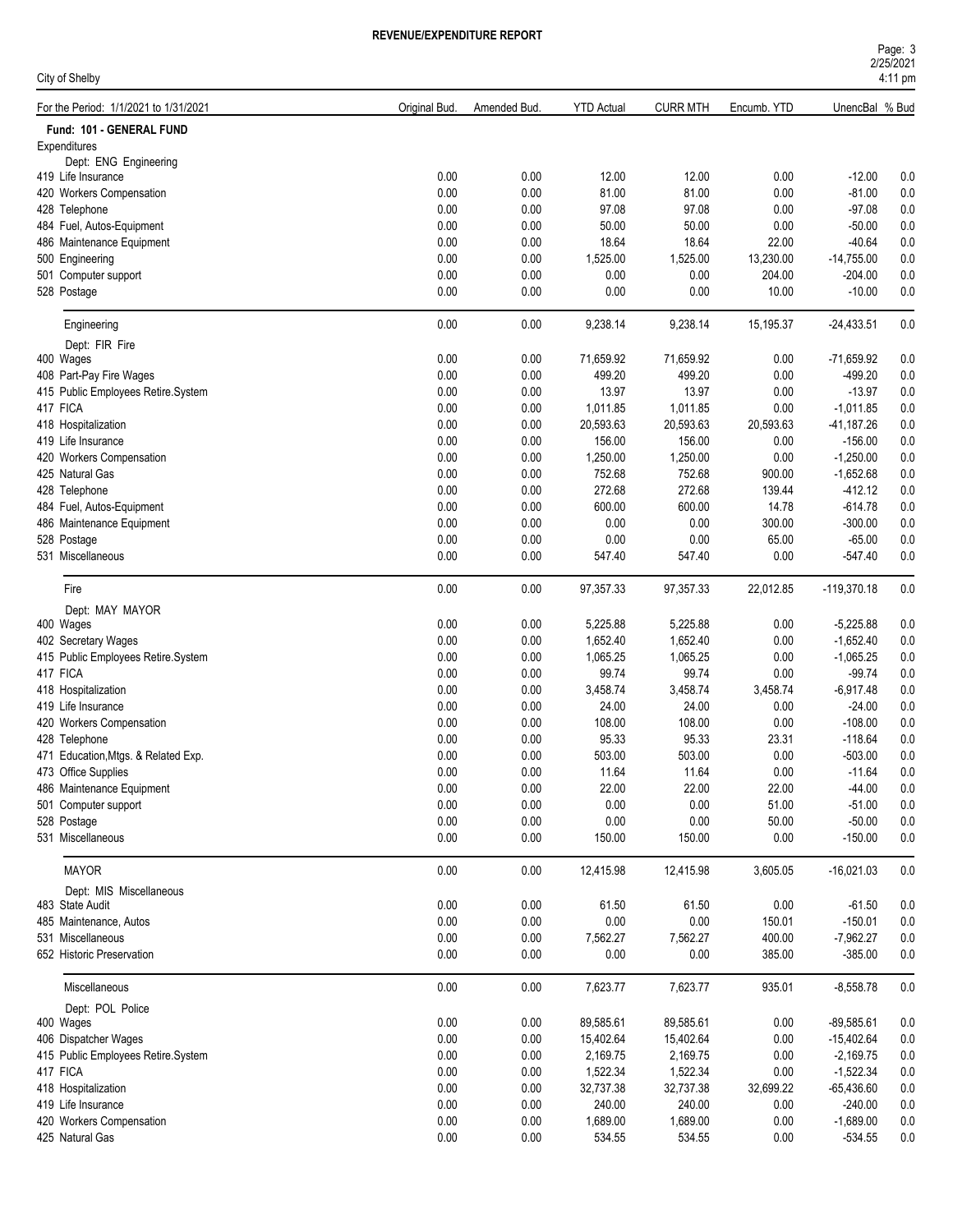| Page: 4           |  |
|-------------------|--|
| 2/25/2021         |  |
| $4.11 \text{ nm}$ |  |

| City of Shelby                        |               |              |                   |                 |             |                | 4:11 pm |
|---------------------------------------|---------------|--------------|-------------------|-----------------|-------------|----------------|---------|
| For the Period: 1/1/2021 to 1/31/2021 | Original Bud. | Amended Bud. | <b>YTD Actual</b> | <b>CURR MTH</b> | Encumb. YTD | UnencBal % Bud |         |
| Fund: 101 - GENERAL FUND              |               |              |                   |                 |             |                |         |
| Expenditures                          |               |              |                   |                 |             |                |         |
| Dept: POL Police                      |               |              |                   |                 |             |                |         |
| 428 Telephone                         | 0.00          | 0.00         | 390.37            | 390.37          | 0.00        | $-390.37$      | 0.0     |
| 471 Education, Mtgs. & Related Exp.   | 0.00          | 0.00         | 0.00              | 0.00            | 1,620.00    | $-1,620.00$    | 0.0     |
| 472 Supplies                          | 0.00          | 0.00         | 318.24            | 318.24          | 1,656.60    | $-1,974.84$    | 0.0     |
| 473 Office Supplies                   | 0.00          | 0.00         | 258.36            | 258.36          | 926.46      | $-1,184.82$    | 0.0     |
| 484 Fuel, Autos-Equipment             | 0.00          | 0.00         | 2,000.00          | 2,000.00        | 0.00        | $-2,000.00$    | 0.0     |
| 485 Maintenance, Autos                | 0.00          | 0.00         | 84.91             | 84.91           | 2,061.60    | $-2,146.51$    | 0.0     |
| 486 Maintenance Equipment             | 0.00          | 0.00         | 18.64             | 18.64           | 22.00       | $-40.64$       | 0.0     |
| 487 Prisoner supplies                 | 0.00          | 0.00         | 42.46             | 42.46           | 6,527.52    | $-6,569.98$    | 0.0     |
| 501 Computer support                  | 0.00          | 0.00         | 16,219.00         | 16,219.00       | 17,731.00   | $-33,950.00$   | 0.0     |
| 507 Maintenance Building/Grounds      | 0.00          | 0.00         | 0.00              | 0.00            | 4,060.00    | $-4,060.00$    | 0.0     |
| 528 Postage                           | 0.00          | 0.00         | 0.00              | 0.00            | 65.00       | $-65.00$       | 0.0     |
| 531 Miscellaneous                     | 0.00          | 0.00         | 746.11            | 746.11          | 372.88      | $-1,118.99$    | 0.0     |
| 532 Labor Relations                   | 0.00          | 0.00         | 1,897.50          | 1,897.50        | 0.00        | $-1,897.50$    | 0.0     |
| 549 LEADS Computer                    | 0.00          | 0.00         | 1,800.00          | 1,800.00        | 0.00        | $-1,800.00$    | 0.0     |
| 600 Prisoner Housing/Treatment        | 0.00          | 0.00         | 125.00            | 125.00          | 10,113.39   | $-10,238.39$   | 0.0     |
| 617 Leases-Equipment                  | 0.00          | 0.00         | 346.82            | 346.82          | 500.00      | $-846.82$      | 0.0     |
| 626 Prisoner Medical                  | 0.00          | 0.00         | 0.00              | 0.00            | 150.00      | $-150.00$      | 0.0     |
|                                       |               |              |                   |                 |             |                |         |
| Police                                | 0.00          | 0.00         | 168,128.68        | 168,128.68      | 78,505.67   | $-246,634.35$  | 0.0     |
| Dept: TRA Transportation              |               |              |                   |                 |             |                |         |
| 484 Fuel, Autos-Equipment             | 0.00          | 0.00         | 87.13             | 87.13           | 0.00        | $-87.13$       | 0.0     |
| 485 Maintenance, Autos                | 0.00          | 0.00         | 0.00              | 0.00            | 50.00       | $-50.00$       | 0.0     |
| 604 Temporary Labor Services          | 0.00          | 0.00         | 1,794.52          | 1,794.52        | 4,205.48    | $-6,000.00$    | 0.0     |
|                                       |               |              |                   |                 |             |                |         |
| Transportation                        | 0.00          | 0.00         | 1,881.65          | 1,881.65        | 4,255.48    | $-6,137.13$    | 0.0     |
| Dept: TRS Transfers                   |               |              |                   |                 |             |                |         |
| 452 Transfer-Police Pension Fund      | 0.00          | 0.00         | 15,000.00         | 15,000.00       | 0.00        | $-15,000.00$   | 0.0     |
| 453 Transfer-Fire Pension Fund        | 0.00          | 0.00         | 15,000.00         | 15,000.00       | 0.00        | $-15,000.00$   | 0.0     |
| Transfers                             | 0.00          | 0.00         | 30,000.00         | 30,000.00       | 0.00        | $-30,000.00$   | 0.0     |
|                                       |               |              |                   |                 |             |                |         |
| Expenditures                          | 0.00          | 0.00         | 402,373.67        | 402,373.67      | 160,582.98  | $-562,956.65$  | 0.0     |
| Net Effect for GENERAL FUND           | 0.00          | 0.00         | $-117,441.23$     | $-117,441.23$   | 160,582.98  | 278,024.21     | 0.0     |
| Change in Fund Balance:               |               |              | $-117,441.23$     |                 |             |                |         |
| Fund: 200 - STREET FUND               |               |              |                   |                 |             |                |         |
| Revenues                              |               |              |                   |                 |             |                |         |
| Dept: IGT Intergovernmental taxes     |               |              |                   |                 |             |                |         |
| 116 License Tax                       | 0.00          | 0.00         | 3,785.48          | 3,785.48        | 0.00        | $-3,785.48$    | 0.0     |
| 126 Gasoline Tax                      | 0.00          | 0.00         | 34,372.83         | 34,372.83       | 0.00        | $-34,372.83$   | 0.0     |
|                                       |               |              |                   |                 |             |                |         |
| Intergovernmental taxes               | 0.00          | 0.00         | 38,158.31         | 38,158.31       | 0.00        | $-38,158.31$   | 0.0     |
| Revenues                              | 0.00          | 0.00         | 38,158.31         | 38,158.31       | 0.00        | $-38,158.31$   | 0.0     |
| Expenditures                          |               |              |                   |                 |             |                |         |
| Dept: STR Street Department           |               |              |                   |                 |             |                |         |
| 400 Wages                             | 0.00          | 0.00         | 11,971.35         | 11,971.35       | 0.00        | $-11,971.35$   | 0.0     |
| 415 Public Employees Retire.System    | 0.00          | 0.00         | 2,279.90          | 2,279.90        | 0.00        | $-2,279.90$    | $0.0\,$ |
| 417 FICA                              | 0.00          | 0.00         | 173.57            | 173.57          | 0.00        | $-173.57$      | $0.0\,$ |
| 418 Hospitalization                   | 0.00          | 0.00         | 5,239.99          | 5,239.99        | 5,239.99    | $-10,479.98$   | 0.0     |
| 419 Life Insurance                    | 0.00          | 0.00         | 55.56             | 55.56           | 0.00        | $-55.56$       | 0.0     |
| 420 Workers Compensation              | 0.00          | 0.00         | 243.00            | 243.00          | 0.00        | $-243.00$      | 0.0     |
| 425 Natural Gas                       | 0.00          | 0.00         | 391.55            | 391.55          | 0.00        | $-391.55$      | 0.0     |
| 428 Telephone                         | 0.00          | 0.00         | 60.95             | 60.95           | 100.00      | $-160.95$      | 0.0     |
| 472 Supplies                          | 0.00          | 0.00         | 200.64            | 200.64          | 220.00      | $-420.64$      | 0.0     |
| 484 Fuel, Autos-Equipment             | 0.00          | 0.00         | 1,638.23          | 1,638.23        | 0.00        | $-1,638.23$    | 0.0     |
| 485 Maintenance, Autos                | 0.00          | 0.00         | 1,093.62          | 1,093.62        | 200.00      | $-1,293.62$    | 0.0     |
| 486 Maintenance Equipment             | 0.00          | 0.00         | 1,045.73          | 1,045.73        | 1,239.00    | $-2,284.73$    | 0.0     |
|                                       |               |              |                   |                 |             |                |         |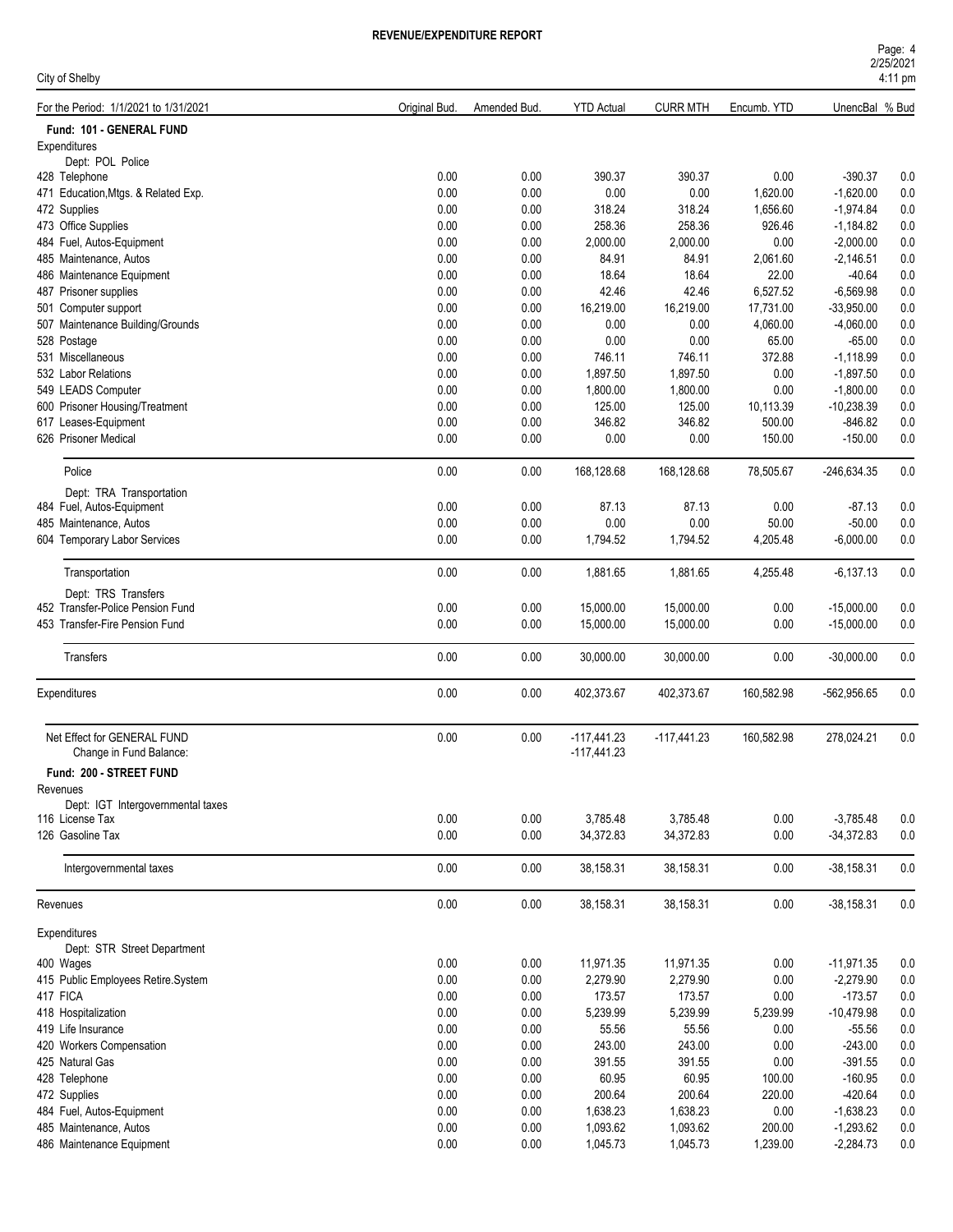| Page: 5           |  |
|-------------------|--|
| 2/25/2021         |  |
| $4.11 \text{ nm}$ |  |

| City of Shelby                                               |               |              |                            |                 |             |                | 4:11 pm |
|--------------------------------------------------------------|---------------|--------------|----------------------------|-----------------|-------------|----------------|---------|
| For the Period: 1/1/2021 to 1/31/2021                        | Original Bud. | Amended Bud. | <b>YTD Actual</b>          | <b>CURR MTH</b> | Encumb. YTD | UnencBal % Bud |         |
| Fund: 200 - STREET FUND                                      |               |              |                            |                 |             |                |         |
| Expenditures                                                 |               |              |                            |                 |             |                |         |
| Dept: STR Street Department                                  | 0.00          | 0.00         | 2,696.75                   | 2,696.75        | 1,178.79    | $-3,875.54$    | 0.0     |
| 500 Engineering                                              | 0.00          |              |                            |                 |             |                |         |
| 507 Maintenance Building/Grounds                             |               | 0.00         | 1,163.00                   | 1,163.00        | 1,500.00    | $-2,663.00$    | 0.0     |
| 510 Clothing Allowance                                       | 0.00          | 0.00         | 414.97                     | 414.97          | 0.00        | $-414.97$      | 0.0     |
| 515 Equipment                                                | 0.00          | 0.00         | 332.64                     | 332.64          | 1,260.00    | $-1,592.64$    | 0.0     |
| 528 Postage                                                  | 0.00          | 0.00         | 0.00                       | 0.00            | 110.00      | $-110.00$      | 0.0     |
| 529 Small tools and equipment                                | 0.00          | 0.00         | 200.62                     | 200.62          | 0.00        | $-200.62$      | 0.0     |
| 531 Miscellaneous                                            | 0.00          | 0.00         | 647.35                     | 647.35          | 0.00        | $-647.35$      | 0.0     |
| 575 Safety Related                                           | 0.00          | 0.00         | 0.00                       | 0.00            | 330.00      | $-330.00$      | 0.0     |
| <b>Street Department</b>                                     | 0.00          | 0.00         | 29,849.42                  | 29,849.42       | 11,377.78   | $-41,227.20$   | 0.0     |
| Expenditures                                                 | $0.00\,$      | 0.00         | 29,849.42                  | 29,849.42       | 11,377.78   | $-41,227.20$   | 0.0     |
| Net Effect for STREET FUND<br>Change in Fund Balance:        | 0.00          | 0.00         | 8,308.89<br>8,308.89       | 8,308.89        | 11,377.78   | 3,068.89       | 0.0     |
|                                                              |               |              |                            |                 |             |                |         |
| Fund: 205 - State Highway Fund                               |               |              |                            |                 |             |                |         |
| Revenues                                                     |               |              |                            |                 |             |                |         |
| Dept: IGT Intergovernmental taxes<br>116 License Tax         | 0.00          | 0.00         | 306.93                     | 306.93          | 0.00        | $-306.93$      | 0.0     |
| 126 Gasoline Tax                                             | 0.00          | 0.00         | 2,786.99                   | 2,786.99        | 0.00        | $-2,786.99$    | 0.0     |
|                                                              |               |              |                            |                 |             |                |         |
| Intergovernmental taxes                                      | 0.00          | 0.00         | 3,093.92                   | 3,093.92        | 0.00        | $-3,093.92$    | 0.0     |
| Revenues                                                     | 0.00          | 0.00         | 3,093.92                   | 3,093.92        | 0.00        | $-3,093.92$    | 0.0     |
| Expenditures                                                 |               |              |                            |                 |             |                |         |
| Dept: STH State Highway                                      |               |              |                            |                 |             |                |         |
| 400 Wages                                                    | 0.00          | 0.00         | 3,640.00                   | 3,640.00        | 0.00        | $-3,640.00$    | 0.0     |
| 415 Public Employees Retire.System                           | 0.00          | 0.00         | 504.46                     | 504.46          | 0.00        | $-504.46$      | 0.0     |
| 417 FICA                                                     | 0.00          | 0.00         | 52.78                      | 52.78           | 0.00        | $-52.78$       | 0.0     |
| 419 Life Insurance                                           | 0.00          | 0.00         | 12.00                      | 12.00           | 0.00        | $-12.00$       | 0.0     |
| 420 Workers Compensation                                     | 0.00          | 0.00         | 20.00                      | 20.00           | 0.00        | $-20.00$       | 0.0     |
| State Highway                                                | 0.00          | 0.00         | 4,229.24                   | 4,229.24        | 0.00        | $-4,229.24$    | 0.0     |
| Expenditures                                                 | 0.00          | 0.00         | 4,229.24                   | 4,229.24        | 0.00        | $-4,229.24$    | 0.0     |
|                                                              |               |              |                            |                 |             |                |         |
| Net Effect for State Highway Fund<br>Change in Fund Balance: | 0.00          | 0.00         | $-1,135.32$<br>$-1,135.32$ | $-1,135.32$     | 0.00        | 1,135.32       | 0.0     |
| Fund: 210 - Street Sales Tax Fund                            |               |              |                            |                 |             |                |         |
| Revenues                                                     |               |              |                            |                 |             |                |         |
| Dept: IGT Intergovernmental taxes                            |               |              |                            |                 |             |                |         |
| 144 County Sales Tax                                         | 0.00          | 0.00         | 6,672.23                   | 6,672.23        | 0.00        | $-6,672.23$    | 0.0     |
| Intergovernmental taxes                                      | 0.00          | 0.00         | 6,672.23                   | 6,672.23        | 0.00        | $-6,672.23$    | 0.0     |
| Revenues                                                     | 0.00          | 0.00         | 6,672.23                   | 6,672.23        | 0.00        | $-6,672.23$    | 0.0     |
| Expenditures                                                 |               |              |                            |                 |             |                |         |
| Dept: SST Street Sales Tax                                   |               |              |                            |                 |             |                |         |
| 491 Marking Supplies                                         | 0.00          | 0.00         | 0.00                       | 0.00            | 94.99       | $-94.99$       | 0.0     |
| 499 Salt                                                     | 0.00          | 0.00         | 0.00                       | 0.00            | 23,000.00   | $-23,000.00$   | 0.0     |
| <b>Street Sales Tax</b>                                      | 0.00          | 0.00         | 0.00                       | 0.00            | 23,094.99   | $-23,094.99$   | 0.0     |
|                                                              |               |              |                            |                 |             |                |         |
| Expenditures                                                 | 0.00          | 0.00         | 0.00                       | 0.00            | 23,094.99   | $-23,094.99$   | 0.0     |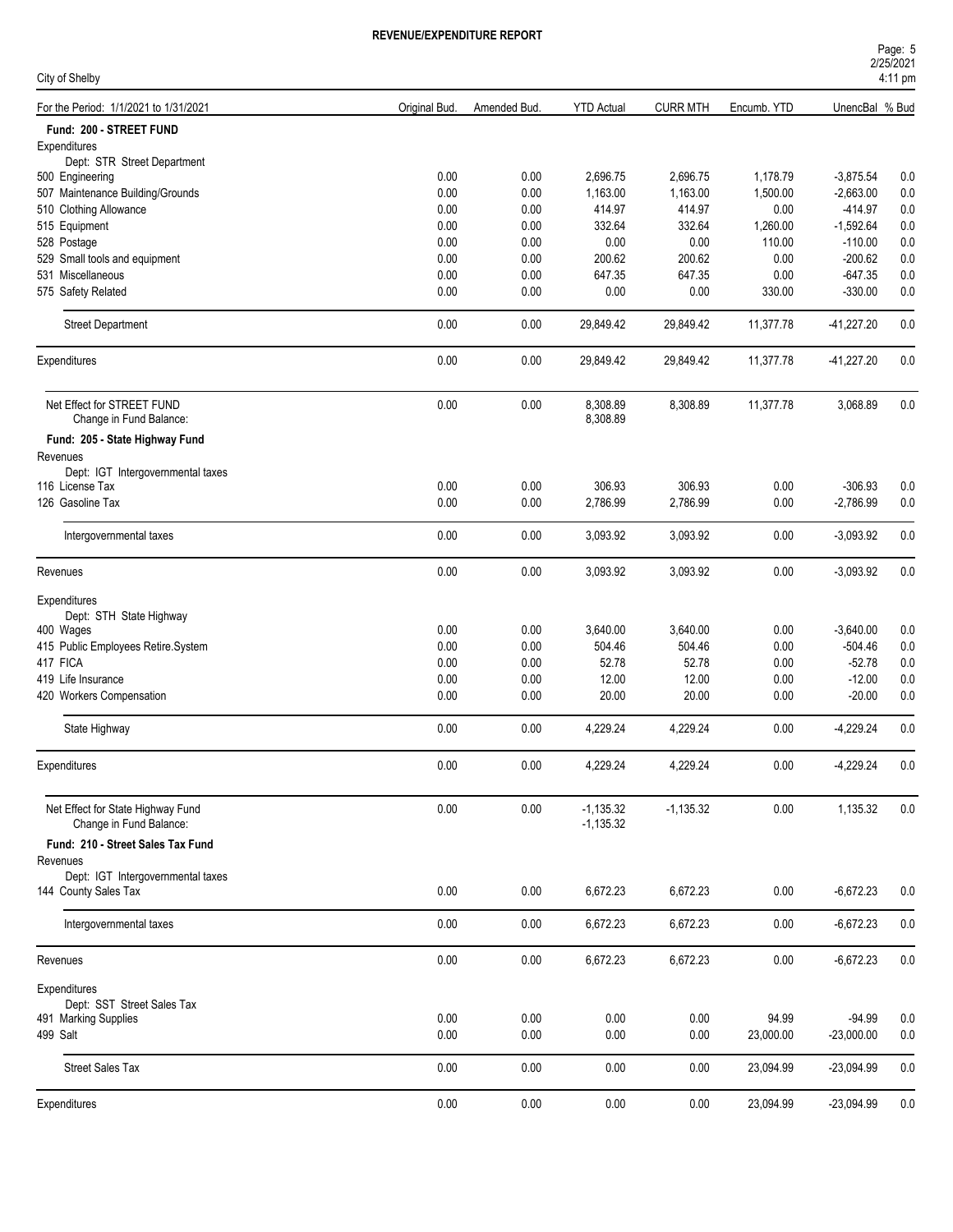| City of Shelby                                                  |               |              |                      |                 |             |                | 4:11 pm |
|-----------------------------------------------------------------|---------------|--------------|----------------------|-----------------|-------------|----------------|---------|
| For the Period: 1/1/2021 to 1/31/2021                           | Original Bud. | Amended Bud. | <b>YTD Actual</b>    | <b>CURR MTH</b> | Encumb. YTD | UnencBal % Bud |         |
| Net Effect for Street Sales Tax Fund<br>Change in Fund Balance: | 0.00          | 0.00         | 6,672.23<br>6,672.23 | 6,672.23        | 23,094.99   | 16,422.76      | 0.0     |
| Fund: 220 - City Income Tax Fund                                |               |              |                      |                 |             |                |         |
| Revenues<br>Dept: LTX Local Taxes                               |               |              |                      |                 |             |                |         |
| 114 Income Tax                                                  | 0.00          | 0.00         | 335,246.24           | 335,246.24      | 0.00        | $-335,246.24$  | 0.0     |
| <b>Local Taxes</b>                                              | 0.00          | 0.00         | 335,246.24           | 335,246.24      | 0.00        | $-335,246.24$  | 0.0     |
| Revenues                                                        | $0.00\,$      | 0.00         | 335,246.24           | 335,246.24      | 0.00        | $-335,246.24$  | 0.0     |
| Expenditures                                                    |               |              |                      |                 |             |                |         |
| Dept: CIT City Income Tax                                       |               |              |                      |                 |             |                |         |
| 400 Wages                                                       | 0.00          | 0.00         | 6,318.63             | 6,318.63        | 0.00        | $-6,318.63$    | 0.0     |
| 415 Public Employees Retire.System                              | 0.00          | 0.00         | 1,062.67             | 1,062.67        | 0.00        | $-1,062.67$    | 0.0     |
| 417 FICA                                                        | 0.00          | 0.00         | 91.62                | 91.62           | 0.00        | $-91.62$       | 0.0     |
| 418 Hospitalization                                             | 0.00          | 0.00         | 2,594.06             | 2,594.06        | 2,594.06    | $-5,188.12$    | 0.0     |
| 419 Life Insurance                                              | 0.00          | 0.00         | 24.00                | 24.00           | 0.00        | $-24.00$       | 0.0     |
| 420 Workers Compensation                                        | 0.00          | 0.00         | 149.00               | 149.00          | 0.01        | $-149.01$      | 0.0     |
| 428 Telephone                                                   | 0.00          | 0.00         | 97.08                | 97.08           | 23.31       | $-120.39$      | 0.0     |
| 473 Office Supplies                                             | 0.00          | 0.00         | 500.00               | 500.00          | 0.00        | $-500.00$      | 0.0     |
| 486 Maintenance Equipment                                       | 0.00          | 0.00         | 21.20                | 21.20           | 22.00       | $-43.20$       | 0.0     |
| 501 Computer support                                            | 0.00          | 0.00         | 2,830.00             | 2,830.00        | 0.00        | $-2,830.00$    | 0.0     |
| 506 Refunds                                                     | 0.00          | 0.00         | 73.94                | 73.94           | 0.00        | $-73.94$       | 0.0     |
| 528 Postage                                                     | 0.00          | 0.00         | 550.00               | 550.00          | 20.00       | $-570.00$      | 0.0     |
| 531 Miscellaneous                                               | 0.00          | 0.00         | 935.34               | 935.34          | 400.00      | $-1,335.34$    | 0.0     |
| City Income Tax                                                 | 0.00          | 0.00         | 15,247.54            | 15,247.54       | 3,059.38    | $-18,306.92$   | 0.0     |
| Dept: TRS Transfers                                             |               |              |                      |                 |             |                |         |
| 446 Transfer-General Fund                                       | 0.00          | 0.00         | 203,679.17           | 203,679.17      | 0.00        | -203,679.17    | 0.0     |
| 447 Transfer-Capital Improvement                                | 0.00          | 0.00         | 10,719.96            | 10,719.96       | 0.00        | $-10,719.96$   | 0.0     |
| 465 Transfer-Sidewalks (3%)                                     | 0.00          | 0.00         | 1,247.99             | 1,247.99        | 0.00        | $-1,247.99$    | 0.0     |
| 466 Trans Streets, Alleys & Basins                              | 0.00          | 0.00         | 40,351.84            | 40,351.84       | 0.00        | $-40,351.84$   | 0.0     |
| 467 Transfer Police/Court Const                                 | 0.00          | 0.00         | 63,999.74            | 63,999.74       | 0.00        | $-63,999.74$   | 0.0     |
| Transfers                                                       | 0.00          | 0.00         | 319,998.70           | 319,998.70      | 0.00        | -319,998.70    | 0.0     |
| Expenditures                                                    | 0.00          | 0.00         | 335,246.24           | 335,246.24      | 3,059.38    | $-338,305.62$  | 0.0     |
| Net Effect for City Income Tax Fund                             | 0.00          | 0.00         | 0.00                 | 0.00            | 3,059.38    | 3,059.38       | 0.0     |
| Change in Fund Balance:                                         |               |              | 0.00                 |                 |             |                |         |
| Fund: 225 - Health Fund                                         |               |              |                      |                 |             |                |         |
| Revenues                                                        |               |              |                      |                 |             |                |         |
| Dept: PAL Permits and Licenses<br>195 Burial Permits            | 0.00          | 0.00         | 126.00               | 126.00          | 0.00        | $-126.00$      | 0.0     |
| 196 Birth & Death Certificates                                  | 0.00          | 0.00         | 2,575.00             | 2,575.00        | 0.00        | $-2,575.00$    | 0.0     |
| 197 Miscellaneous Lic. & Permits                                | 0.00          | 0.00         | 140.00               | 140.00          | 0.00        | $-140.00$      | 0.0     |
| Permits and Licenses                                            | 0.00          | 0.00         | 2,841.00             | 2,841.00        | 0.00        | $-2,841.00$    | 0.0     |
| Revenues                                                        | $0.00\,$      | 0.00         | 2,841.00             | 2,841.00        | 0.00        | $-2,841.00$    | 0.0     |
| Expenditures                                                    |               |              |                      |                 |             |                |         |
| Dept: HEA Health                                                | 0.00          | 0.00         | 10,400.20            | 10,400.20       | 0.00        | $-10,400.20$   | 0.0     |
| 400 Wages<br>415 Public Employees Retire.System                 | 0.00          | 0.00         | 1,407.19             | 1,407.19        | 0.00        | $-1,407.19$    | $0.0\,$ |
| 417 FICA                                                        | 0.00          | 0.00         | 150.79               | 150.79          | 0.00        | $-150.79$      | 0.0     |
| 418 Hospitalization                                             | 0.00          | 0.00         | 3,458.74             | 3,458.74        | 3,458.74    | $-6,917.48$    | 0.0     |
| 419 Life Insurance                                              | 0.00          | 0.00         | 24.00                | 24.00           | 0.00        | $-24.00$       | 0.0     |
| 420 Workers Compensation                                        | 0.00          | 0.00         | 125.00               | 125.00          | 0.00        | $-125.00$      | 0.0     |
| 428 Telephone                                                   | 0.00          | 0.00         | 97.08                | 97.08           | 34.46       | $-131.54$      | 0.0     |
|                                                                 |               |              |                      |                 |             |                |         |

2/25/2021 Page: 6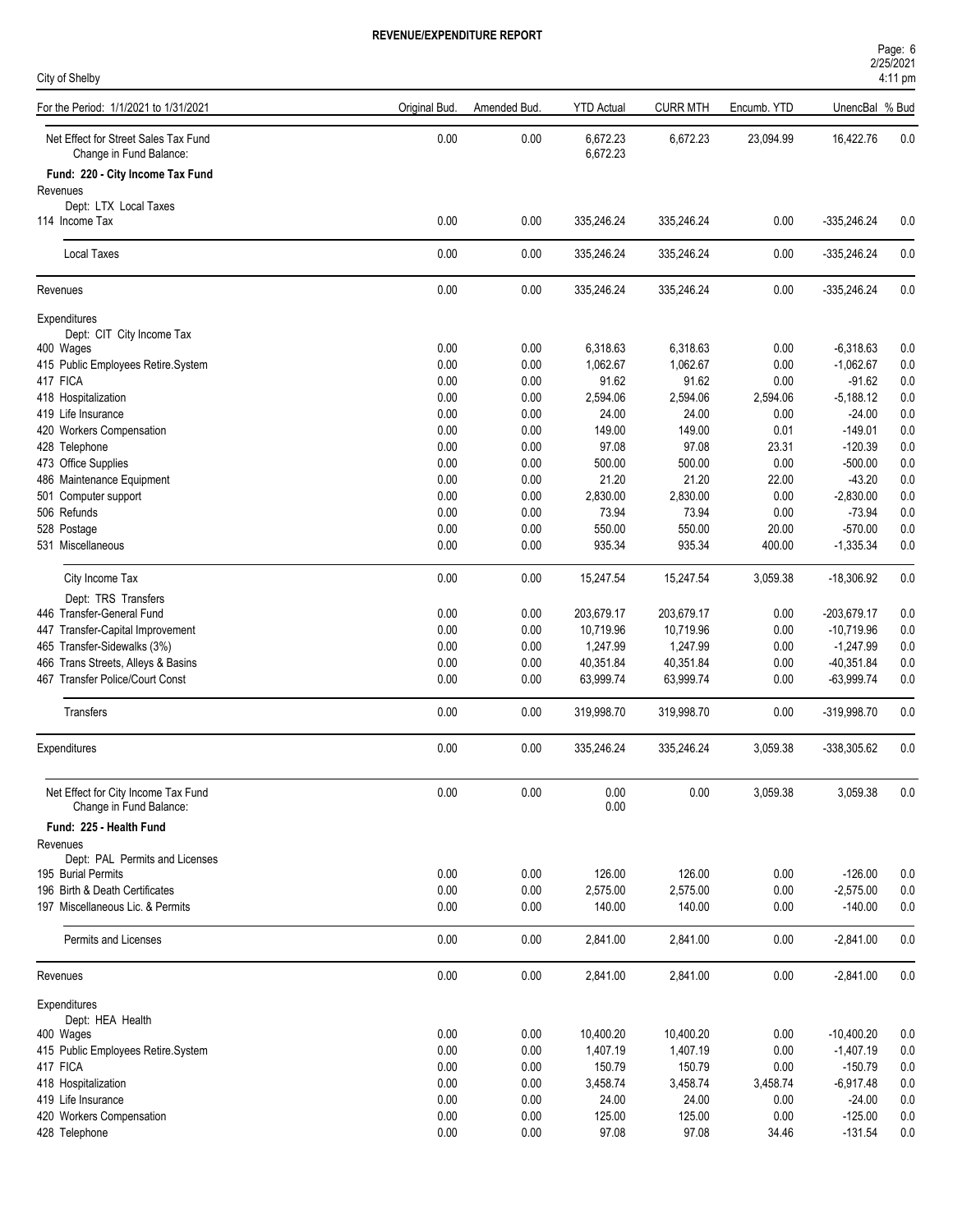| Page: 7           |  |  |
|-------------------|--|--|
| 2/25/2021         |  |  |
| $1.11 \text{ nm}$ |  |  |

| City of Shelby                        |               |              |                   |                 |             |                | 4:11 pm |  |
|---------------------------------------|---------------|--------------|-------------------|-----------------|-------------|----------------|---------|--|
| For the Period: 1/1/2021 to 1/31/2021 | Original Bud. | Amended Bud. | <b>YTD Actual</b> | <b>CURR MTH</b> | Encumb. YTD | UnencBal % Bud |         |  |
| Fund: 225 - Health Fund               |               |              |                   |                 |             |                |         |  |
| Expenditures                          |               |              |                   |                 |             |                |         |  |
| Dept: HEA Health                      |               |              |                   |                 |             |                |         |  |
| 471 Education, Mtgs. & Related Exp.   | 0.00          | 0.00         | 1,031.00          | 1,031.00        | 0.00        | $-1,031.00$    | 0.0     |  |
| 472 Supplies                          | 0.00          | 0.00         | 256.47            | 256.47          | 357.85      | $-614.32$      | 0.0     |  |
| 484 Fuel, Autos-Equipment             | 0.00          | 0.00         | 50.00             | 50.00           | 0.00        | $-50.00$       | 0.0     |  |
| 485 Maintenance, Autos                | 0.00          | 0.00         | 0.00              | 0.00            | 50.00       | $-50.00$       | 0.0     |  |
| 486 Maintenance Equipment             | 0.00          | 0.00         | 66.00             | 66.00           | 66.00       | $-132.00$      | 0.0     |  |
| 496 State License Fees                | 0.00          | 0.00         | 28.00             | 28.00           | 0.00        | $-28.00$       | 0.0     |  |
| 497 BC & DC State Fee                 | 0.00          | 0.00         | 3,142.46          | 3,142.46        | 0.00        | $-3,142.46$    | 0.0     |  |
| 498 Burial Permits State Fee          | 0.00          | 0.00         | 75.00             | 75.00           | 525.00      | $-600.00$      | 0.0     |  |
| 501 Computer support                  | 0.00          | 0.00         | 0.00              | 0.00            | 318.00      | $-318.00$      | 0.0     |  |
| 528 Postage                           | 0.00          | 0.00         | 0.00              | 0.00            | 10.00       | $-10.00$       | 0.0     |  |
| 531 Miscellaneous                     | 0.00          | 0.00         | 5,501.63          | 5,501.63        | 8,265.75    | $-13,767.38$   | 0.0     |  |
| Health                                | 0.00          | 0.00         | 25,813.56         | 25,813.56       | 13,085.80   | $-38,899.36$   | 0.0     |  |
| Dept: HSA Health Sanitarian           |               |              |                   |                 |             |                |         |  |
| 531 Miscellaneous                     | 0.00          | 0.00         | 0.00              | 0.00            | 39,822.00   | $-39,822.00$   | 0.0     |  |
|                                       |               |              |                   |                 |             |                |         |  |
| <b>Health Sanitarian</b>              | 0.00          | 0.00         | 0.00              | 0.00            | 39,822.00   | $-39,822.00$   | 0.0     |  |
| Expenditures                          | 0.00          | 0.00         | 25,813.56         | 25,813.56       | 52,907.80   | -78,721.36     | 0.0     |  |
|                                       |               |              |                   |                 |             |                |         |  |
| Net Effect for Health Fund            | 0.00          | 0.00         | $-22,972.56$      | $-22,972.56$    | 52,907.80   | 75,880.36      | 0.0     |  |
| Change in Fund Balance:               |               |              | $-22,972.56$      |                 |             |                |         |  |
| Fund: 230 - Park Fund                 |               |              |                   |                 |             |                |         |  |
| Revenues                              |               |              |                   |                 |             |                |         |  |
| Dept: MIS Miscellaneous               |               |              |                   |                 |             |                |         |  |
| 200 Interest                          | 0.00          | 0.00         | 0.89              | 0.89            | 0.00        | $-0.89$        | 0.0     |  |
| 201 Donations                         | 0.00          | 0.00         | 3,150.00          | 3,150.00        | 0.00        | $-3,150.00$    | 0.0     |  |
| 202 Rent                              | 0.00          | 0.00         | 280.00            | 280.00          | 0.00        | $-280.00$      | 0.0     |  |
| 204 Sale of Scrap                     | 0.00          | 0.00         | 2.79              | 2.79            | 0.00        | $-2.79$        | 0.0     |  |
|                                       |               |              |                   |                 |             |                |         |  |
| Miscellaneous                         | 0.00          | 0.00         | 3,433.68          | 3,433.68        | 0.00        | $-3,433.68$    | 0.0     |  |
| Revenues                              | 0.00          | 0.00         | 3,433.68          | 3,433.68        | 0.00        | $-3,433.68$    | 0.0     |  |
| Expenditures                          |               |              |                   |                 |             |                |         |  |
| Dept: PRK Park Department             |               |              |                   |                 |             |                |         |  |
| 400 Wages                             | 0.00          | 0.00         | 1,896.60          | 1,896.60        | 0.00        | $-1,896.60$    | 0.0     |  |
| 415 Public Employees Retire.System    | 0.00          | 0.00         | 260.63            | 260.63          | 0.00        | $-260.63$      | $0.0\,$ |  |
| 417 FICA                              | 0.00          | 0.00         | 27.50             | 27.50           | 0.00        | $-27.50$       | $0.0\,$ |  |
| 419 Life Insurance                    | 0.00          | 0.00         | $6.00\,$          | 6.00            | 0.00        | $-6.00$        | 0.0     |  |
| 420 Workers Compensation              | 0.00          | 0.00         | 34.00             | 34.00           | 0.00        | $-34.00$       | 0.0     |  |
| 428 Telephone                         | 0.00          | 0.00         | 154.70            | 154.70          | 0.00        | $-154.70$      | 0.0     |  |
| 472 Supplies                          | 0.00          | 0.00         | 34.94             | 34.94           | 0.00        | $-34.94$       | 0.0     |  |
| 485 Maintenance, Autos                | 0.00          | 0.00         | 10.00             | 10.00           | 0.00        | $-10.00$       | $0.0\,$ |  |
| 531 Miscellaneous                     | 0.00          | 0.00         | 77.38             | 77.38           | 0.00        | $-77.38$       | $0.0\,$ |  |
| 533 Maintenance-Parks                 | 0.00          | 0.00         | 127.82            | 127.82          | 0.00        | $-127.82$      | $0.0\,$ |  |
| 604 Temporary Labor Services          | 0.00          | 0.00         | 402.06            | 402.06          | 2,880.31    | $-3,282.37$    | 0.0     |  |
| Park Department                       | 0.00          | 0.00         | 3,031.63          | 3,031.63        | 2,880.31    | $-5,911.94$    | 0.0     |  |
| Dept: SWM Swimming Pool               |               |              |                   |                 |             |                |         |  |
| 428 Telephone                         | 0.00          | 0.00         | 70.49             | 70.49           | 0.00        | $-70.49$       | 0.0     |  |
| 519 Chemicals                         | 0.00          | 0.00         | 0.00              | 0.00            | $-0.01$     | 0.01           | $0.0\,$ |  |
| 531 Miscellaneous                     | 0.00          | 0.00         | 50.00             | 50.00           | 0.00        | $-50.00$       | 0.0     |  |
|                                       |               |              |                   |                 |             |                |         |  |
| Swimming Pool                         | 0.00          | 0.00         | 120.49            | 120.49          | $-0.01$     | $-120.48$      | 0.0     |  |
| Expenditures                          | $0.00\,$      | 0.00         | 3,152.12          | 3,152.12        | 2,880.30    | $-6,032.42$    | $0.0\,$ |  |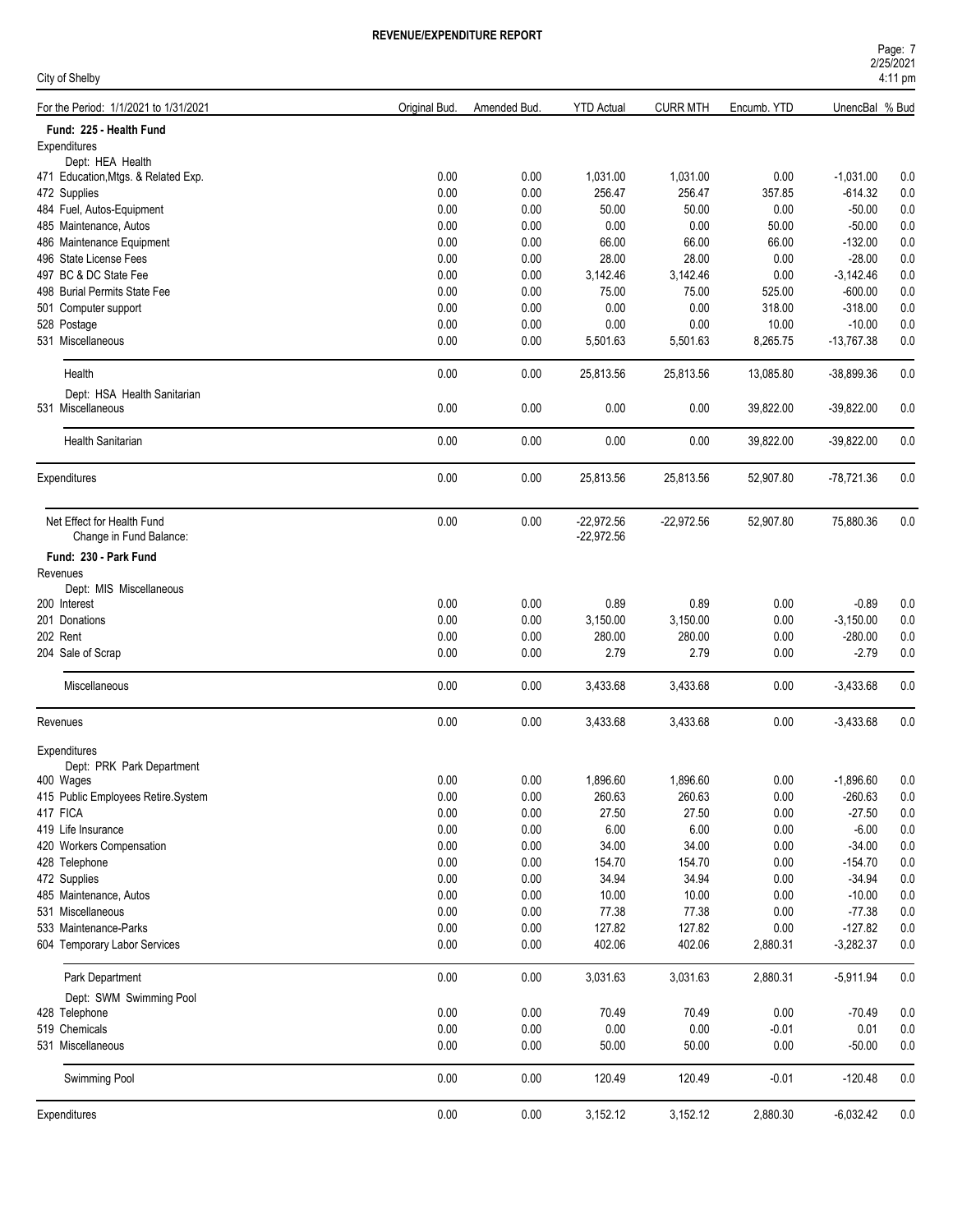| City of Shelby                                                  |               |              |                   |                 |              |                      | 4:11 pm    |  |
|-----------------------------------------------------------------|---------------|--------------|-------------------|-----------------|--------------|----------------------|------------|--|
| For the Period: 1/1/2021 to 1/31/2021                           | Original Bud. | Amended Bud. | <b>YTD Actual</b> | <b>CURR MTH</b> | Encumb. YTD  | UnencBal % Bud       |            |  |
| Net Effect for Park Fund<br>Change in Fund Balance:             | 0.00          | 0.00         | 281.56<br>281.56  | 281.56          | 2,880.30     | 2,598.74             | 0.0        |  |
| Fund: 233 - Court Probation Fund                                |               |              |                   |                 |              |                      |            |  |
| Revenues                                                        |               |              |                   |                 |              |                      |            |  |
| Dept: CFC Court fines collected<br>178 Miscellaneous Court Fees | 0.00          | 0.00         | 1,300.00          | 1,300.00        | 0.00         | $-1,300.00$          | 0.0        |  |
| Court fines collected                                           | 0.00          | 0.00         | 1,300.00          | 1,300.00        | 0.00         | $-1,300.00$          | 0.0        |  |
| Revenues                                                        | 0.00          | 0.00         | 1,300.00          | 1,300.00        | 0.00         | $-1,300.00$          | 0.0        |  |
| Expenditures                                                    |               |              |                   |                 |              |                      |            |  |
| Dept: CPF Court Probation                                       |               |              |                   |                 |              |                      |            |  |
| 405 Court Officers Wages                                        | 0.00          | 0.00         | 3,295.10          | 3,295.10        | 0.00         | $-3,295.10$          | 0.0        |  |
| 415 Public Employees Retire.System                              | 0.00          | 0.00         | 489.33            | 489.33          | 0.00         | -489.33              | 0.0        |  |
| 417 FICA                                                        | 0.00          | 0.00         | 47.78             | 47.78           | 0.00         | $-47.78$             | 0.0        |  |
| 420 Workers Compensation<br>428 Telephone                       | 0.00<br>0.00  | 0.00<br>0.00 | 14.00<br>68.87    | 14.00<br>68.87  | 0.00<br>0.00 | $-14.00$<br>$-68.87$ | 0.0<br>0.0 |  |
|                                                                 |               |              |                   |                 |              |                      |            |  |
| <b>Court Probation</b>                                          | 0.00          | 0.00         | 3,915.08          | 3,915.08        | 0.00         | $-3,915.08$          | 0.0        |  |
| Expenditures                                                    | 0.00          | 0.00         | 3,915.08          | 3,915.08        | 0.00         | $-3,915.08$          | 0.0        |  |
| Net Effect for Court Probation Fund                             | 0.00          | 0.00         | $-2,615.08$       | $-2,615.08$     | 0.00         | 2,615.08             | 0.0        |  |
| Change in Fund Balance:                                         |               |              | $-2,615.08$       |                 |              |                      |            |  |
| Fund: 234 - BMV Reimbursement Fund                              |               |              |                   |                 |              |                      |            |  |
| Revenues<br>Dept: MIS Miscellaneous                             |               |              |                   |                 |              |                      |            |  |
| 205 Miscellaneous Income                                        | 0.00          | 0.00         | 35.00             | 35.00           | 0.00         | $-35.00$             | 0.0        |  |
|                                                                 |               |              |                   |                 |              |                      |            |  |
| Miscellaneous                                                   | 0.00          | 0.00         | 35.00             | 35.00           | 0.00         | $-35.00$             | 0.0        |  |
| Revenues                                                        | 0.00          | 0.00         | 35.00             | 35.00           | 0.00         | $-35.00$             | 0.0        |  |
| Net Effect for BMV Reimbursement Fund                           | 0.00          | 0.00         | 35.00             | 35.00           | 0.00         | $-35.00$             | 0.0        |  |
| Change in Fund Balance:                                         |               |              | 35.00             |                 |              |                      |            |  |
| Fund: 236 - Court I D A T Fund                                  |               |              |                   |                 |              |                      |            |  |
| Revenues<br>Dept: CFC Court fines collected                     |               |              |                   |                 |              |                      |            |  |
| 178 Miscellaneous Court Fees                                    | 0.00          | 0.00         | 116.00            | 116.00          | 0.00         | $-116.00$            | 0.0        |  |
| Court fines collected                                           | 0.00          | $0.00\,$     | 116.00            | 116.00          | 0.00         | $-116.00$            | $0.0\,$    |  |
| Revenues                                                        | 0.00          | 0.00         | 116.00            | 116.00          | 0.00         | $-116.00$            | $0.0\,$    |  |
| Expenditures                                                    |               |              |                   |                 |              |                      |            |  |
| Dept: IDA IDAT Fund                                             |               |              |                   |                 |              |                      |            |  |
| 531 Miscellaneous                                               | 0.00          | 0.00         | 87.28             | 87.28           | 4,000.00     | $-4,087.28$          | 0.0        |  |
| IDATFund                                                        |               |              | 87.28             |                 |              |                      |            |  |
|                                                                 | 0.00          | 0.00         |                   | 87.28           | 4,000.00     | $-4,087.28$          | 0.0        |  |
| Expenditures                                                    | 0.00          | 0.00         | 87.28             | 87.28           | 4,000.00     | $-4,087.28$          | 0.0        |  |
| Net Effect for Court I D A T Fund                               | 0.00          | 0.00         | 28.72             | 28.72           | 4,000.00     | 3,971.28             | 0.0        |  |
| Change in Fund Balance:                                         |               |              | 28.72             |                 |              |                      |            |  |
| Fund: 238 - DARE Fund                                           |               |              |                   |                 |              |                      |            |  |
| Expenditures<br>Dept: DAR DARE Fund                             |               |              |                   |                 |              |                      |            |  |
| 472 Supplies                                                    | 0.00          | 0.00         | 0.00              | 0.00            | 1,309.36     | $-1,309.36$          | 0.0        |  |

2/25/2021 Page: 8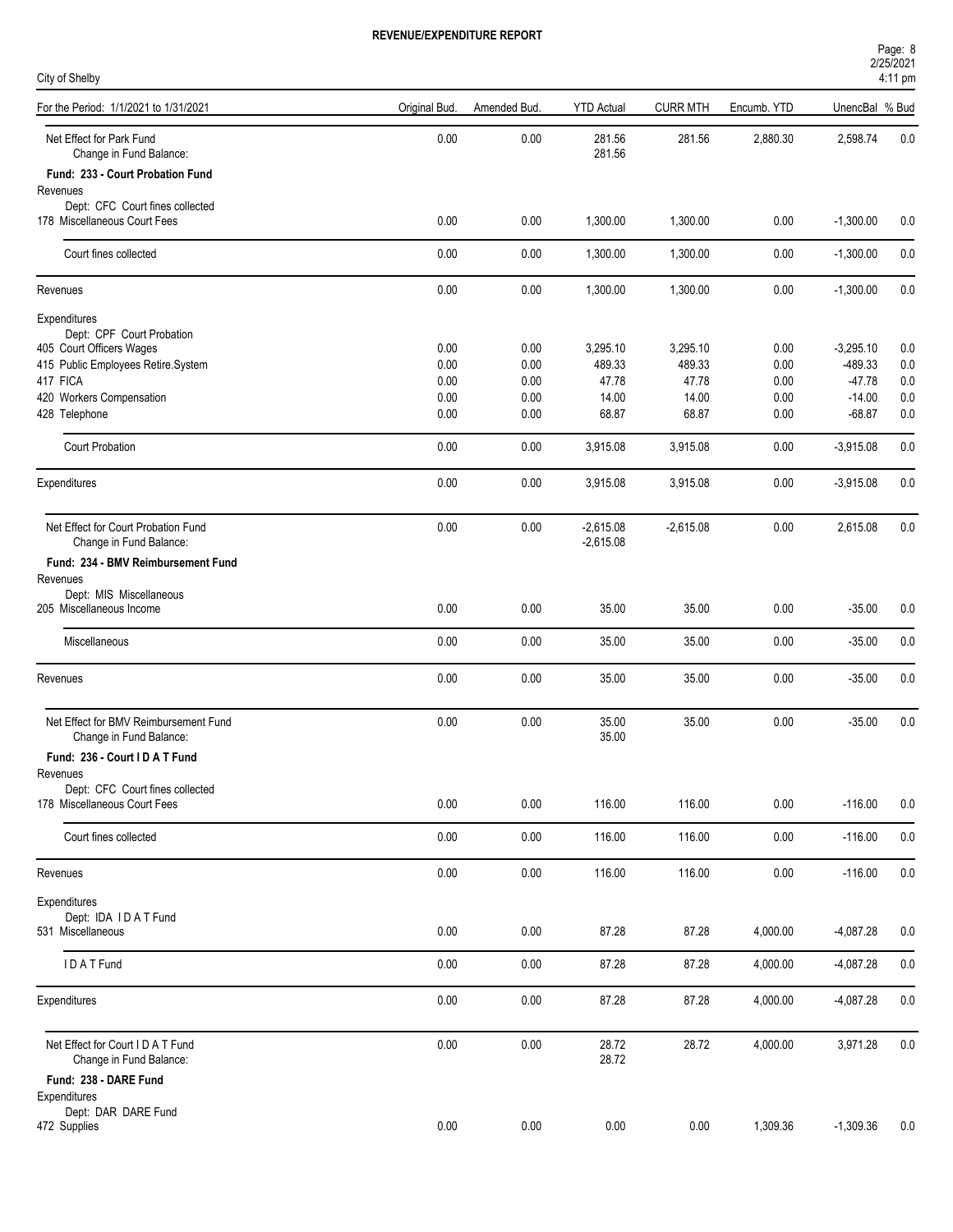| Page: 9   |  |
|-----------|--|
| 2/25/2021 |  |
|           |  |

| City of Shelby                                                  |               |              |                    |                 |                   |                           | $4:11 \text{ pm}$ |
|-----------------------------------------------------------------|---------------|--------------|--------------------|-----------------|-------------------|---------------------------|-------------------|
| For the Period: 1/1/2021 to 1/31/2021                           | Original Bud. | Amended Bud. | <b>YTD Actual</b>  | <b>CURR MTH</b> | Encumb. YTD       | UnencBal % Bud            |                   |
| Fund: 238 - DARE Fund<br>Expenditures                           |               |              |                    |                 |                   |                           |                   |
| <b>DARE Fund</b>                                                | 0.00          | 0.00         | 0.00               | 0.00            | 1,309.36          | $-1,309.36$               | 0.0               |
| Expenditures                                                    | 0.00          | 0.00         | 0.00               | 0.00            | 1,309.36          | $-1,309.36$               | 0.0               |
| Net Effect for DARE Fund<br>Change in Fund Balance:             | 0.00          | 0.00         | 0.00<br>0.00       | 0.00            | 1,309.36          | 1,309.36                  | 0.0               |
| Fund: 239 - Court Computer Fund                                 |               |              |                    |                 |                   |                           |                   |
| Revenues                                                        |               |              |                    |                 |                   |                           |                   |
| Dept: CFC Court fines collected<br>178 Miscellaneous Court Fees | 0.00          | 0.00         | 764.00             | 764.00          | 0.00              | $-764.00$                 | 0.0               |
| Court fines collected                                           | 0.00          | 0.00         | 764.00             | 764.00          | 0.00              | $-764.00$                 | 0.0               |
| Revenues                                                        | 0.00          | 0.00         | 764.00             | 764.00          | 0.00              | $-764.00$                 | 0.0               |
| Net Effect for Court Computer Fund<br>Change in Fund Balance:   | 0.00          | 0.00         | 764.00<br>764.00   | 764.00          | 0.00              | $-764.00$                 | 0.0               |
| Fund: 241 - Police Computer Fund                                |               |              |                    |                 |                   |                           |                   |
| Revenues                                                        |               |              |                    |                 |                   |                           |                   |
| Dept: CFC Court fines collected<br>178 Miscellaneous Court Fees | 0.00          | 0.00         | 186.00             | 186.00          | 0.00              | $-186.00$                 | 0.0               |
| Court fines collected                                           | 0.00          | 0.00         | 186.00             | 186.00          | 0.00              | $-186.00$                 | 0.0               |
| Revenues                                                        | 0.00          | 0.00         | 186.00             | 186.00          | 0.00              | $-186.00$                 | 0.0               |
| Expenditures                                                    |               |              |                    |                 |                   |                           |                   |
| Dept: PCF Police Computer Fund                                  |               |              |                    |                 |                   |                           |                   |
| 501 Computer support<br>531 Miscellaneous                       | 0.00<br>0.00  | 0.00<br>0.00 | 0.00<br>44.50      | 0.00<br>44.50   | 458.16<br>44.50   | $-458.16$<br>$-89.00$     | 0.0<br>0.0        |
|                                                                 |               |              |                    |                 |                   |                           |                   |
| Police Computer Fund                                            | 0.00          | 0.00         | 44.50              | 44.50           | 502.66            | $-547.16$                 | 0.0               |
| Expenditures                                                    | 0.00          | 0.00         | 44.50              | 44.50           | 502.66            | $-547.16$                 | 0.0               |
| Net Effect for Police Computer Fund<br>Change in Fund Balance:  | 0.00          | 0.00         | 141.50<br>141.50   | 141.50          | 502.66            | 361.16                    | 0.0               |
| Fund: 242 - Court IDAM Fund                                     |               |              |                    |                 |                   |                           |                   |
| Revenues                                                        |               |              |                    |                 |                   |                           |                   |
| Dept: CFC Court fines collected<br>178 Miscellaneous Court Fees | 0.00          | 0.00         | 291.15             | 291.15          | 0.00              | $-291.15$                 | 0.0               |
| Court fines collected                                           | 0.00          | 0.00         | 291.15             | 291.15          | 0.00              | $-291.15$                 | 0.0               |
| Revenues                                                        | 0.00          | 0.00         | 291.15             | 291.15          | 0.00              | $-291.15$                 | 0.0               |
| Net Effect for Court IDAM Fund                                  | 0.00          | 0.00         | 291.15             | 291.15          | 0.00              | $-291.15$                 |                   |
| Change in Fund Balance:                                         |               |              | 291.15             |                 |                   |                           | 0.0               |
| Fund: 283 - LOCAL CORONAVIRUS RELIEF FUND<br>Expenditures       |               |              |                    |                 |                   |                           |                   |
| Dept: LCR Local Coronavirus Relief                              |               |              |                    |                 |                   |                           |                   |
| 472 Supplies                                                    | 0.00          | 0.00         | 1,388.89           | 1,388.89        | 292.50            | $-1,681.39$               | 0.0               |
| 485 Maintenance, Autos<br>501 Computer support                  | 0.00<br>0.00  | 0.00<br>0.00 | 300.00<br>$0.00\,$ | 300.00<br>0.00  | 0.00<br>12,050.00 | $-300.00$<br>$-12,050.00$ | 0.0<br>0.0        |
| 507 Maintenance Building/Grounds                                | 0.00          | 0.00         | 7,682.87           | 7,682.87        | 36,469.75         | $-44, 152.62$             | 0.0               |
| 515 Equipment                                                   | 0.00          | 0.00         | 26,656.00          | 26,656.00       | 0.00              | $-26,656.00$              | 0.0               |
|                                                                 |               |              |                    |                 |                   |                           |                   |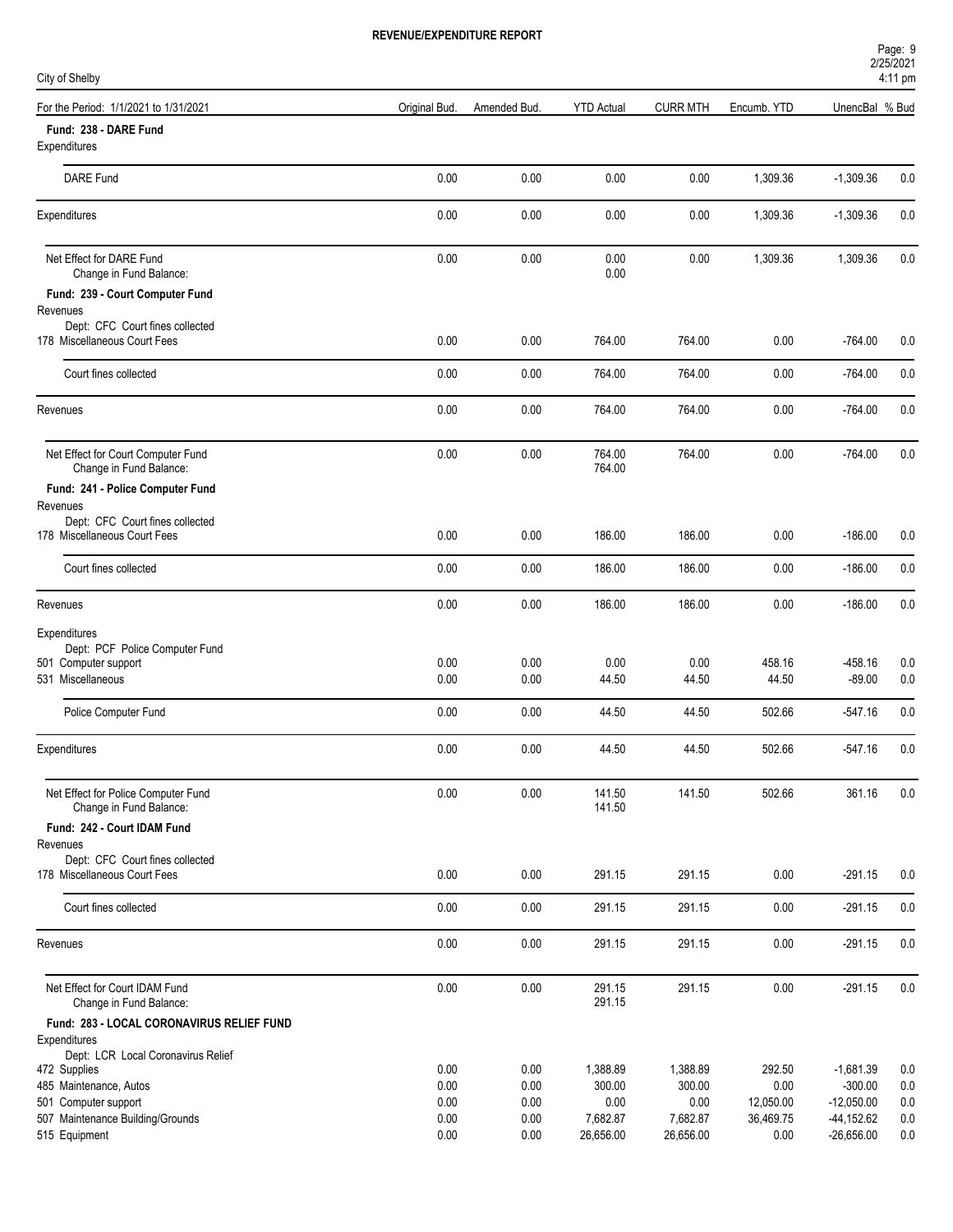| Page: 10          |  |  |
|-------------------|--|--|
| 2/25/2021         |  |  |
| $1.11 \text{ nm}$ |  |  |

| City of Shelby                                                                                  |               |              |                              |                  |              | <b>ZIZOIZUZ I</b><br>4:11 pm |            |  |
|-------------------------------------------------------------------------------------------------|---------------|--------------|------------------------------|------------------|--------------|------------------------------|------------|--|
| For the Period: 1/1/2021 to 1/31/2021                                                           | Original Bud. | Amended Bud. | <b>YTD Actual</b>            | <b>CURR MTH</b>  | Encumb. YTD  | UnencBal % Bud               |            |  |
| Fund: 283 - LOCAL CORONAVIRUS RELIEF FUND<br>Expenditures<br>Dept: LCR Local Coronavirus Relief |               |              |                              |                  |              |                              |            |  |
| 529 Small tools and equipment                                                                   | 0.00          | 0.00         | 750.00                       | 750.00           | 0.00         | $-750.00$                    | 0.0        |  |
| 530 Office Equipment/Furn/Fixtures                                                              | 0.00          | 0.00         | 0.00                         | 0.00             | 69.05        | $-69.05$                     | 0.0        |  |
| Local Coronavirus Relief                                                                        | 0.00          | 0.00         | 36,777.76                    | 36,777.76        | 48,881.30    | $-85,659.06$                 | 0.0        |  |
| Expenditures                                                                                    | 0.00          | 0.00         | 36,777.76                    | 36,777.76        | 48,881.30    | $-85,659.06$                 | 0.0        |  |
| Net Effect for LOCAL CORONAVIRUS RELIEF FUND<br>Change in Fund Balance:                         | 0.00          | 0.00         | $-36,777.76$<br>$-36,777.76$ | $-36,777.76$     | 48,881.30    | 85,659.06                    | 0.0        |  |
| Fund: 300 - Capital Improvement Fund<br>Revenues                                                |               |              |                              |                  |              |                              |            |  |
| Dept: TRS Transfers<br>240 Transfer City Income Tax                                             | 0.00          | 0.00         | 10,719.96                    | 10,719.96        | 0.00         | $-10,719.96$                 | 0.0        |  |
| <b>Transfers</b>                                                                                | 0.00          | 0.00         | 10,719.96                    | 10,719.96        | 0.00         | $-10,719.96$                 | 0.0        |  |
| Revenues                                                                                        | 0.00          | 0.00         | 10,719.96                    | 10,719.96        | 0.00         | $-10,719.96$                 | 0.0        |  |
| Expenditures<br>Dept: POL Police                                                                |               |              |                              |                  |              |                              |            |  |
| 531 Miscellaneous                                                                               | 0.00          | 0.00         | 0.00                         | 0.00             | 78.04        | $-78.04$                     | 0.0        |  |
| Police                                                                                          | 0.00          | 0.00         | 0.00                         | 0.00             | 78.04        | $-78.04$                     | 0.0        |  |
| Dept: PRO Projects<br>586 Whitney Ave. Bridge                                                   | 0.00          | 0.00         | 0.00                         | 0.00             | 330.00       | $-330.00$                    | 0.0        |  |
| Projects                                                                                        | 0.00          | 0.00         | 0.00                         | 0.00             | 330.00       | $-330.00$                    | 0.0        |  |
| Expenditures                                                                                    | 0.00          | 0.00         | 0.00                         | 0.00             | 408.04       | -408.04                      | 0.0        |  |
| Net Effect for Capital Improvement Fund<br>Change in Fund Balance:                              | 0.00          | 0.00         | 10,719.96<br>10,719.96       | 10,719.96        | 408.04       | $-10,311.92$                 | 0.0        |  |
| Fund: 304 - Court Capital Improvement Fund                                                      |               |              |                              |                  |              |                              |            |  |
| Revenues<br>Dept: CFC Court fines collected                                                     |               |              |                              |                  |              |                              |            |  |
| 170 Court Criminal Fines<br>173 Civil Court                                                     | 0.00<br>0.00  | 0.00<br>0.00 | 445.00<br>255.00             | 445.00<br>255.00 | 0.00<br>0.00 | $-445.00$<br>$-255.00$       | 0.0<br>0.0 |  |
| Court fines collected                                                                           | 0.00          | 0.00         | 700.00                       | 700.00           | 0.00         | $-700.00$                    | 0.0        |  |
| Revenues                                                                                        | $0.00\,$      | 0.00         | 700.00                       | 700.00           | 0.00         | $-700.00$                    | $0.0\,$    |  |
| Net Effect for Court Capital Improvement Fund<br>Change in Fund Balance:                        | 0.00          | 0.00         | 700.00<br>700.00             | 700.00           | 0.00         | $-700.00$                    | $0.0\,$    |  |
| Fund: 352 - Sidewalk Fund<br>Revenues                                                           |               |              |                              |                  |              |                              |            |  |
| Dept: TRS Transfers<br>240 Transfer City Income Tax                                             | 0.00          | 0.00         | 1,247.99                     | 1,247.99         | 0.00         | $-1,247.99$                  | 0.0        |  |
| Transfers                                                                                       | 0.00          | 0.00         | 1,247.99                     | 1,247.99         | 0.00         | $-1,247.99$                  | 0.0        |  |
| Revenues                                                                                        | 0.00          | 0.00         | 1,247.99                     | 1,247.99         | 0.00         | $-1,247.99$                  | 0.0        |  |
| Expenditures                                                                                    |               |              |                              |                  |              |                              |            |  |
| Dept: SWF Sidewalk Fund<br>536 Construction                                                     | 0.00          | $0.00\,$     | $0.00\,$                     | 0.00             | 300.00       | $-300.00$                    | $0.0\,$    |  |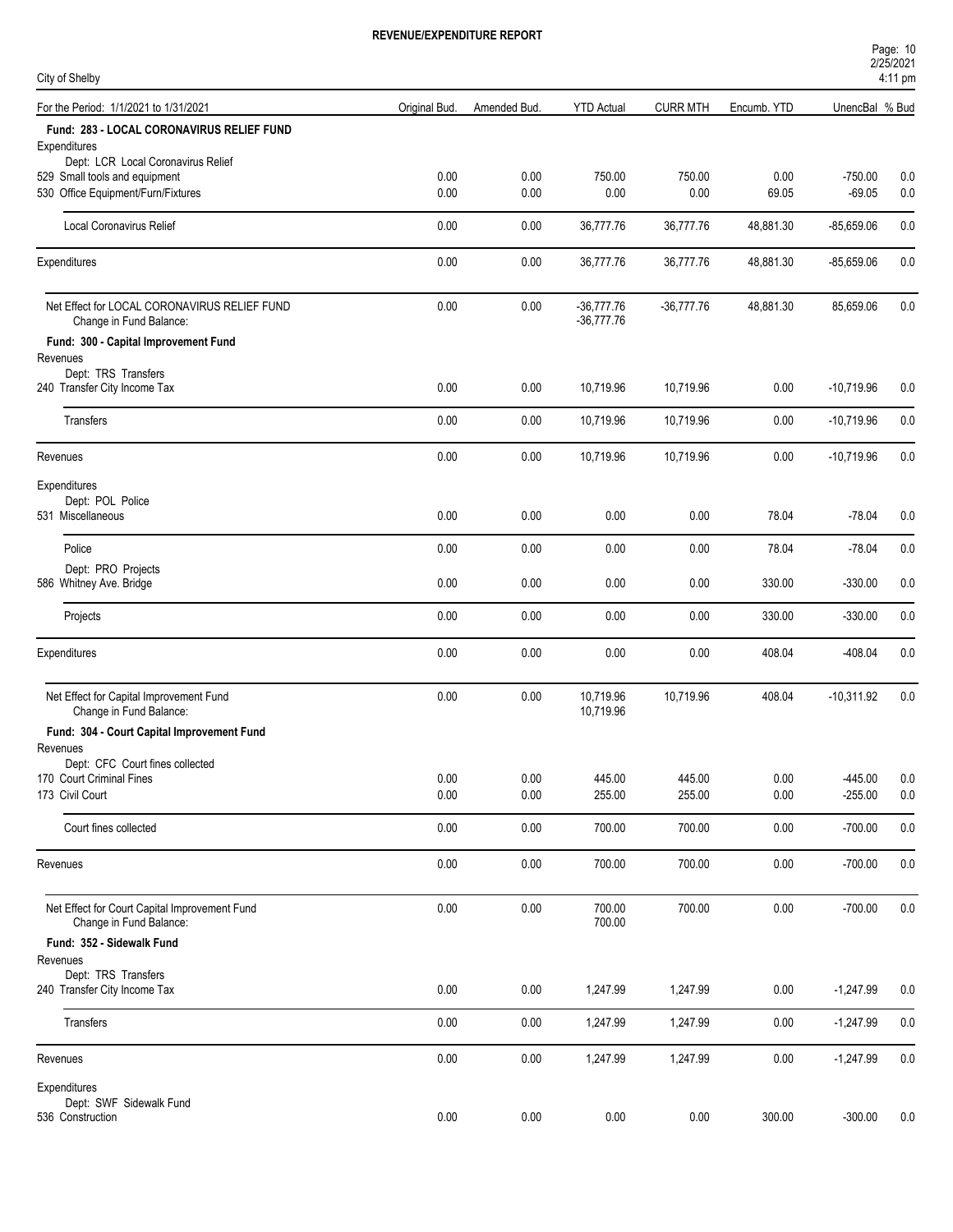| Page: 11  |  |
|-----------|--|
| 2/25/2021 |  |
| .         |  |

| City of Shelby                                                           |               |              |                        |                 | 4:11 pm     |                |         |  |  |
|--------------------------------------------------------------------------|---------------|--------------|------------------------|-----------------|-------------|----------------|---------|--|--|
| For the Period: 1/1/2021 to 1/31/2021                                    | Original Bud. | Amended Bud. | <b>YTD Actual</b>      | <b>CURR MTH</b> | Encumb. YTD | UnencBal % Bud |         |  |  |
| Fund: 352 - Sidewalk Fund<br>Expenditures                                |               |              |                        |                 |             |                |         |  |  |
| Sidewalk Fund                                                            | 0.00          | 0.00         | 0.00                   | 0.00            | 300.00      | $-300.00$      | 0.0     |  |  |
| Expenditures                                                             | 0.00          | 0.00         | 0.00                   | 0.00            | 300.00      | $-300.00$      | 0.0     |  |  |
| Net Effect for Sidewalk Fund<br>Change in Fund Balance:                  | 0.00          | 0.00         | 1,247.99<br>1,247.99   | 1,247.99        | 300.00      | $-947.99$      | 0.0     |  |  |
| Fund: 353 - Streets, Alleys & Basin Rehab                                |               |              |                        |                 |             |                |         |  |  |
| Revenues                                                                 |               |              |                        |                 |             |                |         |  |  |
| Dept: TRS Transfers<br>240 Transfer City Income Tax                      | 0.00          | 0.00         | 40,351.84              | 40,351.84       | 0.00        | $-40,351.84$   | 0.0     |  |  |
| Transfers                                                                | 0.00          | 0.00         | 40,351.84              | 40,351.84       | 0.00        | $-40,351.84$   | 0.0     |  |  |
| Revenues                                                                 | 0.00          | 0.00         | 40,351.84              | 40,351.84       | 0.00        | $-40,351.84$   | 0.0     |  |  |
| Net Effect for Streets, Alleys & Basin Rehab<br>Change in Fund Balance:  | 0.00          | 0.00         | 40,351.84<br>40,351.84 | 40,351.84       | 0.00        | $-40,351.84$   | 0.0     |  |  |
| Fund: 354 - Police/Court Construction Fund<br>Revenues                   |               |              |                        |                 |             |                |         |  |  |
| Dept: TRS Transfers                                                      |               |              |                        |                 |             |                |         |  |  |
| 240 Transfer City Income Tax                                             | 0.00          | 0.00         | 63,999.74              | 63,999.74       | 0.00        | $-63,999.74$   | 0.0     |  |  |
| Transfers                                                                | 0.00          | 0.00         | 63,999.74              | 63,999.74       | 0.00        | $-63,999.74$   | 0.0     |  |  |
| Revenues                                                                 | 0.00          | 0.00         | 63,999.74              | 63,999.74       | 0.00        | $-63,999.74$   | 0.0     |  |  |
| Expenditures                                                             |               |              |                        |                 |             |                |         |  |  |
| Dept: PCC Police/Court Construction<br>536 Construction                  | 0.00          | 0.00         | 0.00                   | 0.00            | 17,050.00   | $-17,050.00$   | 0.0     |  |  |
|                                                                          |               |              |                        |                 |             |                |         |  |  |
| Police/Court Construction                                                | 0.00          | 0.00         | 0.00                   | 0.00            | 17,050.00   | $-17,050.00$   | 0.0     |  |  |
| Expenditures                                                             | 0.00          | 0.00         | 0.00                   | 0.00            | 17,050.00   | $-17,050.00$   | 0.0     |  |  |
| Net Effect for Police/Court Construction Fund<br>Change in Fund Balance: | 0.00          | 0.00         | 63,999.74<br>63,999.74 | 63,999.74       | 17,050.00   | -46,949.74     | 0.0     |  |  |
| Fund: 400 - Sewer Fund                                                   |               |              |                        |                 |             |                |         |  |  |
| Revenues                                                                 |               |              |                        |                 |             |                |         |  |  |
| Dept: CFS Charges for services<br>154 Collections                        | 0.00          | 0.00         | 94,030.19              | 94,030.19       | 0.00        | $-94,030.19$   | $0.0\,$ |  |  |
| 167 Septage Collection                                                   | $0.00\,$      | $0.00\,$     | 4,077.50               | 4,077.50        | $0.00\,$    | $-4,077.50$    | $0.0\,$ |  |  |
| Charges for services                                                     | 0.00          | $0.00\,$     | 98,107.69              | 98,107.69       | 0.00        | -98,107.69     | 0.0     |  |  |
| Revenues                                                                 | 0.00          | $0.00\,$     | 98,107.69              | 98,107.69       | 0.00        | $-98,107.69$   | 0.0     |  |  |
| Expenditures<br>Dept: DIS Distribution                                   |               |              |                        |                 |             |                |         |  |  |
| 400 Wages                                                                | 0.00          | $0.00\,$     | 15,587.08              | 15,587.08       | 0.00        | $-15,587.08$   | 0.0     |  |  |
| 415 Public Employees Retire.System                                       | 0.00          | 0.00         | 2,109.33               | 2,109.33        | 0.00        | $-2,109.33$    | $0.0\,$ |  |  |
| 417 FICA                                                                 | 0.00          | 0.00         | 149.51                 | 149.51          | 0.00        | $-149.51$      | $0.0\,$ |  |  |
| 418 Hospitalization                                                      | 0.00          | $0.00\,$     | 7,591.93               | 7,591.93        | 7,591.93    | $-15,183.86$   | 0.0     |  |  |
| 419 Life Insurance                                                       | 0.00          | $0.00\,$     | 38.88                  | 38.88           | $0.00\,$    | $-38.88$       | 0.0     |  |  |
| 420 Workers Compensation                                                 | 0.00          | 0.00         | 236.00                 | 236.00          | 0.00        | $-236.00$      | 0.0     |  |  |
| 425 Natural Gas                                                          | 0.00          | $0.00\,$     | 391.55                 | 391.55          | 0.00        | $-391.55$      | $0.0\,$ |  |  |
| 428 Telephone                                                            | 0.00          | $0.00\,$     | 60.96                  | 60.96           | 50.00       | $-110.96$      | $0.0\,$ |  |  |
| 472 Supplies                                                             | 0.00          | $0.00\,$     | $0.00\,$               | 0.00            | 100.00      | $-100.00$      | 0.0     |  |  |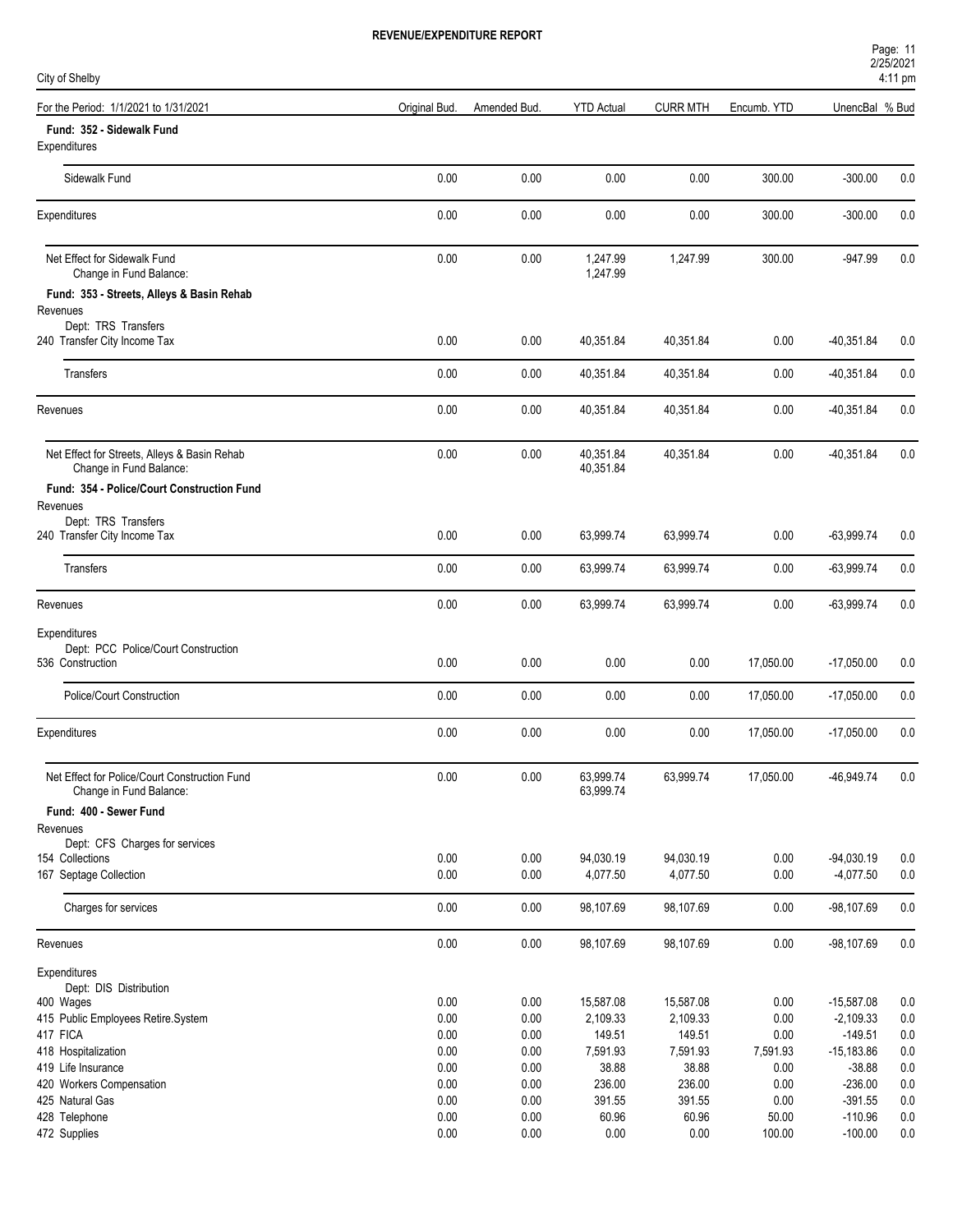| City of Shelby                        |               |              |                   |                 |             | 4:11 pm        |     |  |
|---------------------------------------|---------------|--------------|-------------------|-----------------|-------------|----------------|-----|--|
| For the Period: 1/1/2021 to 1/31/2021 | Original Bud. | Amended Bud. | <b>YTD Actual</b> | <b>CURR MTH</b> | Encumb. YTD | UnencBal % Bud |     |  |
| Fund: 400 - Sewer Fund                |               |              |                   |                 |             |                |     |  |
| Expenditures                          |               |              |                   |                 |             |                |     |  |
| Dept: DIS Distribution                | 0.00          | 0.00         |                   |                 |             |                |     |  |
| 484 Fuel, Autos-Equipment             |               |              | 400.00            | 400.00          | 0.00        | $-400.00$      | 0.0 |  |
| 485 Maintenance, Autos                | 0.00          | 0.00         | 89.15             | 89.15           | 200.00      | $-289.15$      | 0.0 |  |
| 486 Maintenance Equipment             | 0.00          | 0.00         | 0.00              | 0.00            | 2,590.90    | $-2,590.90$    | 0.0 |  |
| 500 Engineering                       | 0.00          | 0.00         | 75.00             | 75.00           | 150.00      | $-225.00$      | 0.0 |  |
| 507 Maintenance Building/Grounds      | 0.00          | 0.00         | 0.00              | 0.00            | 500.00      | $-500.00$      | 0.0 |  |
| 529 Small tools and equipment         | 0.00          | 0.00         | 567.68            | 567.68          | 36.95       | $-604.63$      | 0.0 |  |
| 531 Miscellaneous                     | 0.00          | 0.00         | 158.25            | 158.25          | 77.50       | $-235.75$      | 0.0 |  |
| 575 Safety Related                    | 0.00          | 0.00         | 0.00              | 0.00            | 330.00      | $-330.00$      | 0.0 |  |
| 630 Sewer Repairs                     | 0.00          | 0.00         | 251.53            | 251.53          | 2,686.00    | $-2,937.53$    | 0.0 |  |
| Distribution                          | 0.00          | 0.00         | 27,706.85         | 27,706.85       | 14,313.28   | $-42,020.13$   | 0.0 |  |
| Dept: MFG Manufacturing               |               |              |                   |                 |             |                |     |  |
| 400 Wages                             | 0.00          | 0.00         | 23,532.60         | 23,532.60       | $-0.01$     | $-23,532.59$   | 0.0 |  |
| 415 Public Employees Retire.System    | 0.00          | 0.00         | 3,806.86          | 3,806.86        | 0.00        | $-3,806.86$    | 0.0 |  |
| 417 FICA                              | 0.00          | 0.00         | 341.22            | 341.22          | 0.00        | $-341.22$      | 0.0 |  |
| 418 Hospitalization                   | 0.00          | 0.00         | 7,702.76          | 7,702.76        | 7,702.76    | $-15,405.52$   | 0.0 |  |
| 419 Life Insurance                    | 0.00          | 0.00         | 60.00             | 60.00           | 0.00        | $-60.00$       | 0.0 |  |
| 420 Workers Compensation              | 0.00          | 0.00         | 405.00            | 405.00          | 0.00        | $-405.00$      | 0.0 |  |
| 426 Electric                          | 0.00          | 0.00         | 10,858.33         | 10,858.33       | 0.00        | $-10,858.33$   | 0.0 |  |
| 427 Water and Sewer                   | 0.00          | 0.00         | 795.44            | 795.44          | 0.00        | $-795.44$      | 0.0 |  |
| 428 Telephone                         | 0.00          | 0.00         | 163.16            | 163.16          | 100.00      | $-263.16$      | 0.0 |  |
| 429 Propane                           | 0.00          | 0.00         | 1,407.54          | 1,407.54        | 1,163.23    | $-2,570.77$    | 0.0 |  |
| 472 Supplies                          | 0.00          | 0.00         | 1,213.86          | 1,213.86        | 0.00        | $-1,213.86$    | 0.0 |  |
| 515 Equipment                         | 0.00          | 0.00         | 0.00              | 0.00            | 56.99       | $-56.99$       | 0.0 |  |
| 517 Lab/Misc. Testing                 | 0.00          | 0.00         | 732.00            | 732.00          | 0.00        | $-732.00$      | 0.0 |  |
| 519 Chemicals                         | 0.00          | 0.00         | 0.00              | 0.00            | $-0.01$     | 0.01           | 0.0 |  |
| 526 Diesel Fuel                       | 0.00          | 0.00         | 0.00              | 0.00            | 1,602.71    | $-1,602.71$    | 0.0 |  |
| 530 Office Equipment/Furn/Fixtures    | 0.00          | 0.00         | 0.00              | 0.00            | 200.00      | $-200.00$      | 0.0 |  |
| 537 EPA Fees and Permits              | 0.00          | 0.00         | 5,749.36          | 5,749.36        | 0.00        | $-5,749.36$    | 0.0 |  |
| 575 Safety Related                    | 0.00          | 0.00         | 0.00              | 0.00            | 423.01      | $-423.01$      | 0.0 |  |
| Manufacturing                         | 0.00          | 0.00         | 56,768.13         | 56,768.13       | 11,248.68   | $-68,016.81$   | 0.0 |  |
| Dept: MTN Maintenance                 |               |              |                   |                 |             |                |     |  |
| 472 Supplies                          | 0.00          | 0.00         | 182.69            | 182.69          | 0.00        | $-182.69$      | 0.0 |  |
| 484 Fuel, Autos-Equipment             | 0.00          | 0.00         | 247.46            | 247.46          | 0.00        | $-247.46$      | 0.0 |  |
| 486 Maintenance Equipment             | 0.00          | 0.00         | 1,575.52          | 1,575.52        | 498.15      | $-2,073.67$    | 0.0 |  |
|                                       |               |              |                   |                 |             |                |     |  |
| Maintenance                           | 0.00          | 0.00         | 2,005.67          | 2,005.67        | 498.15      | $-2,503.82$    | 0.0 |  |
| Dept: OFC Office<br>400 Wages         | 0.00          | 0.00         | 291.16            | 291.16          | 0.00        | $-291.16$      | 0.0 |  |
| 404 Clerks wages                      | 0.00          | 0.00         | 2,482.08          | 2,482.08        | 0.00        | $-2,482.08$    | 0.0 |  |
| 409 Meter Reader Wages                | 0.00          | 0.00         | 1,848.79          | 1,848.79        | 0.00        | $-1,848.79$    | 0.0 |  |
| 410 Janitors Wages                    | 0.00          | 0.00         | 631.00            | 631.00          | 0.00        | $-631.00$      | 0.0 |  |
| 415 Public Employees Retire.System    | 0.00          | 0.00         | 730.03            | 730.03          | 0.00        | $-730.03$      | 0.0 |  |
| 417 FICA                              | 0.00          | 0.00         | 76.16             | 76.16           | 0.00        | $-76.16$       | 0.0 |  |
| 418 Hospitalization                   | 0.00          | 0.00         | 2,092.54          | 2,092.54        | 2,092.54    | $-4,185.08$    | 0.0 |  |
| 419 Life Insurance                    | 0.00          | 0.00         | 17.76             | 17.76           | 0.00        | $-17.76$       | 0.0 |  |
|                                       |               |              |                   |                 |             |                |     |  |
| 420 Workers Compensation              | 0.00          | 0.00         | 88.00             | 88.00           | 0.00        | $-88.00$       | 0.0 |  |
| 428 Telephone                         | 0.00          | 0.00         | 45.74             | 45.74           | 50.00       | $-95.74$       | 0.0 |  |
| 472 Supplies                          | 0.00          | 0.00         | 17.04             | 17.04           | 0.00        | $-17.04$       | 0.0 |  |
| 473 Office Supplies                   | 0.00          | 0.00         | 16.99             | 16.99           | 500.25      | $-517.24$      | 0.0 |  |
| 485 Maintenance, Autos                | 0.00          | 0.00         | 0.00              | 0.00            | 300.00      | $-300.00$      | 0.0 |  |
| 486 Maintenance Equipment             | 0.00          | 0.00         | 33.70             | 33.70           | 50.00       | $-83.70$       | 0.0 |  |
| 501 Computer support                  | 0.00          | 0.00         | 837.00            | 837.00          | 2,362.78    | $-3,199.78$    | 0.0 |  |
| 502 Hand meter contract               | 0.00          | 0.00         | 0.00              | 0.00            | 1,212.58    | $-1,212.58$    | 0.0 |  |
| 507 Maintenance Building/Grounds      | 0.00          | 0.00         | 25.00             | 25.00           | 125.00      | $-150.00$      | 0.0 |  |
| 528 Postage                           | 0.00          | 0.00         | 646.25            | 646.25          | 150.00      | $-796.25$      | 0.0 |  |
| 531 Miscellaneous                     | 0.00          | 0.00         | 1,160.28          | 1,160.28        | 400.00      | $-1,560.28$    | 0.0 |  |
| 532 Labor Relations                   | 0.00          | 0.00         | 49.75             | 49.75           | 0.00        | $-49.75$       | 0.0 |  |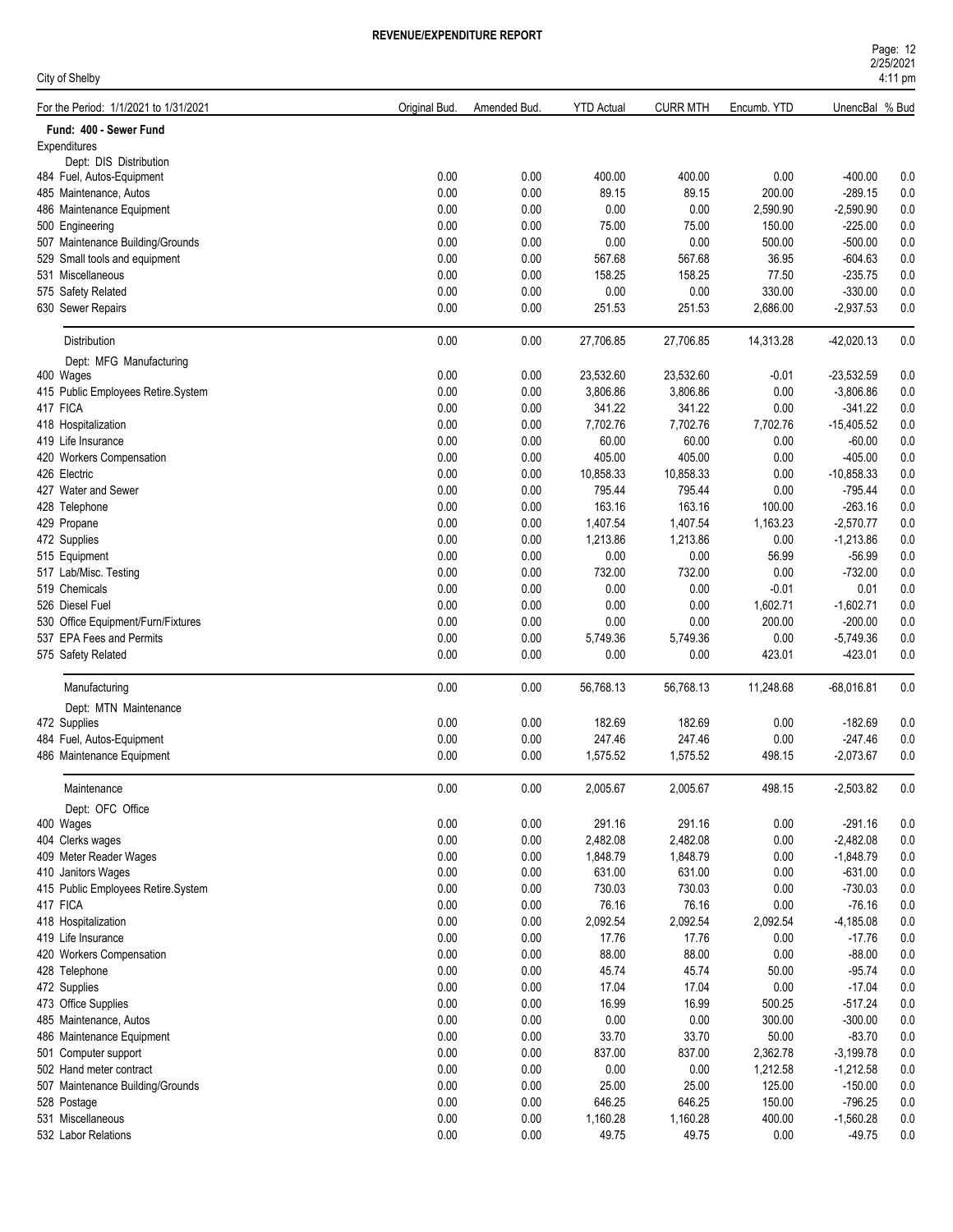| Page: 13          |
|-------------------|
| 2/25/2021         |
| $4:11 \text{ pm}$ |

| City of Shelby                                                           |               |              |                                |                      |                  |                            | 4:11 pm    |
|--------------------------------------------------------------------------|---------------|--------------|--------------------------------|----------------------|------------------|----------------------------|------------|
| For the Period: 1/1/2021 to 1/31/2021                                    | Original Bud. | Amended Bud. | <b>YTD Actual</b>              | <b>CURR MTH</b>      | Encumb. YTD      | UnencBal % Bud             |            |
| Fund: 400 - Sewer Fund                                                   |               |              |                                |                      |                  |                            |            |
| Expenditures                                                             |               |              |                                |                      |                  |                            |            |
| Dept: OFC Office<br>575 Safety Related                                   | 0.00          | 0.00         | 0.00                           | 0.00                 | 75.00            | $-75.00$                   | 0.0        |
| Office                                                                   | 0.00          | 0.00         | 11,089.27                      | 11,089.27            | 7,318.15         | $-18,407.42$               | 0.0        |
| Expenditures                                                             | 0.00          | 0.00         | 97,569.92                      | 97,569.92            | 33,378.26        | $-130,948.18$              | 0.0        |
| Net Effect for Sewer Fund<br>Change in Fund Balance:                     | 0.00          | 0.00         | 537.77<br>537.77               | 537.77               | 33,378.26        | 32,840.49                  | 0.0        |
| Fund: 401 - San. Sewer Capital Improvement                               |               |              |                                |                      |                  |                            |            |
| Revenues                                                                 |               |              |                                |                      |                  |                            |            |
| Dept: CFS Charges for services<br>154 Collections                        | 0.00          | 0.00         | 42,146.91                      | 42,146.91            | 0.00             | $-42,146.91$               | 0.0        |
| Charges for services                                                     | 0.00          | 0.00         | 42,146.91                      | 42,146.91            | 0.00             | $-42,146.91$               | 0.0        |
| Revenues                                                                 | 0.00          | 0.00         | 42,146.91                      | 42,146.91            | 0.00             | $-42,146.91$               | 0.0        |
| Expenditures                                                             |               |              |                                |                      |                  |                            |            |
| Dept: DBT Debt Payment<br>503 Note/Loan Payment                          | 0.00          | 0.00         | 222,875.66                     | 222,875.66           | 0.00             | $-222,875.66$              | 0.0        |
| 505 Interest Expense                                                     | 0.00          | 0.00         | 4,274.04                       | 4,274.04             | 0.00             | $-4,274.04$                | 0.0        |
|                                                                          |               |              |                                |                      |                  |                            |            |
| Debt Payment                                                             | 0.00          | 0.00         | 227,149.70                     | 227,149.70           | 0.00             | $-227,149.70$              | 0.0        |
| Dept: SCI Sewer Capital Improvement                                      |               |              |                                |                      |                  |                            |            |
| 515 Equipment<br>536 Construction                                        | 0.00<br>0.00  | 0.00<br>0.00 | 2,098.88<br>1,900.00           | 2,098.88<br>1,900.00 | 0.00<br>7,740.00 | $-2,098.88$<br>$-9,640.00$ | 0.0<br>0.0 |
|                                                                          |               |              |                                |                      |                  |                            |            |
| Sewer Capital Improvement                                                | 0.00          | 0.00         | 3,998.88                       | 3,998.88             | 7,740.00         | $-11,738.88$               | 0.0        |
| Expenditures                                                             | 0.00          | 0.00         | 231,148.58                     | 231,148.58           | 7,740.00         | -238,888.58                | 0.0        |
| Net Effect for San. Sewer Capital Improvement<br>Change in Fund Balance: | 0.00          | 0.00         | $-189,001.67$<br>$-189,001.67$ | $-189,001.67$        | 7,740.00         | 196,741.67                 | 0.0        |
| Fund: 402 - Sewer Improvement Fund                                       |               |              |                                |                      |                  |                            |            |
| Revenues                                                                 |               |              |                                |                      |                  |                            |            |
| Dept: CFS Charges for services<br>154 Collections                        | 0.00          | 0.00         | 15,979.66                      | 15,979.66            | 0.00             | $-15,979.66$               | 0.0        |
| Charges for services                                                     | 0.00          | 0.00         | 15,979.66                      | 15,979.66            | 0.00             | $-15,979.66$               | 0.0        |
| Revenues                                                                 | 0.00          | 0.00         | 15,979.66                      | 15,979.66            | 0.00             | $-15,979.66$               | 0.0        |
| Expenditures                                                             |               |              |                                |                      |                  |                            |            |
| Dept: DBT Debt Payment<br>503 Note/Loan Payment                          | 0.00          | $0.00\,$     | 16,027.35                      | 16,027.35            | 0.00             | $-16,027.35$               | 0.0        |
| 505 Interest Expense                                                     | 0.00          | 0.00         | 4,338.44                       | 4,338.44             | 0.00             | $-4,338.44$                | $0.0\,$    |
|                                                                          |               |              |                                |                      |                  |                            |            |
| Debt Payment                                                             | 0.00          | 0.00         | 20,365.79                      | 20,365.79            | 0.00             | $-20,365.79$               | 0.0        |
| Dept: SIF Sewer Improvement Fund<br>500 Engineering                      | 0.00          | 0.00         | 250.00                         | 250.00               | 10,730.00        | $-10,980.00$               | 0.0        |
| 536 Construction                                                         | 0.00          | $0.00\,$     | 11,956.00                      | 11,956.00            | 38,041.60        | -49,997.60                 | 0.0        |
| Sewer Improvement Fund                                                   | 0.00          | 0.00         | 12,206.00                      | 12,206.00            | 48,771.60        | $-60,977.60$               | 0.0        |
|                                                                          |               |              |                                |                      |                  |                            |            |
| Expenditures                                                             | 0.00          | 0.00         | 32,571.79                      | 32,571.79            | 48,771.60        | $-81,343.39$               | 0.0        |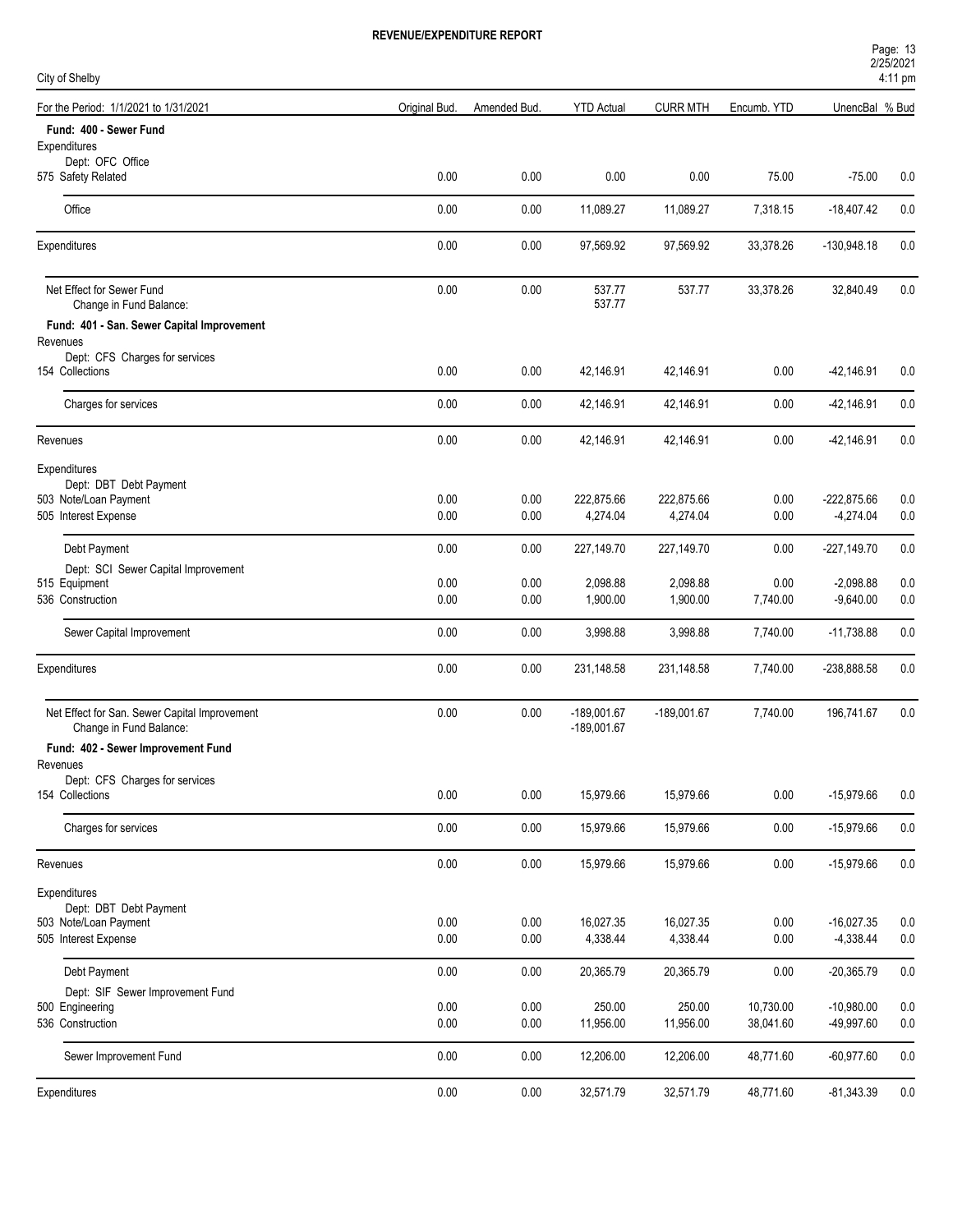| Page: 14          |  |  |  |
|-------------------|--|--|--|
| 2/25/2021         |  |  |  |
| $4:11 \text{ pm}$ |  |  |  |

| City of Shelby                                                   |               |              |                              |                 |             |                | 4:11 pm |
|------------------------------------------------------------------|---------------|--------------|------------------------------|-----------------|-------------|----------------|---------|
| For the Period: 1/1/2021 to 1/31/2021                            | Original Bud. | Amended Bud. | <b>YTD Actual</b>            | <b>CURR MTH</b> | Encumb. YTD | UnencBal % Bud |         |
| Net Effect for Sewer Improvement Fund<br>Change in Fund Balance: | 0.00          | 0.00         | $-16,592.13$<br>$-16,592.13$ | $-16,592.13$    | 48,771.60   | 65,363.73      | 0.0     |
| Fund: 500 - Water Fund                                           |               |              |                              |                 |             |                |         |
| Revenues                                                         |               |              |                              |                 |             |                |         |
| Dept: CFS Charges for services<br>154 Collections                | 0.00          | 0.00         | 139,825.66                   | 139,825.66      | 0.00        | $-139,825.66$  | 0.0     |
| 157 Bulk Water Sales                                             | 0.00          | 0.00         | 2,509.44                     | 2,509.44        | 0.00        | $-2,509.44$    | $0.0\,$ |
| 162 On & Off                                                     | 0.00          | 0.00         | 295.00                       | 295.00          | 0.00        | $-295.00$      | 0.0     |
|                                                                  |               |              |                              |                 |             |                |         |
| Charges for services                                             | 0.00          | 0.00         | 142,630.10                   | 142,630.10      | 0.00        | $-142,630.10$  | 0.0     |
| Dept: MIS Miscellaneous                                          |               |              |                              |                 |             |                |         |
| 205 Miscellaneous Income                                         | 0.00          | 0.00         | 634.92                       | 634.92          | 0.00        | $-634.92$      | 0.0     |
|                                                                  |               |              |                              |                 |             |                |         |
| Miscellaneous                                                    | 0.00          | 0.00         | 634.92                       | 634.92          | 0.00        | $-634.92$      | 0.0     |
|                                                                  |               |              |                              |                 |             |                |         |
| Revenues                                                         | 0.00          | 0.00         | 143,265.02                   | 143,265.02      | 0.00        | $-143,265.02$  | 0.0     |
|                                                                  |               |              |                              |                 |             |                |         |
| <b>Expenditures</b>                                              |               |              |                              |                 |             |                |         |
| Dept: DCP Distribution Capital Projects<br>490 Hydrants          | 0.00          | 0.00         | 0.00                         | 0.00            | 1,272.83    | $-1,272.83$    | 0.0     |
|                                                                  |               |              |                              |                 |             |                |         |
| <b>Distribution Capital Projects</b>                             | 0.00          | 0.00         | 0.00                         | 0.00            | 1,272.83    | $-1,272.83$    | 0.0     |
|                                                                  |               |              |                              |                 |             |                |         |
| Dept: DIS Distribution<br>400 Wages                              | 0.00          | 0.00         | 22,784.23                    | 22,784.23       | 0.00        | $-22,784.23$   | 0.0     |
| 415 Public Employees Retire.System                               | 0.00          | 0.00         | 3,135.68                     | 3,135.68        | 0.01        | $-3,135.69$    | 0.0     |
| 417 FICA                                                         | 0.00          | 0.00         | 330.39                       | 330.39          | 0.00        | $-330.39$      | 0.0     |
| 418 Hospitalization                                              | 0.00          | 0.00         | 5,347.65                     | 5,347.65        | 5,347.65    | $-10,695.30$   | 0.0     |
| 419 Life Insurance                                               | 0.00          | 0.00         | 56.16                        | 56.16           | 0.00        | $-56.16$       | 0.0     |
| 420 Workers Compensation                                         | 0.00          | 0.00         | 372.00                       | 372.00          | 0.00        | $-372.00$      | 0.0     |
| 425 Natural Gas                                                  | 0.00          | 0.00         | 391.56                       | 391.56          | 0.00        | $-391.56$      | 0.0     |
| 428 Telephone                                                    | 0.00          | 0.00         | 60.95                        | 60.95           | 50.00       | $-110.95$      | 0.0     |
| 471 Education, Mtgs. & Related Exp.                              | 0.00          | 0.00         | 0.00                         | 0.00            | 1,130.00    | $-1,130.00$    | 0.0     |
| 472 Supplies                                                     | 0.00          | 0.00         | 0.00                         | 0.00            | 100.00      | $-100.00$      | 0.0     |
| 484 Fuel, Autos-Equipment                                        | 0.00          | 0.00         | 600.00                       | 600.00          | 0.00        | $-600.00$      | 0.0     |
| 485 Maintenance, Autos                                           | 0.00          | 0.00         | 650.00                       | 650.00          | 200.00      | $-850.00$      | 0.0     |
| 486 Maintenance Equipment                                        | 0.00          | 0.00         | 985.35                       | 985.35          | 1,341.73    | $-2,327.08$    | 0.0     |
| 490 Hydrants                                                     | 0.00          | 0.00         | 0.00                         | 0.00            | 270.02      | $-270.02$      | 0.0     |
| 500 Engineering                                                  | 0.00          | 0.00         | 75.00                        | 75.00           | 150.00      | $-225.00$      | 0.0     |
| 507 Maintenance Building/Grounds                                 | $0.00\,$      | 0.00         | 0.00                         | 0.00            | 500.00      | $-500.00$      | 0.0     |
| 510 Clothing Allowance                                           | 0.00          | 0.00         | 0.00                         | 0.00            | 179.99      | $-179.99$      | 0.0     |
| 515 Equipment                                                    | 0.00          | 0.00         | 595.26                       | 595.26          | 0.00        | $-595.26$      | $0.0\,$ |
| 521 Meters and Related Supplies                                  | $0.00\,$      | 0.00         | 336.00                       | 336.00          | 1,490.01    | $-1,826.01$    | $0.0\,$ |
| 531 Miscellaneous                                                | 0.00          | 0.00         | 263.75                       | 263.75          | 77.50       | $-341.25$      | 0.0     |
| 575 Safety Related                                               | 0.00          | 0.00         | 0.00                         | 0.00            | 330.00      | $-330.00$      | 0.0     |
| Distribution                                                     | 0.00          | 0.00         | 35,983.98                    | 35,983.98       | 11,166.91   | -47,150.89     | $0.0\,$ |
| Dept: MFG Manufacturing                                          |               |              |                              |                 |             |                |         |
| 400 Wages                                                        | 0.00          | 0.00         | 27,581.23                    | 27,581.23       | 0.00        | $-27,581.23$   | 0.0     |
| 415 Public Employees Retire.System                               | 0.00          | 0.00         | 4,031.86                     | 4,031.86        | 0.00        | $-4,031.86$    | 0.0     |
| 417 FICA                                                         | 0.00          | 0.00         | 399.93                       | 399.93          | 0.00        | $-399.93$      | $0.0\,$ |
| 418 Hospitalization                                              | 0.00          | 0.00         | 8,214.51                     | 8,214.51        | 8,214.51    | $-16,429.02$   | $0.0\,$ |
| 419 Life Insurance                                               | 0.00          | 0.00         | 57.00                        | 57.00           | 0.00        | $-57.00$       | 0.0     |
| 420 Workers Compensation                                         | 0.00          | 0.00         | 432.00                       | 432.00          | 0.00        | $-432.00$      | $0.0\,$ |
| 426 Electric                                                     | 0.00          | 0.00         | 18,186.33                    | 18,186.33       | 0.00        | $-18,186.33$   | $0.0\,$ |
| 428 Telephone                                                    | 0.00          | 0.00         | 268.64                       | 268.64          | 100.00      | $-368.64$      | $0.0\,$ |
| 472 Supplies                                                     | 0.00          | 0.00         | 360.93                       | 360.93          | 1,287.59    | $-1,648.52$    | 0.0     |
| 473 Office Supplies                                              | 0.00          | 0.00         | 332.29                       | 332.29          | 167.71      | $-500.00$      | 0.0     |
| 510 Clothing Allowance                                           | 0.00          | 0.00         | 54.97                        | 54.97           | 0.00        | $-54.97$       | 0.0     |
| 515 Equipment                                                    | 0.00          | 0.00         | $0.00\,$                     | 0.00            | 6,806.30    | $-6,806.30$    | 0.0     |
| 517 Lab/Misc. Testing                                            | 0.00          | 0.00         | 1,274.00                     | 1,274.00        | 6,037.00    | $-7,311.00$    | 0.0     |
| 518 Lab Supplies                                                 | 0.00          | 0.00         | 0.00                         | 0.00            | 773.58      | $-773.58$      | 0.0     |
| 519 Chemicals                                                    | 0.00          | 0.00         | 10,887.97                    | 10,887.97       | 29,996.00   | -40,883.97     | $0.0\,$ |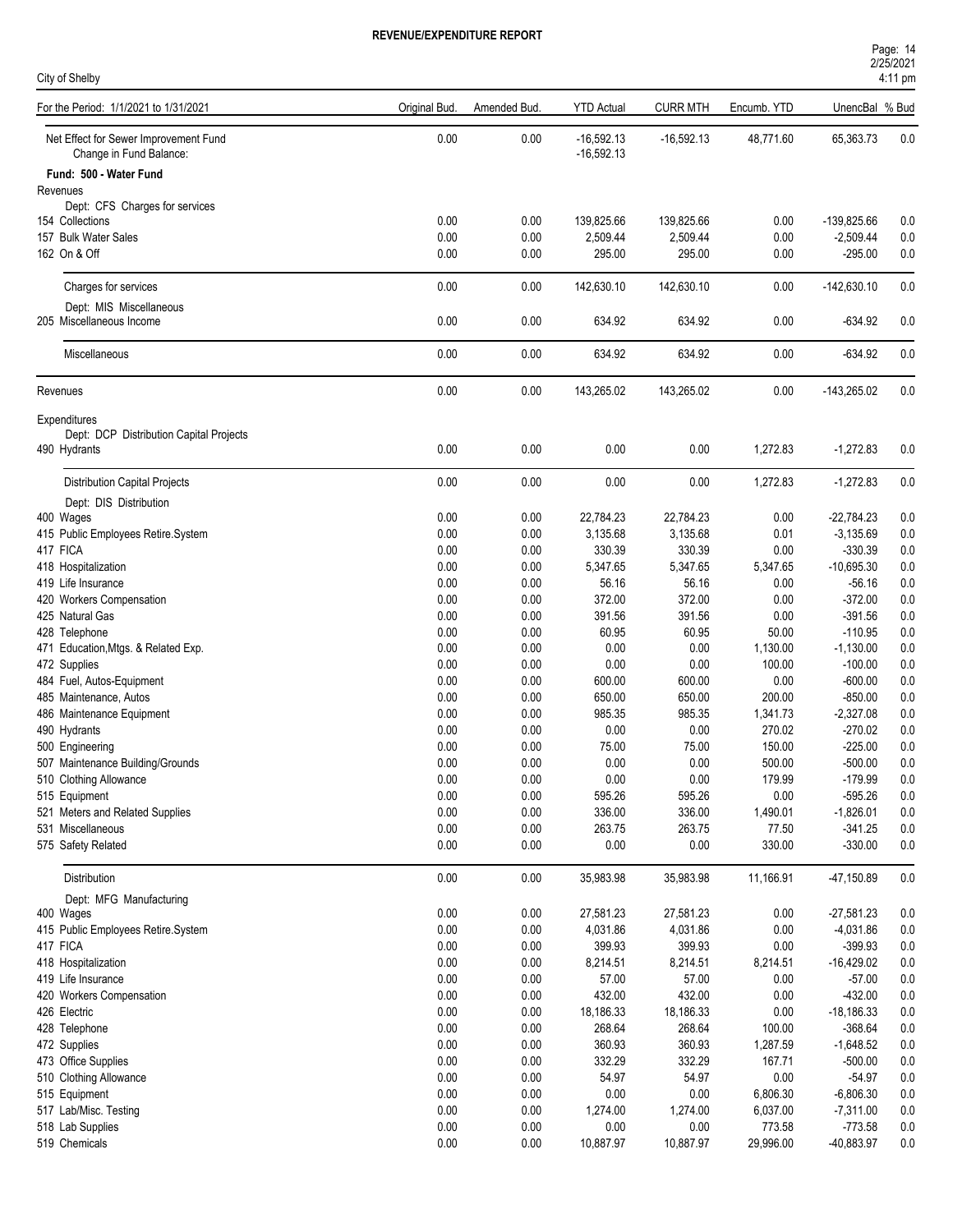| City of Shelby                                                |               |              |                        |                  |                      |                            | 4:11 pm        |
|---------------------------------------------------------------|---------------|--------------|------------------------|------------------|----------------------|----------------------------|----------------|
| For the Period: 1/1/2021 to 1/31/2021                         | Original Bud. | Amended Bud. | <b>YTD Actual</b>      | <b>CURR MTH</b>  | Encumb. YTD          | UnencBal % Bud             |                |
| Fund: 500 - Water Fund                                        |               |              |                        |                  |                      |                            |                |
| Expenditures                                                  |               |              |                        |                  |                      |                            |                |
| Dept: MFG Manufacturing                                       |               |              |                        |                  |                      |                            |                |
| 529 Small tools and equipment<br>531 Miscellaneous            | 0.00<br>0.00  | 0.00<br>0.00 | 386.45<br>15.90        | 386.45<br>15.90  | 0.00<br>277.68       | $-386.45$<br>$-293.58$     | 0.0<br>$0.0\,$ |
| 537 EPA Fees and Permits                                      | 0.00          | 0.00         | 51.50                  | 51.50            | 0.00                 | $-51.50$                   | 0.0            |
| 575 Safety Related                                            | 0.00          | 0.00         | 0.00                   | 0.00             | 660.50               | $-660.50$                  | 0.0            |
|                                                               |               |              |                        |                  |                      |                            |                |
| Manufacturing                                                 | 0.00          | 0.00         | 72,535.51              | 72,535.51        | 54,320.87            | $-126,856.38$              | 0.0            |
| Dept: MTN Maintenance                                         |               |              |                        |                  |                      |                            |                |
| 484 Fuel, Autos-Equipment                                     | 0.00<br>0.00  | 0.00<br>0.00 | 250.00<br>218.51       | 250.00<br>218.51 | 0.00                 | $-250.00$                  | 0.0            |
| 486 Maintenance Equipment<br>507 Maintenance Building/Grounds | 0.00          | 0.00         | 165.00                 | 165.00           | 9,118.93<br>5,445.06 | $-9,337.44$<br>$-5,610.06$ | 0.0<br>0.0     |
|                                                               |               |              |                        |                  |                      |                            |                |
| Maintenance                                                   | 0.00          | 0.00         | 633.51                 | 633.51           | 14,563.99            | $-15,197.50$               | 0.0            |
| Dept: OFC Office                                              |               |              |                        |                  |                      |                            |                |
| 400 Wages                                                     | 0.00          | 0.00         | 1,164.66               | 1,164.66         | 0.00                 | $-1,164.66$                | 0.0            |
| 404 Clerks wages                                              | 0.00          | 0.00         | 3,585.27               | 3,585.27         | 0.00                 | $-3,585.27$                | 0.0            |
| 409 Meter Reader Wages                                        | 0.00          | 0.00         | 1,848.81               | 1,848.81         | 0.00                 | $-1,848.81$                | 0.0            |
| 410 Janitors Wages                                            | 0.00          | 0.00         | 751.20                 | 751.20           | 0.00                 | $-751.20$                  | 0.0            |
| 415 Public Employees Retire.System                            | 0.00          | 0.00         | 1,176.55               | 1,176.55         | 0.00                 | $-1,176.55$                | 0.0            |
| 417 FICA                                                      | 0.00          | 0.00         | 106.57                 | 106.57           | 0.00                 | $-106.57$                  | 0.0            |
| 418 Hospitalization                                           | 0.00          | 0.00         | 2,766.99               | 2,766.99         | 2,766.99             | $-5,533.98$                | 0.0            |
| 419 Life Insurance                                            | 0.00          | 0.00         | 23.88                  | 23.88            | 0.00                 | $-23.88$                   | 0.0            |
| 420 Workers Compensation                                      | 0.00          | 0.00         | 121.00                 | 121.00           | 0.00                 | $-121.00$                  | $0.0\,$        |
| 428 Telephone<br>473 Office Supplies                          | 0.00<br>0.00  | 0.00<br>0.00 | 45.74<br>17.00         | 45.74<br>17.00   | 50.00<br>500.25      | $-95.74$<br>$-517.25$      | 0.0<br>0.0     |
| 485 Maintenance, Autos                                        | 0.00          | 0.00         | 0.00                   | 0.00             | 300.00               | $-300.00$                  | 0.0            |
| 486 Maintenance Equipment                                     | 0.00          | 0.00         | 33.71                  | 33.71            | 50.00                | $-83.71$                   | 0.0            |
|                                                               | 0.00          | 0.00         | 837.00                 | 837.00           | 2,362.80             | $-3,199.80$                |                |
| 501 Computer support<br>502 Hand meter contract               | 0.00          | 0.00         | 0.00                   | 0.00             | 1,212.60             | $-1,212.60$                | 0.0<br>0.0     |
| 507 Maintenance Building/Grounds                              | 0.00          | 0.00         | 25.00                  | 25.00            | 125.00               | $-150.00$                  | $0.0\,$        |
| 528 Postage                                                   | 0.00          | 0.00         | 646.25                 | 646.25           | 125.00               | $-771.25$                  | $0.0\,$        |
| 531 Miscellaneous                                             | 0.00          | 0.00         | 1,258.16               | 1,258.16         | 576.53               | $-1,834.69$                | 0.0            |
| 532 Labor Relations                                           | 0.00          | 0.00         | 49.75                  | 49.75            | 0.00                 | $-49.75$                   | 0.0            |
| 575 Safety Related                                            | 0.00          | 0.00         | 0.00                   | 0.00             | 75.00                | $-75.00$                   | $0.0\,$        |
| 612 Easements                                                 | 0.00          | 0.00         | 0.00                   | 0.00             | 1,700.00             | $-1,700.00$                | 0.0            |
| Office                                                        | 0.00          | 0.00         | 14,457.54              | 14,457.54        | 9.844.17             | $-24,301.71$               | 0.0            |
| Expenditures                                                  | 0.00          | 0.00         | 123,610.54             | 123,610.54       | 91,168.77            | $-214,779.31$              | 0.0            |
|                                                               |               |              |                        |                  |                      |                            |                |
| Net Effect for Water Fund<br>Change in Fund Balance:          | 0.00          | 0.00         | 19,654.48<br>19,654.48 | 19,654.48        | 91,168.77            | 71,514.29                  | 0.0            |
| Fund: 501 - Water Asset Management                            |               |              |                        |                  |                      |                            |                |
| Revenues                                                      |               |              |                        |                  |                      |                            |                |
| Dept: CFS Charges for services<br>154 Collections             | 0.00          | 0.00         | 18,817.67              | 18,817.67        | 0.00                 | $-18,817.67$               | 0.0            |
| Charges for services                                          | 0.00          | 0.00         | 18,817.67              | 18,817.67        | 0.00                 | $-18,817.67$               | 0.0            |
| Revenues                                                      | 0.00          | 0.00         | 18,817.67              | 18,817.67        | 0.00                 | $-18,817.67$               | 0.0            |
| Expenditures                                                  |               |              |                        |                  |                      |                            |                |
| Dept: DBT Debt Payment                                        |               |              |                        |                  |                      |                            |                |
| 503 Note/Loan Payment                                         | 0.00          | 0.00         | 141,929.26             | 141,929.26       | 0.00                 | $-141,929.26$              | 0.0            |
| 505 Interest Expense                                          | 0.00          | 0.00         | 1,951.47               | 1,951.47         | 0.00                 | $-1,951.47$                | 0.0            |
| Debt Payment                                                  | 0.00          | 0.00         | 143,880.73             | 143,880.73       | 0.00                 | -143,880.73                | 0.0            |
| Expenditures                                                  | 0.00          | 0.00         | 143,880.73             | 143,880.73       | 0.00                 | $-143,880.73$              | 0.0            |
|                                                               |               |              |                        |                  |                      |                            |                |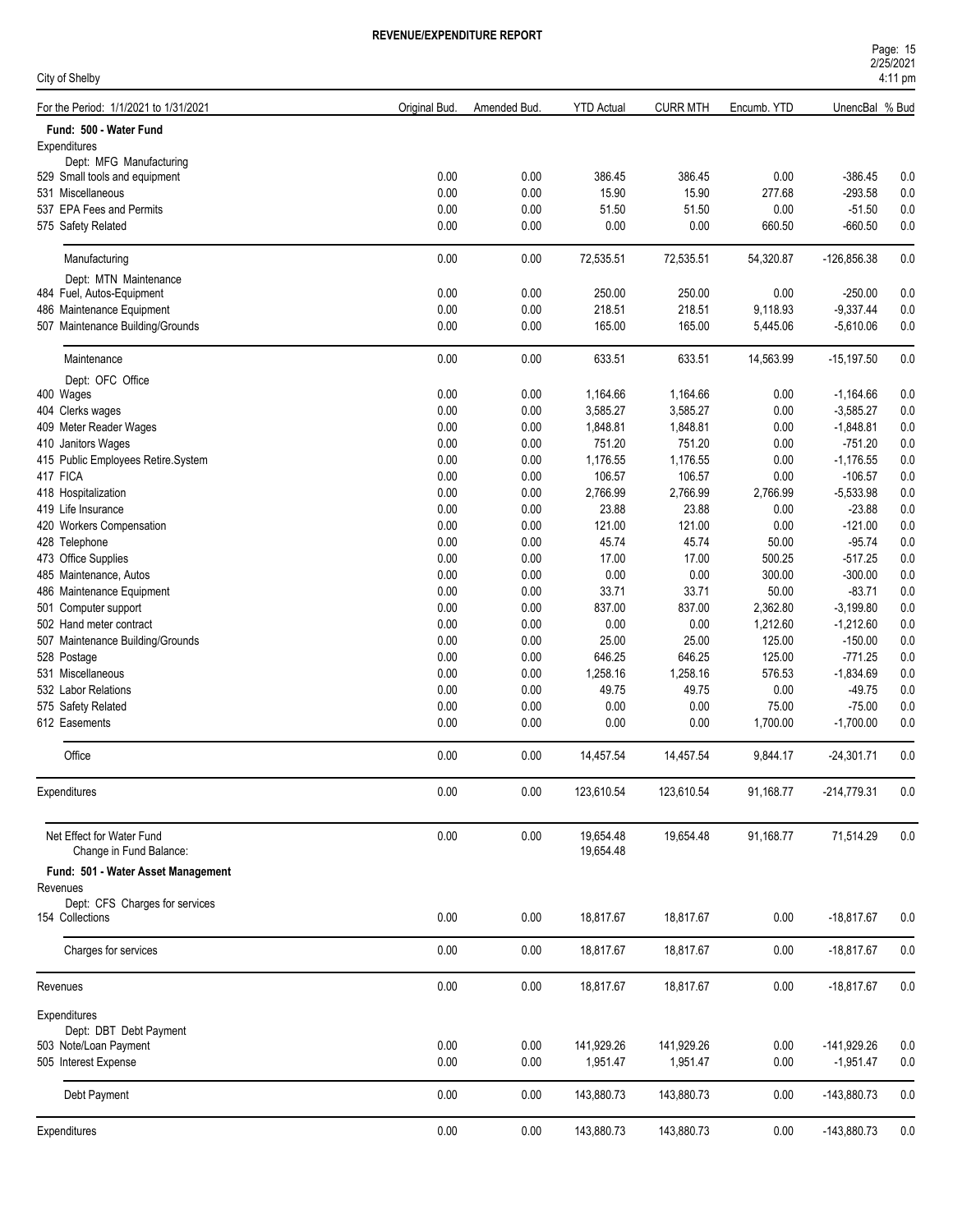| City of Shelby                                                      |               |              |                                |                 |                  |                          | 4:11 pm    |
|---------------------------------------------------------------------|---------------|--------------|--------------------------------|-----------------|------------------|--------------------------|------------|
| For the Period: 1/1/2021 to 1/31/2021                               | Original Bud. | Amended Bud. | <b>YTD</b> Actual              | <b>CURR MTH</b> | Encumb. YTD      | UnencBal % Bud           |            |
| Net Effect for Water Asset Management<br>Change in Fund Balance:    | 0.00          | 0.00         | $-125,063.06$<br>$-125,063.06$ | $-125,063.06$   | 0.00             | 125,063.06               | 0.0        |
| Fund: 502 - Water Capital Improvement<br>Revenues                   |               |              |                                |                 |                  |                          |            |
| Dept: CFS Charges for services                                      |               |              |                                |                 |                  |                          |            |
| 154 Collections                                                     | 0.00          | 0.00         | 23,907.94                      | 23,907.94       | 0.00             | $-23,907.94$             | 0.0        |
| Charges for services                                                | 0.00          | 0.00         | 23,907.94                      | 23,907.94       | 0.00             | $-23,907.94$             | 0.0        |
| Revenues                                                            | 0.00          | 0.00         | 23,907.94                      | 23,907.94       | 0.00             | $-23,907.94$             | 0.0        |
| Expenditures                                                        |               |              |                                |                 |                  |                          |            |
| Dept: DBT Debt Payment<br>503 Note/Loan Payment                     | 0.00          | 0.00         | 9,147.75                       | 9,147.75        | 0.00             | $-9,147.75$              | 0.0        |
| Debt Payment                                                        | 0.00          | 0.00         | 9,147.75                       | 9,147.75        | 0.00             | $-9,147.75$              | 0.0        |
| Dept: WCI Water Capital Improvement                                 |               |              |                                |                 |                  |                          |            |
| 490 Hydrants<br>500 Engineering                                     | 0.00<br>0.00  | 0.00<br>0.00 | 0.00<br>321.54                 | 0.00<br>321.54  | 2,667.97<br>0.00 | $-2,667.97$<br>$-321.54$ | 0.0<br>0.0 |
|                                                                     |               |              |                                |                 |                  |                          |            |
| Water Capital Improvement                                           | 0.00          | 0.00         | 321.54                         | 321.54          | 2,667.97         | $-2,989.51$              | 0.0        |
| Expenditures                                                        | 0.00          | 0.00         | 9,469.29                       | 9,469.29        | 2,667.97         | $-12,137.26$             | 0.0        |
| Net Effect for Water Capital Improvement<br>Change in Fund Balance: | 0.00          | 0.00         | 14,438.65<br>14,438.65         | 14,438.65       | 2,667.97         | $-11,770.68$             | 0.0        |
| Fund: 600 - Electric Fund                                           |               |              |                                |                 |                  |                          |            |
| Revenues<br>Dept: CFS Charges for services                          |               |              |                                |                 |                  |                          |            |
| 154 Collections                                                     | 0.00          | 0.00         | 882,610.21                     | 882,610.21      | 0.00             | $-882,610.21$            | 0.0        |
| 161 Labor and Material                                              | 0.00          | 0.00         | 2,001.08                       | 2,001.08        | 0.00             | $-2,001.08$              | 0.0        |
| 162 On & Off                                                        | 0.00          | 0.00         | 704.69                         | 704.69          | 0.00             | $-704.69$                | 0.0        |
| Charges for services                                                | 0.00          | 0.00         | 885,315.98                     | 885,315.98      | 0.00             | -885,315.98              | 0.0        |
| Dept: MIS Miscellaneous                                             |               |              |                                |                 |                  |                          |            |
| 200 Interest                                                        | 0.00          | 0.00         | 634.33                         | 634.33          | 0.00             | $-634.33$                | 0.0        |
| 201 Donations                                                       | 0.00          | 0.00         | 305.55                         | 305.55          | 0.00             | $-305.55$                | 0.0        |
| 202 Rent                                                            | 0.00          | 0.00         | 360.00                         | 360.00          | 0.00             | $-360.00$                | 0.0        |
| 204 Sale of Scrap                                                   | $0.00\,$      | 0.00         | 2,148.90                       | 2,148.90        | 0.00             | $-2,148.90$              | 0.0        |
| 205 Miscellaneous Income                                            | 0.00          | 0.00         | 35.30                          | 35.30           | 0.00             | $-35.30$                 | 0.0        |
| 209 Kwh Tax-Electric                                                | 0.00          | 0.00         | 3,575.95                       | 3,575.95        | 90,000.00        | $-93,575.95$             | $0.0\,$    |
| Miscellaneous                                                       | 0.00          | 0.00         | 7,060.03                       | 7,060.03        | 90,000.00        | $-97,060.03$             | 0.0        |
| Dept: TRS Transfers<br>241 Transfers Miscellaneous                  | 0.00          | 0.00         | 1,147.48                       | 1,147.48        | 0.00             | $-1,147.48$              | 0.0        |
| Transfers                                                           | $0.00\,$      | 0.00         | 1,147.48                       | 1,147.48        | 0.00             | $-1,147.48$              | 0.0        |
| Revenues                                                            | 0.00          | 0.00         | 893,523.49                     | 893,523.49      | 90,000.00        | -983,523.49              | 0.0        |
| Expenditures                                                        |               |              |                                |                 |                  |                          |            |
| Dept: CAP Capital Projects                                          | $0.00\,$      | 0.00         | 3,495.00                       | 3,495.00        | 4,896.37         | $-8,391.37$              | 0.0        |
| 500 Engineering<br>515 Equipment                                    | 0.00          | 0.00         | 0.00                           | 0.00            | 1,841.00         | $-1,841.00$              | 0.0        |
| Capital Projects                                                    | 0.00          | 0.00         | 3,495.00                       | 3,495.00        | 6,737.37         | $-10,232.37$             | 0.0        |
| Dept: DCP Distribution Capital Projects                             |               |              |                                |                 |                  |                          |            |
| 500 Engineering                                                     | 0.00          | 0.00         | 0.00                           | 0.00            | 6,787.99         | $-6,787.99$              | 0.0        |
| 515 Equipment                                                       | 0.00          | 0.00         | 503.70                         | 503.70          | 3,970.30         | $-4,474.00$              | $0.0\,$    |
| 572 System Upgrades                                                 | 0.00          | 0.00         | 8,704.00                       | 8,704.00        | 2,735.80         | $-11,439.80$             | 0.0        |
| 588 Bucket Truck                                                    | 0.00          | 0.00         | 0.00                           | 0.00            | 203,465.00       | $-203,465.00$            | 0.0        |

588 Bucket Truck 0.00 0.00 0.00 0.00 203,465.00 -203,465.00 0.0

2/25/2021 Page: 16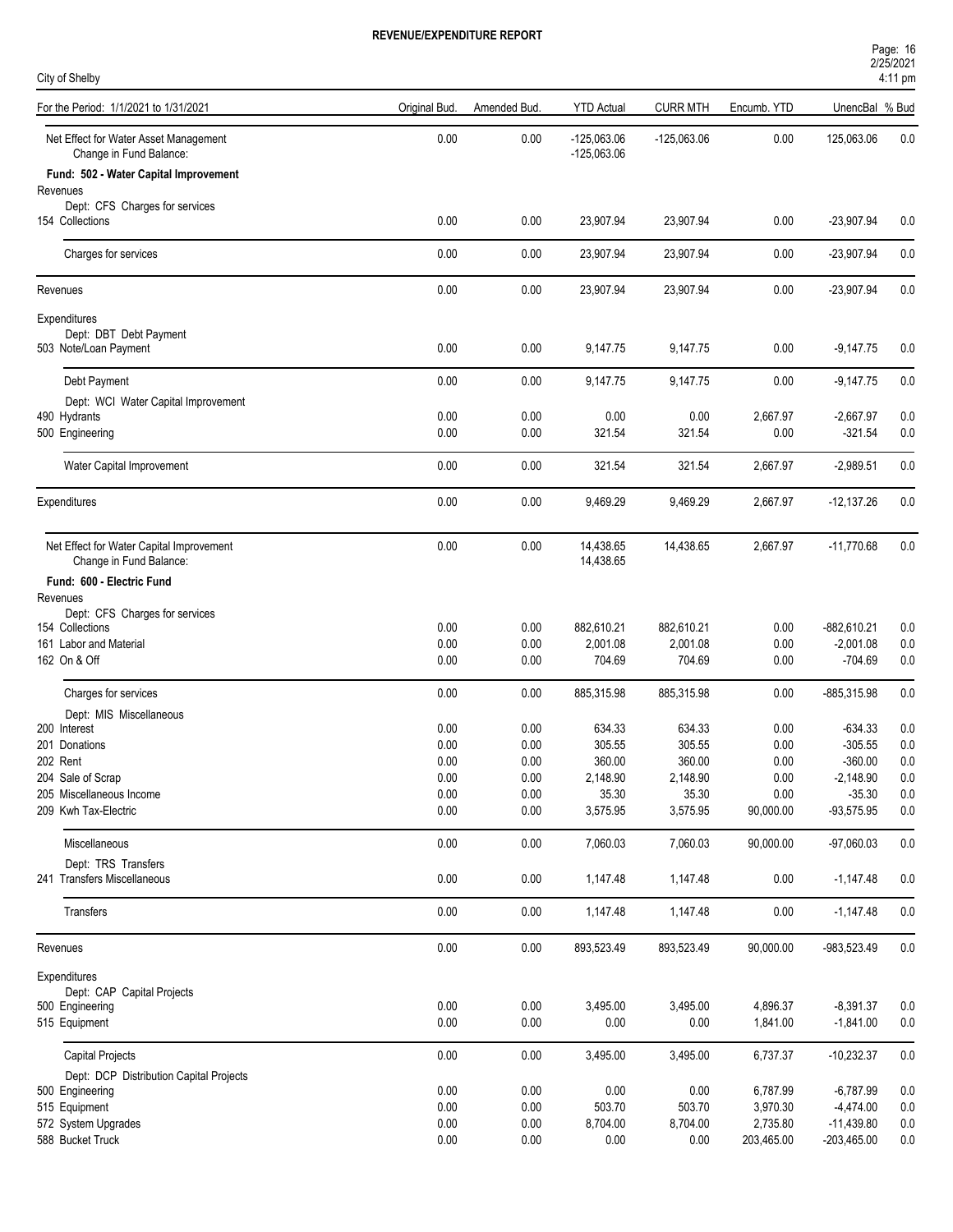|  | NUITURE REFURT |  |
|--|----------------|--|
|  |                |  |

| Page: 17          |  |
|-------------------|--|
| 2/25/2021         |  |
| $4:11 \text{ pm}$ |  |

# For the Period: 1/1/2021 to 1/31/2021 **CHO CONTABLE 1/2010** Original Bud. Amended Bud. YTD Actual CURR MTH Encumb. YTD UnencBal % Bud

|  | Fund: 600 - Electric Fund |  |
|--|---------------------------|--|

City of Shelby

| Fund: 600 - Electric Fund<br>Expenditures |          |      |            |            |            |                 |         |
|-------------------------------------------|----------|------|------------|------------|------------|-----------------|---------|
| <b>Distribution Capital Projects</b>      | 0.00     | 0.00 | 9,207.70   | 9,207.70   | 216,959.09 | $-226,166.79$   | 0.0     |
| Dept: DIS Distribution                    |          |      |            |            |            |                 |         |
| 400 Wages                                 | 0.00     | 0.00 | 34.798.53  | 34,798.53  | 0.00       | $-34,798.53$    | 0.0     |
| 415 Public Employees Retire.System        | 0.00     | 0.00 | 5,159.93   | 5,159.93   | $-0.01$    | $-5,159.92$     | 0.0     |
| 417 FICA                                  | 0.00     | 0.00 | 504.58     | 504.58     | 0.00       | $-504.58$       | 0.0     |
| 418 Hospitalization                       | 0.00     | 0.00 | 10,310.94  | 10,310.94  | 10,310.94  | $-20,621.88$    | 0.0     |
| 419 Life Insurance                        | 0.00     | 0.00 | 92.40      | 92.40      | $-0.01$    | $-92.39$        | 0.0     |
| 420 Workers Compensation                  | 0.00     | 0.00 | 540.00     | 540.00     | 0.00       | $-540.00$       | 0.0     |
| 427 Water and Sewer                       | 0.00     | 0.00 | 0.00       | 0.00       | 120.00     | $-120.00$       | 0.0     |
| 428 Telephone                             | 0.00     | 0.00 | 355.62     | 355.62     | 200.00     | $-555.62$       | 0.0     |
| 429 Propane                               | 0.00     | 0.00 | 30.00      | 30.00      | 95.00      | $-125.00$       | 0.0     |
| 472 Supplies                              | 0.00     | 0.00 | 287.53     | 287.53     | 161.14     | -448.67         | 0.0     |
| 473 Office Supplies                       | 0.00     | 0.00 | 0.00       | 0.00       | 88.01      | $-88.01$        | 0.0     |
| 484 Fuel, Autos-Equipment                 | 0.00     | 0.00 | 800.00     | 800.00     | 0.00       | $-800.00$       | 0.0     |
| 485 Maintenance, Autos                    | 0.00     | 0.00 | 31.25      | 31.25      | 60.21      | $-91.46$        | 0.0     |
| 486 Maintenance Equipment                 | 0.00     | 0.00 | 519.68     | 519.68     | 500.00     | $-1,019.68$     | 0.0     |
| 500 Engineering                           | 0.00     | 0.00 | 225.00     | 225.00     | 450.00     | $-675.00$       | 0.0     |
| 507 Maintenance Building/Grounds          | 0.00     | 0.00 | 63.80      | 63.80      | 215.00     | $-278.80$       | 0.0     |
| 521 Meters and Related Supplies           | 0.00     | 0.00 | 0.00       | 0.00       | 255.00     | $-255.00$       | 0.0     |
| 527 Transformers, Pad Mount               | 0.00     | 0.00 | 7,925.00   | 7,925.00   | 0.00       | $-7,925.00$     | 0.0     |
| 531 Miscellaneous                         | 0.00     | 0.00 | 369.25     | 369.25     | 231.00     | $-600.25$       | 0.0     |
| 539 Traffic Signals                       | 0.00     | 0.00 | 360.05     | 360.05     | 383.95     | $-744.00$       | 0.0     |
| 550 Overhead distribution supplies        | 0.00     | 0.00 | 0.00       | 0.00       | 2,952.49   | $-2,952.49$     | 0.0     |
| 551 Underground Distrib. Supplies         | 0.00     | 0.00 | 141.00     | 141.00     | 116.50     | $-257.50$       | 0.0     |
| 553 Street Lighting                       | 0.00     | 0.00 | 1,884.00   | 1,884.00   | 0.00       | $-1,884.00$     | 0.0     |
| 575 Safety Related                        | 0.00     | 0.00 | 397.40     | 397.40     | 1,531.76   | $-1,929.16$     | 0.0     |
| Distribution                              | 0.00     | 0.00 | 64,795.96  | 64,795.96  | 17,670.98  | $-82,466.94$    | $0.0\,$ |
| Dept: MFG Manufacturing                   |          |      |            |            |            |                 |         |
| 400 Wages                                 | 0.00     | 0.00 | 9,852.73   | 9,852.73   | 0.00       | $-9,852.73$     | 0.0     |
| 415 Public Employees Retire.System        | 0.00     | 0.00 | 1,555.21   | 1,555.21   | 0.00       | $-1,555.21$     | 0.0     |
| 417 FICA                                  | 0.00     | 0.00 | 142.86     | 142.86     | 0.00       | $-142.86$       | 0.0     |
| 418 Hospitalization                       | 0.00     | 0.00 | 2,514.65   | 2,514.65   | 2,514.66   | $-5,029.31$     | 0.0     |
| 419 Life Insurance                        | 0.00     | 0.00 | 24.00      | 24.00      | 0.00       | $-24.00$        | 0.0     |
| 420 Workers Compensation                  | 0.00     | 0.00 | 169.00     | 169.00     | 0.00       | $-169.00$       | 0.0     |
| 425 Natural Gas                           | 0.00     | 0.00 | 1,179.27   | 1,179.27   | 3,000.00   | $-4,179.27$     | 0.0     |
| 427 Water and Sewer                       | 0.00     | 0.00 | 101.42     | 101.42     | 300.00     | $-401.42$       | 0.0     |
| 428 Telephone                             | 0.00     | 0.00 | 0.00       | 0.00       | 200.00     | $-200.00$       | 0.0     |
| 472 Supplies                              | 0.00     | 0.00 | 59.83      | 59.83      | 660.17     | $-720.00$       | 0.0     |
| 501 Computer support                      | 0.00     | 0.00 | 3,563.50   | 3,563.50   | 9,853.50   | $-13,417.00$    | 0.0     |
| 515 Equipment                             | 0.00     | 0.00 | 139.15     | 139.15     | 241.47     | $-380.62$       | 0.0     |
| 517 Lab/Misc. Testing                     | 0.00     | 0.00 | 0.00       | 0.00       | 850.00     | $-850.00$       | 0.0     |
| 523 Purchase power                        | 0.00     | 0.00 | 680,666.69 | 680,666.69 | 885,000.00 | $-1,565,666.69$ | 0.0     |
| 526 Diesel Fuel                           | 0.00     | 0.00 | 0.00       | 0.00       | 7,500.00   | $-7,500.00$     | 0.0     |
| 575 Safety Related                        | 0.00     | 0.00 | 0.00       | 0.00       | 600.00     | $-600.00$       | 0.0     |
| 617 Leases-Equipment                      | 0.00     | 0.00 | 46.23      | 46.23      | 544.89     | $-591.12$       | 0.0     |
| Manufacturing                             | 0.00     | 0.00 | 700,014.54 | 700,014.54 | 911,264.69 | $-1,611,279.23$ | 0.0     |
| Dept: MTN Maintenance                     |          |      |            |            |            |                 |         |
| 471 Education, Mtgs. & Related Exp.       | $0.00\,$ | 0.00 | 0.00       | 0.00       | 0.01       | $-0.01$         | $0.0\,$ |
| 486 Maintenance Equipment                 | 0.00     | 0.00 | 614.51     | 614.51     | 4,063.58   | $-4,678.09$     | 0.0     |
| 540 Hazardous Material Control            | 0.00     | 0.00 | 0.00       | 0.00       | 4,535.00   | $-4,535.00$     | 0.0     |
| 575 Safety Related                        | 0.00     | 0.00 | 0.00       | 0.00       | 600.00     | $-600.00$       | 0.0     |
| Maintenance                               | 0.00     | 0.00 | 614.51     | 614.51     | 9,198.59   | $-9,813.10$     | $0.0\,$ |
| Dept: OFC Office                          |          |      |            |            |            |                 |         |
| 400 Wages                                 | 0.00     | 0.00 | 4,392.46   | 4,392.46   | 0.00       | $-4,392.46$     | 0.0     |
| 404 Clerks wages                          | 0.00     | 0.00 | 7,747.07   | 7,747.07   | 0.00       | $-7,747.07$     | 0.0     |
| 410 Janitors Wages                        | 0.00     | 0.00 | 1,622.60   | 1,622.60   | 0.00       | $-1,622.60$     | $0.0\,$ |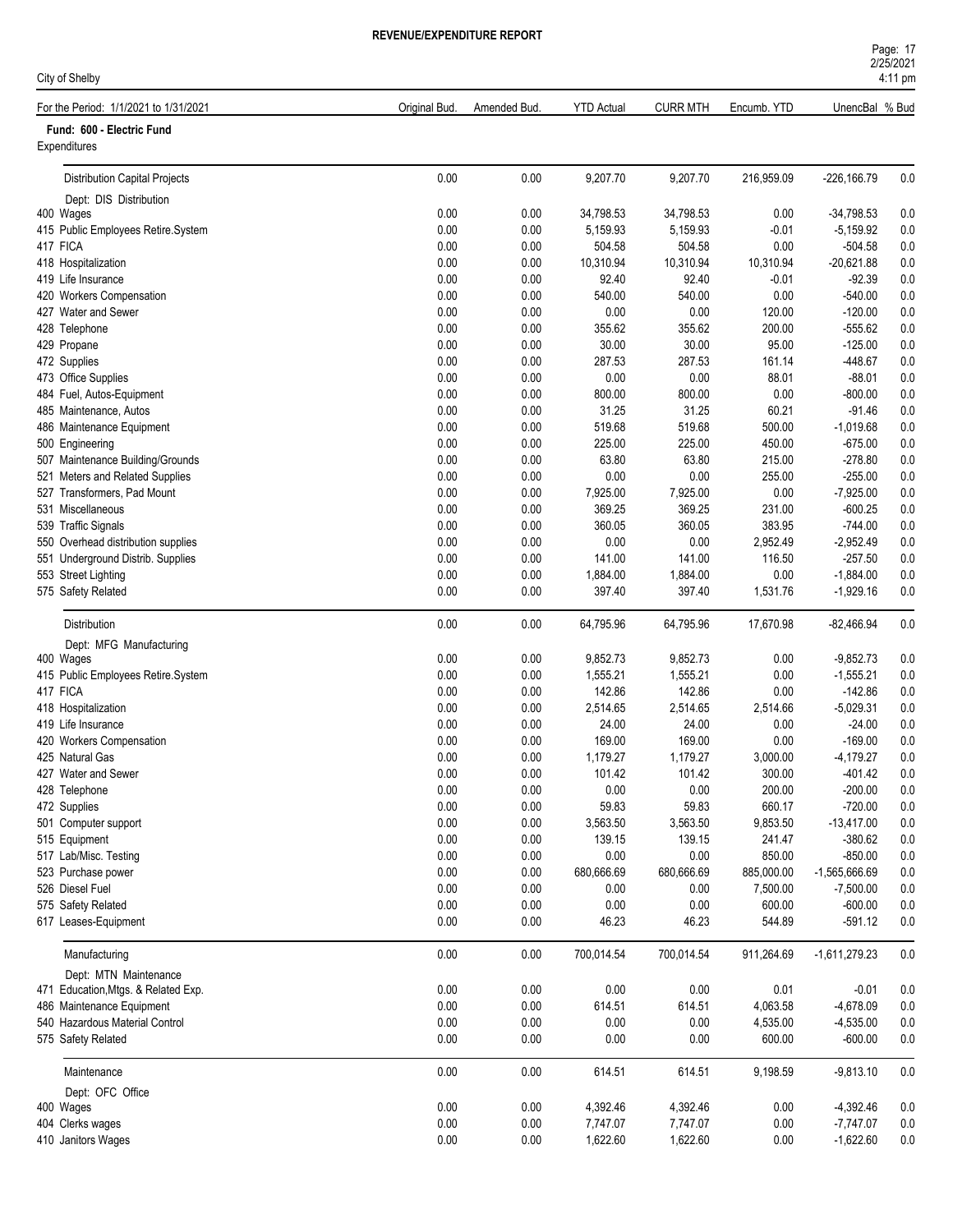| For the Period: 1/1/2021 to 1/31/2021<br><b>YTD Actual</b><br><b>CURR MTH</b><br>UnencBal % Bud<br>Original Bud.<br>Amended Bud.<br>Encumb. YTD<br>Fund: 600 - Electric Fund<br>Expenditures<br>Dept: OFC Office<br>0.00<br>0.00<br>2,571.92<br>2,571.92<br>0.00<br>$-2,571.92$<br>415 Public Employees Retire.System<br>199.56<br>417 FICA<br>0.00<br>0.00<br>199.56<br>0.00<br>$-199.56$<br>418 Hospitalization<br>0.00<br>0.00<br>5,516.69<br>5,516.69<br>$-11,033.38$<br>5,516.69<br>0.00<br>0.00<br>30.36<br>30.36<br>$-30.36$<br>419 Life Insurance<br>0.00<br>239.68<br>0.00<br>0.00<br>239.68<br>0.00<br>$-239.68$<br>420 Workers Compensation<br>0.00<br>0.00<br>91.47<br>91.47<br>100.00<br>$-191.47$<br>428 Telephone<br>0.00<br>0.00<br>135.59<br>0.00<br>472 Supplies<br>135.59<br>$-135.59$<br>0.00<br>0.00<br>498.99<br>498.99<br>473 Office Supplies<br>1,025.50<br>$-1,524.49$<br>0.00<br>0.00<br>165.73<br>165.73<br>625.00<br>$-790.73$<br>485 Maintenance, Autos<br>0.00<br>0.00<br>67.42<br>67.42<br>200.00<br>$-267.42$<br>486 Maintenance Equipment<br>0.00<br>0.00<br>1,674.00<br>4,725.59<br>501 Computer support<br>1,674.00<br>$-6,399.59$<br>0.00<br>0.00<br>0.00<br>0.00<br>2,425.19<br>502 Hand meter contract<br>$-2,425.19$<br>506 Refunds<br>0.00<br>0.00<br>438.68<br>438.68<br>0.00<br>-438.68<br>0.00<br>0.00<br>17.34<br>17.34<br>82.66<br>$-100.00$<br>507 Maintenance Building/Grounds<br>0.00<br>528 Postage<br>0.00<br>1,334.20<br>1,334.20<br>260.00<br>$-1,594.20$<br>0.00<br>1,033.58<br>1,033.58<br>400.00<br>531 Miscellaneous<br>0.00<br>$-1,433.58$<br>532 Labor Relations<br>0.00<br>0.00<br>99.50<br>99.50<br>0.00<br>$-99.50$<br>0.00<br>290.47<br>290.47<br>3,609.53<br>$-3,900.00$<br>544 Shade Tree Collection<br>0.00<br>0.00<br>0.00<br>0.00<br>0.00<br>150.00<br>$-150.00$<br>575 Safety Related<br>576 Electric Dues/Professional Ser<br>0.00<br>0.00<br>0.00<br>0.00<br>10,900.00<br>$-10,900.00$<br>0.00<br>0.00<br>34.02<br>34.02<br>408.36<br>$-442.38$<br>617 Leases-Equipment<br>0.00<br>0.00<br>622 Electric Kwh Tax<br>3,604.00<br>3,604.00<br>0.00<br>$-3,604.00$<br>Office<br>0.00<br>0.00<br>30,428.52<br>$-62,233.85$<br>31,805.33<br>31,805.33<br>0.00<br>0.00<br>809,933.04<br>809,933.04<br>1,192,259.24<br>$-2,002,192.28$<br>Expenditures<br>Net Effect for Electric Fund<br>0.00<br>0.00<br>83,590.45<br>1,282,259.24<br>83,590.45<br>1,018,668.79<br>Change in Fund Balance:<br>83,590.45<br>Fund: 601 - Light Customer Deposit Fund<br>Revenues<br>Dept: CFS Charges for services<br>0.00<br>0.00<br>5,200.00<br>5,200.00<br>0.00<br>$-5,200.00$<br>165 Deposits<br>0.00<br>0.00<br>Charges for services<br>5,200.00<br>5,200.00<br>0.00<br>$-5,200.00$<br>$0.00\,$<br>0.00<br>5,200.00<br>5,200.00<br>0.00<br>$-5,200.00$<br>Revenues<br>Expenditures<br>Dept: LCD Light Customer Deposit<br>506 Refunds<br>0.00<br>0.00<br>6,700.00<br>6,700.00<br>0.00<br>$-6,700.00$<br>$0.00\,$<br>Light Customer Deposit<br>0.00<br>6,700.00<br>6,700.00<br>0.00<br>$-6,700.00$<br>Dept: TRS Transfers<br>462 Transfer-Miscellaneous<br>0.00<br>0.00<br>$-1,147.48$<br>1,147.48<br>1,147.48<br>0.00<br>0.00<br>0.00<br>$0.00\,$<br>$-1,147.48$<br>Transfers<br>1,147.48<br>1,147.48<br>0.00<br>0.00<br>7,847.48<br>7,847.48<br>0.00<br>$-7,847.48$<br>Expenditures<br>Net Effect for Light Customer Deposit Fund<br>0.00<br>0.00<br>$-2,647.48$<br>$-2,647.48$<br>0.00<br>2,647.48<br>Change in Fund Balance:<br>$-2,647.48$<br>Fund: 602 - Light Debt Reserve Fund<br>Revenues<br>Dept: MIS Miscellaneous<br>0.00<br>0.00<br>6.08<br>6.08<br>0.00<br>$-6.08$<br>200 Interest | City of Shelby |  |  |  |  |  | 4:11 pm |         |
|---------------------------------------------------------------------------------------------------------------------------------------------------------------------------------------------------------------------------------------------------------------------------------------------------------------------------------------------------------------------------------------------------------------------------------------------------------------------------------------------------------------------------------------------------------------------------------------------------------------------------------------------------------------------------------------------------------------------------------------------------------------------------------------------------------------------------------------------------------------------------------------------------------------------------------------------------------------------------------------------------------------------------------------------------------------------------------------------------------------------------------------------------------------------------------------------------------------------------------------------------------------------------------------------------------------------------------------------------------------------------------------------------------------------------------------------------------------------------------------------------------------------------------------------------------------------------------------------------------------------------------------------------------------------------------------------------------------------------------------------------------------------------------------------------------------------------------------------------------------------------------------------------------------------------------------------------------------------------------------------------------------------------------------------------------------------------------------------------------------------------------------------------------------------------------------------------------------------------------------------------------------------------------------------------------------------------------------------------------------------------------------------------------------------------------------------------------------------------------------------------------------------------------------------------------------------------------------------------------------------------------------------------------------------------------------------------------------------------------------------------------------------------------------------------------------------------------------------------------------------------------------------------------------------------------------------------------------------------------------------------------------------------------------------------------------------------------------------------------------------------------------------------------------------------------------------------------------------------------------------------------------------------------------------------------------------------------------------------------------------------------------------------------------------------------------------------------------------------------------------------------------------------------------------------------------------------------------------------------------------------------------------------|----------------|--|--|--|--|--|---------|---------|
|                                                                                                                                                                                                                                                                                                                                                                                                                                                                                                                                                                                                                                                                                                                                                                                                                                                                                                                                                                                                                                                                                                                                                                                                                                                                                                                                                                                                                                                                                                                                                                                                                                                                                                                                                                                                                                                                                                                                                                                                                                                                                                                                                                                                                                                                                                                                                                                                                                                                                                                                                                                                                                                                                                                                                                                                                                                                                                                                                                                                                                                                                                                                                                                                                                                                                                                                                                                                                                                                                                                                                                                                                                                   |                |  |  |  |  |  |         |         |
|                                                                                                                                                                                                                                                                                                                                                                                                                                                                                                                                                                                                                                                                                                                                                                                                                                                                                                                                                                                                                                                                                                                                                                                                                                                                                                                                                                                                                                                                                                                                                                                                                                                                                                                                                                                                                                                                                                                                                                                                                                                                                                                                                                                                                                                                                                                                                                                                                                                                                                                                                                                                                                                                                                                                                                                                                                                                                                                                                                                                                                                                                                                                                                                                                                                                                                                                                                                                                                                                                                                                                                                                                                                   |                |  |  |  |  |  |         |         |
|                                                                                                                                                                                                                                                                                                                                                                                                                                                                                                                                                                                                                                                                                                                                                                                                                                                                                                                                                                                                                                                                                                                                                                                                                                                                                                                                                                                                                                                                                                                                                                                                                                                                                                                                                                                                                                                                                                                                                                                                                                                                                                                                                                                                                                                                                                                                                                                                                                                                                                                                                                                                                                                                                                                                                                                                                                                                                                                                                                                                                                                                                                                                                                                                                                                                                                                                                                                                                                                                                                                                                                                                                                                   |                |  |  |  |  |  |         |         |
|                                                                                                                                                                                                                                                                                                                                                                                                                                                                                                                                                                                                                                                                                                                                                                                                                                                                                                                                                                                                                                                                                                                                                                                                                                                                                                                                                                                                                                                                                                                                                                                                                                                                                                                                                                                                                                                                                                                                                                                                                                                                                                                                                                                                                                                                                                                                                                                                                                                                                                                                                                                                                                                                                                                                                                                                                                                                                                                                                                                                                                                                                                                                                                                                                                                                                                                                                                                                                                                                                                                                                                                                                                                   |                |  |  |  |  |  |         |         |
|                                                                                                                                                                                                                                                                                                                                                                                                                                                                                                                                                                                                                                                                                                                                                                                                                                                                                                                                                                                                                                                                                                                                                                                                                                                                                                                                                                                                                                                                                                                                                                                                                                                                                                                                                                                                                                                                                                                                                                                                                                                                                                                                                                                                                                                                                                                                                                                                                                                                                                                                                                                                                                                                                                                                                                                                                                                                                                                                                                                                                                                                                                                                                                                                                                                                                                                                                                                                                                                                                                                                                                                                                                                   |                |  |  |  |  |  |         | 0.0     |
|                                                                                                                                                                                                                                                                                                                                                                                                                                                                                                                                                                                                                                                                                                                                                                                                                                                                                                                                                                                                                                                                                                                                                                                                                                                                                                                                                                                                                                                                                                                                                                                                                                                                                                                                                                                                                                                                                                                                                                                                                                                                                                                                                                                                                                                                                                                                                                                                                                                                                                                                                                                                                                                                                                                                                                                                                                                                                                                                                                                                                                                                                                                                                                                                                                                                                                                                                                                                                                                                                                                                                                                                                                                   |                |  |  |  |  |  |         | 0.0     |
|                                                                                                                                                                                                                                                                                                                                                                                                                                                                                                                                                                                                                                                                                                                                                                                                                                                                                                                                                                                                                                                                                                                                                                                                                                                                                                                                                                                                                                                                                                                                                                                                                                                                                                                                                                                                                                                                                                                                                                                                                                                                                                                                                                                                                                                                                                                                                                                                                                                                                                                                                                                                                                                                                                                                                                                                                                                                                                                                                                                                                                                                                                                                                                                                                                                                                                                                                                                                                                                                                                                                                                                                                                                   |                |  |  |  |  |  |         | 0.0     |
|                                                                                                                                                                                                                                                                                                                                                                                                                                                                                                                                                                                                                                                                                                                                                                                                                                                                                                                                                                                                                                                                                                                                                                                                                                                                                                                                                                                                                                                                                                                                                                                                                                                                                                                                                                                                                                                                                                                                                                                                                                                                                                                                                                                                                                                                                                                                                                                                                                                                                                                                                                                                                                                                                                                                                                                                                                                                                                                                                                                                                                                                                                                                                                                                                                                                                                                                                                                                                                                                                                                                                                                                                                                   |                |  |  |  |  |  |         | 0.0     |
|                                                                                                                                                                                                                                                                                                                                                                                                                                                                                                                                                                                                                                                                                                                                                                                                                                                                                                                                                                                                                                                                                                                                                                                                                                                                                                                                                                                                                                                                                                                                                                                                                                                                                                                                                                                                                                                                                                                                                                                                                                                                                                                                                                                                                                                                                                                                                                                                                                                                                                                                                                                                                                                                                                                                                                                                                                                                                                                                                                                                                                                                                                                                                                                                                                                                                                                                                                                                                                                                                                                                                                                                                                                   |                |  |  |  |  |  |         | 0.0     |
|                                                                                                                                                                                                                                                                                                                                                                                                                                                                                                                                                                                                                                                                                                                                                                                                                                                                                                                                                                                                                                                                                                                                                                                                                                                                                                                                                                                                                                                                                                                                                                                                                                                                                                                                                                                                                                                                                                                                                                                                                                                                                                                                                                                                                                                                                                                                                                                                                                                                                                                                                                                                                                                                                                                                                                                                                                                                                                                                                                                                                                                                                                                                                                                                                                                                                                                                                                                                                                                                                                                                                                                                                                                   |                |  |  |  |  |  |         | 0.0     |
|                                                                                                                                                                                                                                                                                                                                                                                                                                                                                                                                                                                                                                                                                                                                                                                                                                                                                                                                                                                                                                                                                                                                                                                                                                                                                                                                                                                                                                                                                                                                                                                                                                                                                                                                                                                                                                                                                                                                                                                                                                                                                                                                                                                                                                                                                                                                                                                                                                                                                                                                                                                                                                                                                                                                                                                                                                                                                                                                                                                                                                                                                                                                                                                                                                                                                                                                                                                                                                                                                                                                                                                                                                                   |                |  |  |  |  |  |         | 0.0     |
|                                                                                                                                                                                                                                                                                                                                                                                                                                                                                                                                                                                                                                                                                                                                                                                                                                                                                                                                                                                                                                                                                                                                                                                                                                                                                                                                                                                                                                                                                                                                                                                                                                                                                                                                                                                                                                                                                                                                                                                                                                                                                                                                                                                                                                                                                                                                                                                                                                                                                                                                                                                                                                                                                                                                                                                                                                                                                                                                                                                                                                                                                                                                                                                                                                                                                                                                                                                                                                                                                                                                                                                                                                                   |                |  |  |  |  |  |         | 0.0     |
|                                                                                                                                                                                                                                                                                                                                                                                                                                                                                                                                                                                                                                                                                                                                                                                                                                                                                                                                                                                                                                                                                                                                                                                                                                                                                                                                                                                                                                                                                                                                                                                                                                                                                                                                                                                                                                                                                                                                                                                                                                                                                                                                                                                                                                                                                                                                                                                                                                                                                                                                                                                                                                                                                                                                                                                                                                                                                                                                                                                                                                                                                                                                                                                                                                                                                                                                                                                                                                                                                                                                                                                                                                                   |                |  |  |  |  |  |         | 0.0     |
|                                                                                                                                                                                                                                                                                                                                                                                                                                                                                                                                                                                                                                                                                                                                                                                                                                                                                                                                                                                                                                                                                                                                                                                                                                                                                                                                                                                                                                                                                                                                                                                                                                                                                                                                                                                                                                                                                                                                                                                                                                                                                                                                                                                                                                                                                                                                                                                                                                                                                                                                                                                                                                                                                                                                                                                                                                                                                                                                                                                                                                                                                                                                                                                                                                                                                                                                                                                                                                                                                                                                                                                                                                                   |                |  |  |  |  |  |         | 0.0     |
|                                                                                                                                                                                                                                                                                                                                                                                                                                                                                                                                                                                                                                                                                                                                                                                                                                                                                                                                                                                                                                                                                                                                                                                                                                                                                                                                                                                                                                                                                                                                                                                                                                                                                                                                                                                                                                                                                                                                                                                                                                                                                                                                                                                                                                                                                                                                                                                                                                                                                                                                                                                                                                                                                                                                                                                                                                                                                                                                                                                                                                                                                                                                                                                                                                                                                                                                                                                                                                                                                                                                                                                                                                                   |                |  |  |  |  |  |         | 0.0     |
|                                                                                                                                                                                                                                                                                                                                                                                                                                                                                                                                                                                                                                                                                                                                                                                                                                                                                                                                                                                                                                                                                                                                                                                                                                                                                                                                                                                                                                                                                                                                                                                                                                                                                                                                                                                                                                                                                                                                                                                                                                                                                                                                                                                                                                                                                                                                                                                                                                                                                                                                                                                                                                                                                                                                                                                                                                                                                                                                                                                                                                                                                                                                                                                                                                                                                                                                                                                                                                                                                                                                                                                                                                                   |                |  |  |  |  |  |         | 0.0     |
|                                                                                                                                                                                                                                                                                                                                                                                                                                                                                                                                                                                                                                                                                                                                                                                                                                                                                                                                                                                                                                                                                                                                                                                                                                                                                                                                                                                                                                                                                                                                                                                                                                                                                                                                                                                                                                                                                                                                                                                                                                                                                                                                                                                                                                                                                                                                                                                                                                                                                                                                                                                                                                                                                                                                                                                                                                                                                                                                                                                                                                                                                                                                                                                                                                                                                                                                                                                                                                                                                                                                                                                                                                                   |                |  |  |  |  |  |         | 0.0     |
|                                                                                                                                                                                                                                                                                                                                                                                                                                                                                                                                                                                                                                                                                                                                                                                                                                                                                                                                                                                                                                                                                                                                                                                                                                                                                                                                                                                                                                                                                                                                                                                                                                                                                                                                                                                                                                                                                                                                                                                                                                                                                                                                                                                                                                                                                                                                                                                                                                                                                                                                                                                                                                                                                                                                                                                                                                                                                                                                                                                                                                                                                                                                                                                                                                                                                                                                                                                                                                                                                                                                                                                                                                                   |                |  |  |  |  |  |         | 0.0     |
|                                                                                                                                                                                                                                                                                                                                                                                                                                                                                                                                                                                                                                                                                                                                                                                                                                                                                                                                                                                                                                                                                                                                                                                                                                                                                                                                                                                                                                                                                                                                                                                                                                                                                                                                                                                                                                                                                                                                                                                                                                                                                                                                                                                                                                                                                                                                                                                                                                                                                                                                                                                                                                                                                                                                                                                                                                                                                                                                                                                                                                                                                                                                                                                                                                                                                                                                                                                                                                                                                                                                                                                                                                                   |                |  |  |  |  |  |         | 0.0     |
|                                                                                                                                                                                                                                                                                                                                                                                                                                                                                                                                                                                                                                                                                                                                                                                                                                                                                                                                                                                                                                                                                                                                                                                                                                                                                                                                                                                                                                                                                                                                                                                                                                                                                                                                                                                                                                                                                                                                                                                                                                                                                                                                                                                                                                                                                                                                                                                                                                                                                                                                                                                                                                                                                                                                                                                                                                                                                                                                                                                                                                                                                                                                                                                                                                                                                                                                                                                                                                                                                                                                                                                                                                                   |                |  |  |  |  |  |         | 0.0     |
|                                                                                                                                                                                                                                                                                                                                                                                                                                                                                                                                                                                                                                                                                                                                                                                                                                                                                                                                                                                                                                                                                                                                                                                                                                                                                                                                                                                                                                                                                                                                                                                                                                                                                                                                                                                                                                                                                                                                                                                                                                                                                                                                                                                                                                                                                                                                                                                                                                                                                                                                                                                                                                                                                                                                                                                                                                                                                                                                                                                                                                                                                                                                                                                                                                                                                                                                                                                                                                                                                                                                                                                                                                                   |                |  |  |  |  |  |         | 0.0     |
|                                                                                                                                                                                                                                                                                                                                                                                                                                                                                                                                                                                                                                                                                                                                                                                                                                                                                                                                                                                                                                                                                                                                                                                                                                                                                                                                                                                                                                                                                                                                                                                                                                                                                                                                                                                                                                                                                                                                                                                                                                                                                                                                                                                                                                                                                                                                                                                                                                                                                                                                                                                                                                                                                                                                                                                                                                                                                                                                                                                                                                                                                                                                                                                                                                                                                                                                                                                                                                                                                                                                                                                                                                                   |                |  |  |  |  |  |         | 0.0     |
|                                                                                                                                                                                                                                                                                                                                                                                                                                                                                                                                                                                                                                                                                                                                                                                                                                                                                                                                                                                                                                                                                                                                                                                                                                                                                                                                                                                                                                                                                                                                                                                                                                                                                                                                                                                                                                                                                                                                                                                                                                                                                                                                                                                                                                                                                                                                                                                                                                                                                                                                                                                                                                                                                                                                                                                                                                                                                                                                                                                                                                                                                                                                                                                                                                                                                                                                                                                                                                                                                                                                                                                                                                                   |                |  |  |  |  |  |         | 0.0     |
|                                                                                                                                                                                                                                                                                                                                                                                                                                                                                                                                                                                                                                                                                                                                                                                                                                                                                                                                                                                                                                                                                                                                                                                                                                                                                                                                                                                                                                                                                                                                                                                                                                                                                                                                                                                                                                                                                                                                                                                                                                                                                                                                                                                                                                                                                                                                                                                                                                                                                                                                                                                                                                                                                                                                                                                                                                                                                                                                                                                                                                                                                                                                                                                                                                                                                                                                                                                                                                                                                                                                                                                                                                                   |                |  |  |  |  |  |         | 0.0     |
|                                                                                                                                                                                                                                                                                                                                                                                                                                                                                                                                                                                                                                                                                                                                                                                                                                                                                                                                                                                                                                                                                                                                                                                                                                                                                                                                                                                                                                                                                                                                                                                                                                                                                                                                                                                                                                                                                                                                                                                                                                                                                                                                                                                                                                                                                                                                                                                                                                                                                                                                                                                                                                                                                                                                                                                                                                                                                                                                                                                                                                                                                                                                                                                                                                                                                                                                                                                                                                                                                                                                                                                                                                                   |                |  |  |  |  |  |         | 0.0     |
|                                                                                                                                                                                                                                                                                                                                                                                                                                                                                                                                                                                                                                                                                                                                                                                                                                                                                                                                                                                                                                                                                                                                                                                                                                                                                                                                                                                                                                                                                                                                                                                                                                                                                                                                                                                                                                                                                                                                                                                                                                                                                                                                                                                                                                                                                                                                                                                                                                                                                                                                                                                                                                                                                                                                                                                                                                                                                                                                                                                                                                                                                                                                                                                                                                                                                                                                                                                                                                                                                                                                                                                                                                                   |                |  |  |  |  |  |         | 0.0     |
|                                                                                                                                                                                                                                                                                                                                                                                                                                                                                                                                                                                                                                                                                                                                                                                                                                                                                                                                                                                                                                                                                                                                                                                                                                                                                                                                                                                                                                                                                                                                                                                                                                                                                                                                                                                                                                                                                                                                                                                                                                                                                                                                                                                                                                                                                                                                                                                                                                                                                                                                                                                                                                                                                                                                                                                                                                                                                                                                                                                                                                                                                                                                                                                                                                                                                                                                                                                                                                                                                                                                                                                                                                                   |                |  |  |  |  |  |         | 0.0     |
|                                                                                                                                                                                                                                                                                                                                                                                                                                                                                                                                                                                                                                                                                                                                                                                                                                                                                                                                                                                                                                                                                                                                                                                                                                                                                                                                                                                                                                                                                                                                                                                                                                                                                                                                                                                                                                                                                                                                                                                                                                                                                                                                                                                                                                                                                                                                                                                                                                                                                                                                                                                                                                                                                                                                                                                                                                                                                                                                                                                                                                                                                                                                                                                                                                                                                                                                                                                                                                                                                                                                                                                                                                                   |                |  |  |  |  |  |         | 0.0     |
|                                                                                                                                                                                                                                                                                                                                                                                                                                                                                                                                                                                                                                                                                                                                                                                                                                                                                                                                                                                                                                                                                                                                                                                                                                                                                                                                                                                                                                                                                                                                                                                                                                                                                                                                                                                                                                                                                                                                                                                                                                                                                                                                                                                                                                                                                                                                                                                                                                                                                                                                                                                                                                                                                                                                                                                                                                                                                                                                                                                                                                                                                                                                                                                                                                                                                                                                                                                                                                                                                                                                                                                                                                                   |                |  |  |  |  |  |         |         |
|                                                                                                                                                                                                                                                                                                                                                                                                                                                                                                                                                                                                                                                                                                                                                                                                                                                                                                                                                                                                                                                                                                                                                                                                                                                                                                                                                                                                                                                                                                                                                                                                                                                                                                                                                                                                                                                                                                                                                                                                                                                                                                                                                                                                                                                                                                                                                                                                                                                                                                                                                                                                                                                                                                                                                                                                                                                                                                                                                                                                                                                                                                                                                                                                                                                                                                                                                                                                                                                                                                                                                                                                                                                   |                |  |  |  |  |  |         | 0.0     |
|                                                                                                                                                                                                                                                                                                                                                                                                                                                                                                                                                                                                                                                                                                                                                                                                                                                                                                                                                                                                                                                                                                                                                                                                                                                                                                                                                                                                                                                                                                                                                                                                                                                                                                                                                                                                                                                                                                                                                                                                                                                                                                                                                                                                                                                                                                                                                                                                                                                                                                                                                                                                                                                                                                                                                                                                                                                                                                                                                                                                                                                                                                                                                                                                                                                                                                                                                                                                                                                                                                                                                                                                                                                   |                |  |  |  |  |  |         |         |
|                                                                                                                                                                                                                                                                                                                                                                                                                                                                                                                                                                                                                                                                                                                                                                                                                                                                                                                                                                                                                                                                                                                                                                                                                                                                                                                                                                                                                                                                                                                                                                                                                                                                                                                                                                                                                                                                                                                                                                                                                                                                                                                                                                                                                                                                                                                                                                                                                                                                                                                                                                                                                                                                                                                                                                                                                                                                                                                                                                                                                                                                                                                                                                                                                                                                                                                                                                                                                                                                                                                                                                                                                                                   |                |  |  |  |  |  |         |         |
|                                                                                                                                                                                                                                                                                                                                                                                                                                                                                                                                                                                                                                                                                                                                                                                                                                                                                                                                                                                                                                                                                                                                                                                                                                                                                                                                                                                                                                                                                                                                                                                                                                                                                                                                                                                                                                                                                                                                                                                                                                                                                                                                                                                                                                                                                                                                                                                                                                                                                                                                                                                                                                                                                                                                                                                                                                                                                                                                                                                                                                                                                                                                                                                                                                                                                                                                                                                                                                                                                                                                                                                                                                                   |                |  |  |  |  |  |         |         |
|                                                                                                                                                                                                                                                                                                                                                                                                                                                                                                                                                                                                                                                                                                                                                                                                                                                                                                                                                                                                                                                                                                                                                                                                                                                                                                                                                                                                                                                                                                                                                                                                                                                                                                                                                                                                                                                                                                                                                                                                                                                                                                                                                                                                                                                                                                                                                                                                                                                                                                                                                                                                                                                                                                                                                                                                                                                                                                                                                                                                                                                                                                                                                                                                                                                                                                                                                                                                                                                                                                                                                                                                                                                   |                |  |  |  |  |  |         | 0.0     |
|                                                                                                                                                                                                                                                                                                                                                                                                                                                                                                                                                                                                                                                                                                                                                                                                                                                                                                                                                                                                                                                                                                                                                                                                                                                                                                                                                                                                                                                                                                                                                                                                                                                                                                                                                                                                                                                                                                                                                                                                                                                                                                                                                                                                                                                                                                                                                                                                                                                                                                                                                                                                                                                                                                                                                                                                                                                                                                                                                                                                                                                                                                                                                                                                                                                                                                                                                                                                                                                                                                                                                                                                                                                   |                |  |  |  |  |  |         |         |
|                                                                                                                                                                                                                                                                                                                                                                                                                                                                                                                                                                                                                                                                                                                                                                                                                                                                                                                                                                                                                                                                                                                                                                                                                                                                                                                                                                                                                                                                                                                                                                                                                                                                                                                                                                                                                                                                                                                                                                                                                                                                                                                                                                                                                                                                                                                                                                                                                                                                                                                                                                                                                                                                                                                                                                                                                                                                                                                                                                                                                                                                                                                                                                                                                                                                                                                                                                                                                                                                                                                                                                                                                                                   |                |  |  |  |  |  |         | 0.0     |
|                                                                                                                                                                                                                                                                                                                                                                                                                                                                                                                                                                                                                                                                                                                                                                                                                                                                                                                                                                                                                                                                                                                                                                                                                                                                                                                                                                                                                                                                                                                                                                                                                                                                                                                                                                                                                                                                                                                                                                                                                                                                                                                                                                                                                                                                                                                                                                                                                                                                                                                                                                                                                                                                                                                                                                                                                                                                                                                                                                                                                                                                                                                                                                                                                                                                                                                                                                                                                                                                                                                                                                                                                                                   |                |  |  |  |  |  |         | 0.0     |
|                                                                                                                                                                                                                                                                                                                                                                                                                                                                                                                                                                                                                                                                                                                                                                                                                                                                                                                                                                                                                                                                                                                                                                                                                                                                                                                                                                                                                                                                                                                                                                                                                                                                                                                                                                                                                                                                                                                                                                                                                                                                                                                                                                                                                                                                                                                                                                                                                                                                                                                                                                                                                                                                                                                                                                                                                                                                                                                                                                                                                                                                                                                                                                                                                                                                                                                                                                                                                                                                                                                                                                                                                                                   |                |  |  |  |  |  |         |         |
|                                                                                                                                                                                                                                                                                                                                                                                                                                                                                                                                                                                                                                                                                                                                                                                                                                                                                                                                                                                                                                                                                                                                                                                                                                                                                                                                                                                                                                                                                                                                                                                                                                                                                                                                                                                                                                                                                                                                                                                                                                                                                                                                                                                                                                                                                                                                                                                                                                                                                                                                                                                                                                                                                                                                                                                                                                                                                                                                                                                                                                                                                                                                                                                                                                                                                                                                                                                                                                                                                                                                                                                                                                                   |                |  |  |  |  |  |         |         |
|                                                                                                                                                                                                                                                                                                                                                                                                                                                                                                                                                                                                                                                                                                                                                                                                                                                                                                                                                                                                                                                                                                                                                                                                                                                                                                                                                                                                                                                                                                                                                                                                                                                                                                                                                                                                                                                                                                                                                                                                                                                                                                                                                                                                                                                                                                                                                                                                                                                                                                                                                                                                                                                                                                                                                                                                                                                                                                                                                                                                                                                                                                                                                                                                                                                                                                                                                                                                                                                                                                                                                                                                                                                   |                |  |  |  |  |  |         |         |
|                                                                                                                                                                                                                                                                                                                                                                                                                                                                                                                                                                                                                                                                                                                                                                                                                                                                                                                                                                                                                                                                                                                                                                                                                                                                                                                                                                                                                                                                                                                                                                                                                                                                                                                                                                                                                                                                                                                                                                                                                                                                                                                                                                                                                                                                                                                                                                                                                                                                                                                                                                                                                                                                                                                                                                                                                                                                                                                                                                                                                                                                                                                                                                                                                                                                                                                                                                                                                                                                                                                                                                                                                                                   |                |  |  |  |  |  |         | 0.0     |
|                                                                                                                                                                                                                                                                                                                                                                                                                                                                                                                                                                                                                                                                                                                                                                                                                                                                                                                                                                                                                                                                                                                                                                                                                                                                                                                                                                                                                                                                                                                                                                                                                                                                                                                                                                                                                                                                                                                                                                                                                                                                                                                                                                                                                                                                                                                                                                                                                                                                                                                                                                                                                                                                                                                                                                                                                                                                                                                                                                                                                                                                                                                                                                                                                                                                                                                                                                                                                                                                                                                                                                                                                                                   |                |  |  |  |  |  |         |         |
|                                                                                                                                                                                                                                                                                                                                                                                                                                                                                                                                                                                                                                                                                                                                                                                                                                                                                                                                                                                                                                                                                                                                                                                                                                                                                                                                                                                                                                                                                                                                                                                                                                                                                                                                                                                                                                                                                                                                                                                                                                                                                                                                                                                                                                                                                                                                                                                                                                                                                                                                                                                                                                                                                                                                                                                                                                                                                                                                                                                                                                                                                                                                                                                                                                                                                                                                                                                                                                                                                                                                                                                                                                                   |                |  |  |  |  |  |         | 0.0     |
|                                                                                                                                                                                                                                                                                                                                                                                                                                                                                                                                                                                                                                                                                                                                                                                                                                                                                                                                                                                                                                                                                                                                                                                                                                                                                                                                                                                                                                                                                                                                                                                                                                                                                                                                                                                                                                                                                                                                                                                                                                                                                                                                                                                                                                                                                                                                                                                                                                                                                                                                                                                                                                                                                                                                                                                                                                                                                                                                                                                                                                                                                                                                                                                                                                                                                                                                                                                                                                                                                                                                                                                                                                                   |                |  |  |  |  |  |         |         |
|                                                                                                                                                                                                                                                                                                                                                                                                                                                                                                                                                                                                                                                                                                                                                                                                                                                                                                                                                                                                                                                                                                                                                                                                                                                                                                                                                                                                                                                                                                                                                                                                                                                                                                                                                                                                                                                                                                                                                                                                                                                                                                                                                                                                                                                                                                                                                                                                                                                                                                                                                                                                                                                                                                                                                                                                                                                                                                                                                                                                                                                                                                                                                                                                                                                                                                                                                                                                                                                                                                                                                                                                                                                   |                |  |  |  |  |  |         | 0.0     |
|                                                                                                                                                                                                                                                                                                                                                                                                                                                                                                                                                                                                                                                                                                                                                                                                                                                                                                                                                                                                                                                                                                                                                                                                                                                                                                                                                                                                                                                                                                                                                                                                                                                                                                                                                                                                                                                                                                                                                                                                                                                                                                                                                                                                                                                                                                                                                                                                                                                                                                                                                                                                                                                                                                                                                                                                                                                                                                                                                                                                                                                                                                                                                                                                                                                                                                                                                                                                                                                                                                                                                                                                                                                   |                |  |  |  |  |  |         | $0.0\,$ |
|                                                                                                                                                                                                                                                                                                                                                                                                                                                                                                                                                                                                                                                                                                                                                                                                                                                                                                                                                                                                                                                                                                                                                                                                                                                                                                                                                                                                                                                                                                                                                                                                                                                                                                                                                                                                                                                                                                                                                                                                                                                                                                                                                                                                                                                                                                                                                                                                                                                                                                                                                                                                                                                                                                                                                                                                                                                                                                                                                                                                                                                                                                                                                                                                                                                                                                                                                                                                                                                                                                                                                                                                                                                   |                |  |  |  |  |  |         |         |
|                                                                                                                                                                                                                                                                                                                                                                                                                                                                                                                                                                                                                                                                                                                                                                                                                                                                                                                                                                                                                                                                                                                                                                                                                                                                                                                                                                                                                                                                                                                                                                                                                                                                                                                                                                                                                                                                                                                                                                                                                                                                                                                                                                                                                                                                                                                                                                                                                                                                                                                                                                                                                                                                                                                                                                                                                                                                                                                                                                                                                                                                                                                                                                                                                                                                                                                                                                                                                                                                                                                                                                                                                                                   |                |  |  |  |  |  |         | 0.0     |
|                                                                                                                                                                                                                                                                                                                                                                                                                                                                                                                                                                                                                                                                                                                                                                                                                                                                                                                                                                                                                                                                                                                                                                                                                                                                                                                                                                                                                                                                                                                                                                                                                                                                                                                                                                                                                                                                                                                                                                                                                                                                                                                                                                                                                                                                                                                                                                                                                                                                                                                                                                                                                                                                                                                                                                                                                                                                                                                                                                                                                                                                                                                                                                                                                                                                                                                                                                                                                                                                                                                                                                                                                                                   |                |  |  |  |  |  |         | 0.0     |
|                                                                                                                                                                                                                                                                                                                                                                                                                                                                                                                                                                                                                                                                                                                                                                                                                                                                                                                                                                                                                                                                                                                                                                                                                                                                                                                                                                                                                                                                                                                                                                                                                                                                                                                                                                                                                                                                                                                                                                                                                                                                                                                                                                                                                                                                                                                                                                                                                                                                                                                                                                                                                                                                                                                                                                                                                                                                                                                                                                                                                                                                                                                                                                                                                                                                                                                                                                                                                                                                                                                                                                                                                                                   |                |  |  |  |  |  |         |         |
|                                                                                                                                                                                                                                                                                                                                                                                                                                                                                                                                                                                                                                                                                                                                                                                                                                                                                                                                                                                                                                                                                                                                                                                                                                                                                                                                                                                                                                                                                                                                                                                                                                                                                                                                                                                                                                                                                                                                                                                                                                                                                                                                                                                                                                                                                                                                                                                                                                                                                                                                                                                                                                                                                                                                                                                                                                                                                                                                                                                                                                                                                                                                                                                                                                                                                                                                                                                                                                                                                                                                                                                                                                                   |                |  |  |  |  |  |         |         |
|                                                                                                                                                                                                                                                                                                                                                                                                                                                                                                                                                                                                                                                                                                                                                                                                                                                                                                                                                                                                                                                                                                                                                                                                                                                                                                                                                                                                                                                                                                                                                                                                                                                                                                                                                                                                                                                                                                                                                                                                                                                                                                                                                                                                                                                                                                                                                                                                                                                                                                                                                                                                                                                                                                                                                                                                                                                                                                                                                                                                                                                                                                                                                                                                                                                                                                                                                                                                                                                                                                                                                                                                                                                   |                |  |  |  |  |  |         |         |
|                                                                                                                                                                                                                                                                                                                                                                                                                                                                                                                                                                                                                                                                                                                                                                                                                                                                                                                                                                                                                                                                                                                                                                                                                                                                                                                                                                                                                                                                                                                                                                                                                                                                                                                                                                                                                                                                                                                                                                                                                                                                                                                                                                                                                                                                                                                                                                                                                                                                                                                                                                                                                                                                                                                                                                                                                                                                                                                                                                                                                                                                                                                                                                                                                                                                                                                                                                                                                                                                                                                                                                                                                                                   |                |  |  |  |  |  |         |         |
|                                                                                                                                                                                                                                                                                                                                                                                                                                                                                                                                                                                                                                                                                                                                                                                                                                                                                                                                                                                                                                                                                                                                                                                                                                                                                                                                                                                                                                                                                                                                                                                                                                                                                                                                                                                                                                                                                                                                                                                                                                                                                                                                                                                                                                                                                                                                                                                                                                                                                                                                                                                                                                                                                                                                                                                                                                                                                                                                                                                                                                                                                                                                                                                                                                                                                                                                                                                                                                                                                                                                                                                                                                                   |                |  |  |  |  |  |         | 0.0     |
| $0.00\,$<br>0.00<br>Miscellaneous<br>6.08<br>6.08<br>0.00<br>$-6.08$                                                                                                                                                                                                                                                                                                                                                                                                                                                                                                                                                                                                                                                                                                                                                                                                                                                                                                                                                                                                                                                                                                                                                                                                                                                                                                                                                                                                                                                                                                                                                                                                                                                                                                                                                                                                                                                                                                                                                                                                                                                                                                                                                                                                                                                                                                                                                                                                                                                                                                                                                                                                                                                                                                                                                                                                                                                                                                                                                                                                                                                                                                                                                                                                                                                                                                                                                                                                                                                                                                                                                                              |                |  |  |  |  |  |         | 0.0     |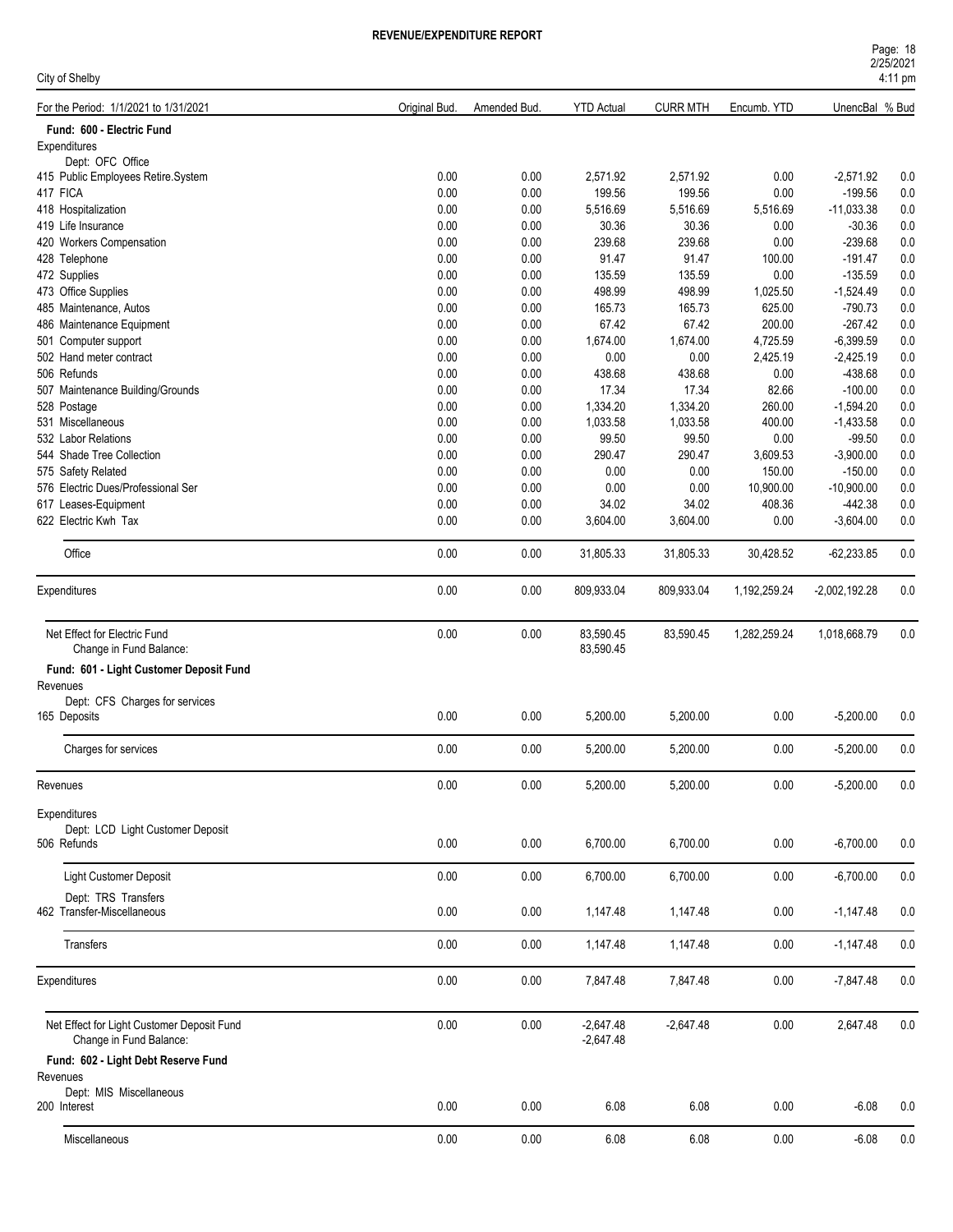| Page: 19     |  |
|--------------|--|
| 2/25/2021    |  |
| $1.11 - 2.2$ |  |

| City of Shelby                                                     |               |              |                            |                     |                  | <b>LIZOIZUZ I</b><br>4:11 pm |            |  |
|--------------------------------------------------------------------|---------------|--------------|----------------------------|---------------------|------------------|------------------------------|------------|--|
| For the Period: 1/1/2021 to 1/31/2021                              | Original Bud. | Amended Bud. | <b>YTD Actual</b>          | <b>CURR MTH</b>     | Encumb. YTD      | UnencBal % Bud               |            |  |
| Fund: 602 - Light Debt Reserve Fund                                |               |              |                            |                     |                  |                              |            |  |
| Revenues                                                           | 0.00          | 0.00         | 6.08                       | 6.08                | 0.00             | $-6.08$                      | 0.0        |  |
| Expenditures                                                       |               |              |                            |                     |                  |                              |            |  |
| Dept: LDR Light Debt Reserve<br>531 Miscellaneous                  | 0.00          | 0.00         | 44,935.00                  | 44,935.00           | 56,915.00        | $-101,850.00$                | 0.0        |  |
| Light Debt Reserve                                                 | 0.00          | 0.00         | 44,935.00                  | 44,935.00           | 56,915.00        | $-101,850.00$                | 0.0        |  |
| Expenditures                                                       | 0.00          | 0.00         | 44,935.00                  | 44,935.00           | 56,915.00        | $-101,850.00$                | 0.0        |  |
| Net Effect for Light Debt Reserve Fund<br>Change in Fund Balance:  | 0.00          | 0.00         | -44,928.92<br>-44,928.92   | -44,928.92          | 56,915.00        | 101,843.92                   | 0.0        |  |
| Fund: 700 - Police Pension Fund                                    |               |              |                            |                     |                  |                              |            |  |
| Revenues<br>Dept: TRS Transfers                                    |               |              |                            |                     |                  |                              |            |  |
| 244 Transfer General Fund                                          | 0.00          | 0.00         | 15,000.00                  | 15,000.00           | 0.00             | $-15,000.00$                 | 0.0        |  |
| Transfers                                                          | 0.00          | 0.00         | 15,000.00                  | 15,000.00           | 0.00             | $-15,000.00$                 | 0.0        |  |
| Revenues                                                           | 0.00          | 0.00         | 15,000.00                  | 15,000.00           | 0.00             | $-15,000.00$                 | 0.0        |  |
| Expenditures                                                       |               |              |                            |                     |                  |                              |            |  |
| Dept: PPF Police Pension Fund<br>416 Policemen and Firemen Pension | 0.00          | 0.00         | 18,645.53                  | 18,645.53           | 0.00             | $-18,645.53$                 | 0.0        |  |
| Police Pension Fund                                                | 0.00          | 0.00         | 18,645.53                  | 18,645.53           | 0.00             | $-18,645.53$                 | 0.0        |  |
| Expenditures                                                       | 0.00          | 0.00         | 18,645.53                  | 18,645.53           | 0.00             | $-18,645.53$                 | 0.0        |  |
| Net Effect for Police Pension Fund<br>Change in Fund Balance:      | 0.00          | 0.00         | $-3,645.53$<br>$-3,645.53$ | $-3,645.53$         | 0.00             | 3,645.53                     | 0.0        |  |
| Fund: 701 - Fire Pension Fund                                      |               |              |                            |                     |                  |                              |            |  |
| Revenues<br>Dept: TRS Transfers                                    |               |              |                            |                     |                  |                              |            |  |
| 244 Transfer General Fund                                          | 0.00          | 0.00         | 15,000.00                  | 15,000.00           | 0.00             | $-15,000.00$                 | 0.0        |  |
| Transfers                                                          | 0.00          | 0.00         | 15,000.00                  | 15,000.00           | 0.00             | $-15,000.00$                 | 0.0        |  |
| Revenues                                                           | 0.00          | 0.00         | 15,000.00                  | 15,000.00           | 0.00             | $-15,000.00$                 | 0.0        |  |
| Expenditures                                                       |               |              |                            |                     |                  |                              |            |  |
| Dept: FPF Fire Pension Fund<br>416 Policemen and Firemen Pension   | 0.00          | 0.00         | 24,033.68                  | 24,033.68           | 0.00             | $-24,033.68$                 | 0.0        |  |
| Fire Pension Fund                                                  | 0.00          | 0.00         | 24,033.68                  | 24,033.68           | 0.00             | $-24,033.68$                 | 0.0        |  |
| Expenditures                                                       | 0.00          | 0.00         | 24,033.68                  | 24,033.68           | 0.00             | $-24,033.68$                 | 0.0        |  |
| Net Effect for Fire Pension Fund                                   | 0.00          | 0.00         | $-9,033.68$                | $-9,033.68$         | 0.00             | 9,033.68                     | 0.0        |  |
| Change in Fund Balance:                                            |               |              | $-9,033.68$                |                     |                  |                              |            |  |
| Fund: 702 - Police Equipment Fund<br>Expenditures                  |               |              |                            |                     |                  |                              |            |  |
| Dept: PEF Police Equipment Fund                                    |               |              |                            |                     |                  |                              |            |  |
| 510 Clothing Allowance<br>515 Equipment                            | 0.00<br>0.00  | 0.00<br>0.00 | 17,600.00<br>619.76        | 17,600.00<br>619.76 | 0.00<br>2,944.13 | $-17,600.00$<br>$-3,563.89$  | 0.0<br>0.0 |  |
| 531 Miscellaneous                                                  | 0.00          | 0.00         | 0.00                       | 0.00                | 210.00           | $-210.00$                    | 0.0        |  |
|                                                                    |               |              |                            |                     |                  |                              |            |  |
| Police Equipment Fund                                              | 0.00          | 0.00         | 18,219.76                  | 18,219.76           | 3,154.13         | $-21,373.89$                 | 0.0        |  |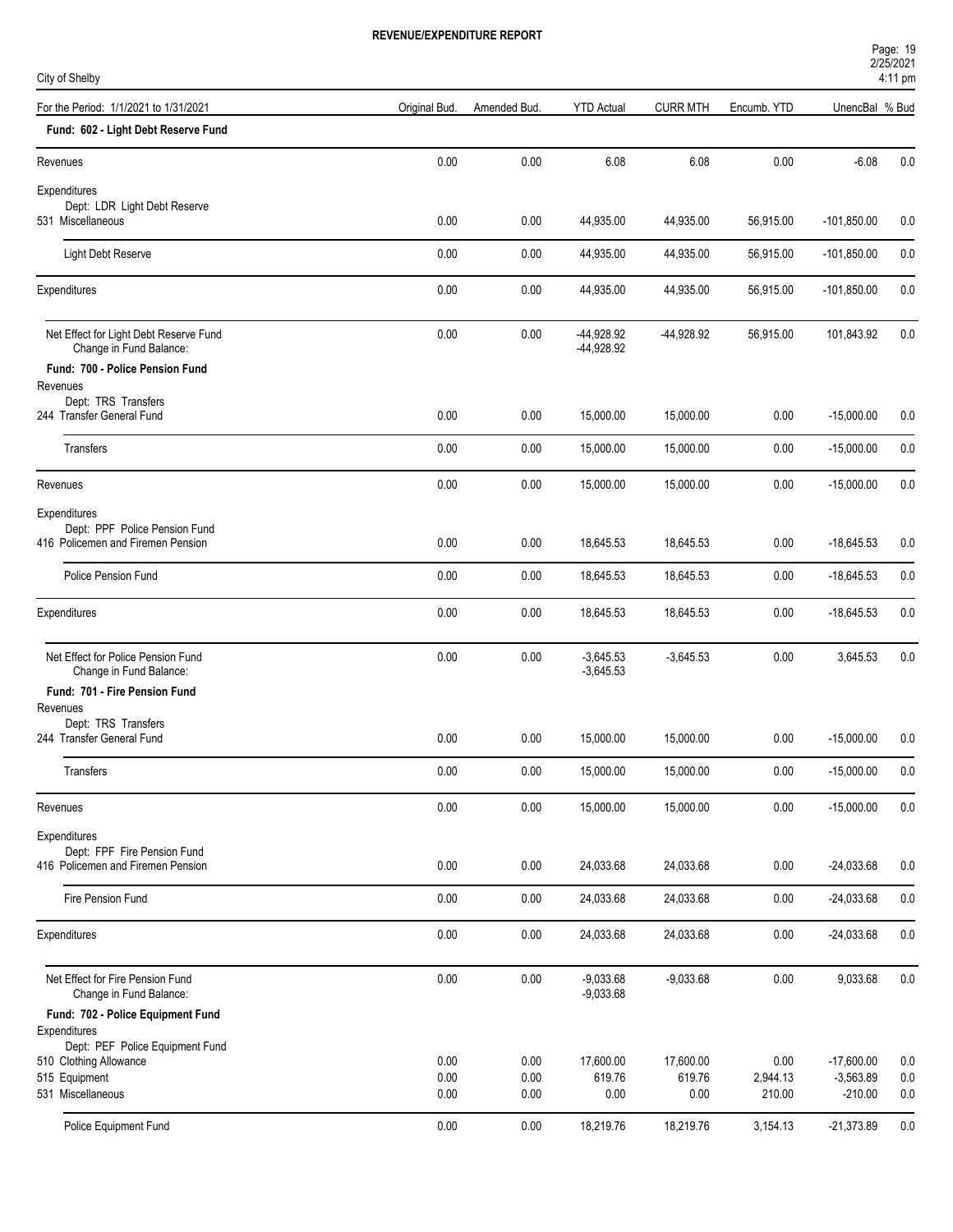| Page: 20          |  |  |
|-------------------|--|--|
| 2/25/2021         |  |  |
| $4:11 \text{ pm}$ |  |  |

| City of Shelby                                                                                                                                            |                              |                              |                                             |                                             |                                        |                                                         | 4:11 pm                  |
|-----------------------------------------------------------------------------------------------------------------------------------------------------------|------------------------------|------------------------------|---------------------------------------------|---------------------------------------------|----------------------------------------|---------------------------------------------------------|--------------------------|
| For the Period: 1/1/2021 to 1/31/2021                                                                                                                     | Original Bud.                | Amended Bud.                 | <b>YTD Actual</b>                           | <b>CURR MTH</b>                             | Encumb. YTD                            | UnencBal % Bud                                          |                          |
| Fund: 702 - Police Equipment Fund                                                                                                                         |                              |                              |                                             |                                             |                                        |                                                         |                          |
| Expenditures                                                                                                                                              | 0.00                         | 0.00                         | 18,219.76                                   | 18,219.76                                   | 3,154.13                               | $-21,373.89$                                            | 0.0                      |
| Net Effect for Police Equipment Fund<br>Change in Fund Balance:                                                                                           | 0.00                         | 0.00                         | $-18,219.76$<br>$-18,219.76$                | $-18,219.76$                                | 3,154.13                               | 21,373.89                                               | 0.0                      |
| Fund: 703 - Fire Equipment Fund<br>Revenues<br>Dept: MIS Miscellaneous                                                                                    |                              |                              |                                             |                                             |                                        |                                                         |                          |
| 205 Miscellaneous Income                                                                                                                                  | 0.00                         | 0.00                         | 1,226.51                                    | 1,226.51                                    | 0.00                                   | $-1,226.51$                                             | 0.0                      |
| Miscellaneous                                                                                                                                             | 0.00                         | 0.00                         | 1,226.51                                    | 1,226.51                                    | 0.00                                   | $-1,226.51$                                             | 0.0                      |
| Revenues                                                                                                                                                  | 0.00                         | 0.00                         | 1,226.51                                    | 1,226.51                                    | 0.00                                   | $-1,226.51$                                             | 0.0                      |
| Expenditures<br>Dept: FEF Fire Equipment Fund<br>486 Maintenance Equipment<br>507 Maintenance Building/Grounds<br>510 Clothing Allowance<br>515 Equipment | 0.00<br>0.00<br>0.00<br>0.00 | 0.00<br>0.00<br>0.00<br>0.00 | 2,472.12<br>1,299.33<br>11,700.00<br>139.93 | 2,472.12<br>1,299.33<br>11,700.00<br>139.93 | 1,846.83<br>2,240.62<br>0.00<br>400.00 | $-4,318.95$<br>$-3,539.95$<br>$-11,700.00$<br>$-539.93$ | 0.0<br>0.0<br>0.0<br>0.0 |
| 531 Miscellaneous                                                                                                                                         | 0.00                         | 0.00                         | 166.26                                      | 166.26                                      | 1,020.00                               | $-1,186.26$                                             | 0.0                      |
| Fire Equipment Fund                                                                                                                                       | 0.00                         | 0.00                         | 15,777.64                                   | 15,777.64                                   | 5,507.45                               | $-21,285.09$                                            | 0.0                      |
| Expenditures                                                                                                                                              | 0.00                         | 0.00                         | 15,777.64                                   | 15,777.64                                   | 5,507.45                               | $-21,285.09$                                            | 0.0                      |
| Net Effect for Fire Equipment Fund<br>Change in Fund Balance:                                                                                             | 0.00                         | 0.00                         | $-14,551.13$<br>$-14,551.13$                | $-14,551.13$                                | 5,507.45                               | 20,058.58                                               | 0.0                      |
| Fund: 705 - Shade Tree Trust Fund<br>Revenues                                                                                                             |                              |                              |                                             |                                             |                                        |                                                         |                          |
| Dept: OFI Other finances<br>205 Miscellaneous Income                                                                                                      | 0.00                         | 0.00                         | 290.47                                      | 290.47                                      | 0.00                                   | $-290.47$                                               | 0.0                      |
| Other finances                                                                                                                                            | 0.00                         | 0.00                         | 290.47                                      | 290.47                                      | 0.00                                   | $-290.47$                                               | 0.0                      |
| Revenues                                                                                                                                                  | 0.00                         | 0.00                         | 290.47                                      | 290.47                                      | 0.00                                   | $-290.47$                                               | 0.0                      |
| Net Effect for Shade Tree Trust Fund<br>Change in Fund Balance:                                                                                           | 0.00                         | 0.00                         | 290.47<br>290.47                            | 290.47                                      | 0.00                                   | $-290.47$                                               | 0.0                      |
| Fund: 706 - Sharing Fund                                                                                                                                  |                              |                              |                                             |                                             |                                        |                                                         |                          |
| Revenues<br>Dept: MIS Miscellaneous<br>201 Donations                                                                                                      | 0.00                         | 0.00                         | 2,235.92                                    | 2,235.92                                    | 0.00                                   | $-2,235.92$                                             | 0.0                      |
| Miscellaneous                                                                                                                                             | $0.00\,$                     | 0.00                         | 2,235.92                                    | 2,235.92                                    | 0.00                                   | $-2,235.92$                                             | 0.0                      |
| Revenues                                                                                                                                                  | 0.00                         | 0.00                         | 2,235.92                                    | 2,235.92                                    | 0.00                                   | $-2,235.92$                                             | 0.0                      |
| Net Effect for Sharing Fund<br>Change in Fund Balance:                                                                                                    | 0.00                         | 0.00                         | 2,235.92<br>2,235.92                        | 2,235.92                                    | 0.00                                   | $-2,235.92$                                             | 0.0                      |
| Fund: 715 - Hospitalization Trust Fund<br>Revenues                                                                                                        |                              |                              |                                             |                                             |                                        |                                                         |                          |
| Dept: CFS Charges for services<br>165 Deposits                                                                                                            | 0.00                         | 0.00                         | 132,518.56                                  | 132,518.56                                  | 0.00                                   | $-132,518.56$                                           | 0.0                      |
| Charges for services                                                                                                                                      | 0.00                         | 0.00                         | 132,518.56                                  | 132,518.56                                  | 0.00                                   | $-132,518.56$                                           | 0.0                      |
| Dept: MIS Miscellaneous<br>200 Interest                                                                                                                   | 0.00                         | 0.00                         | 525.55                                      | 525.55                                      | 0.00                                   | $-525.55$                                               | 0.0                      |